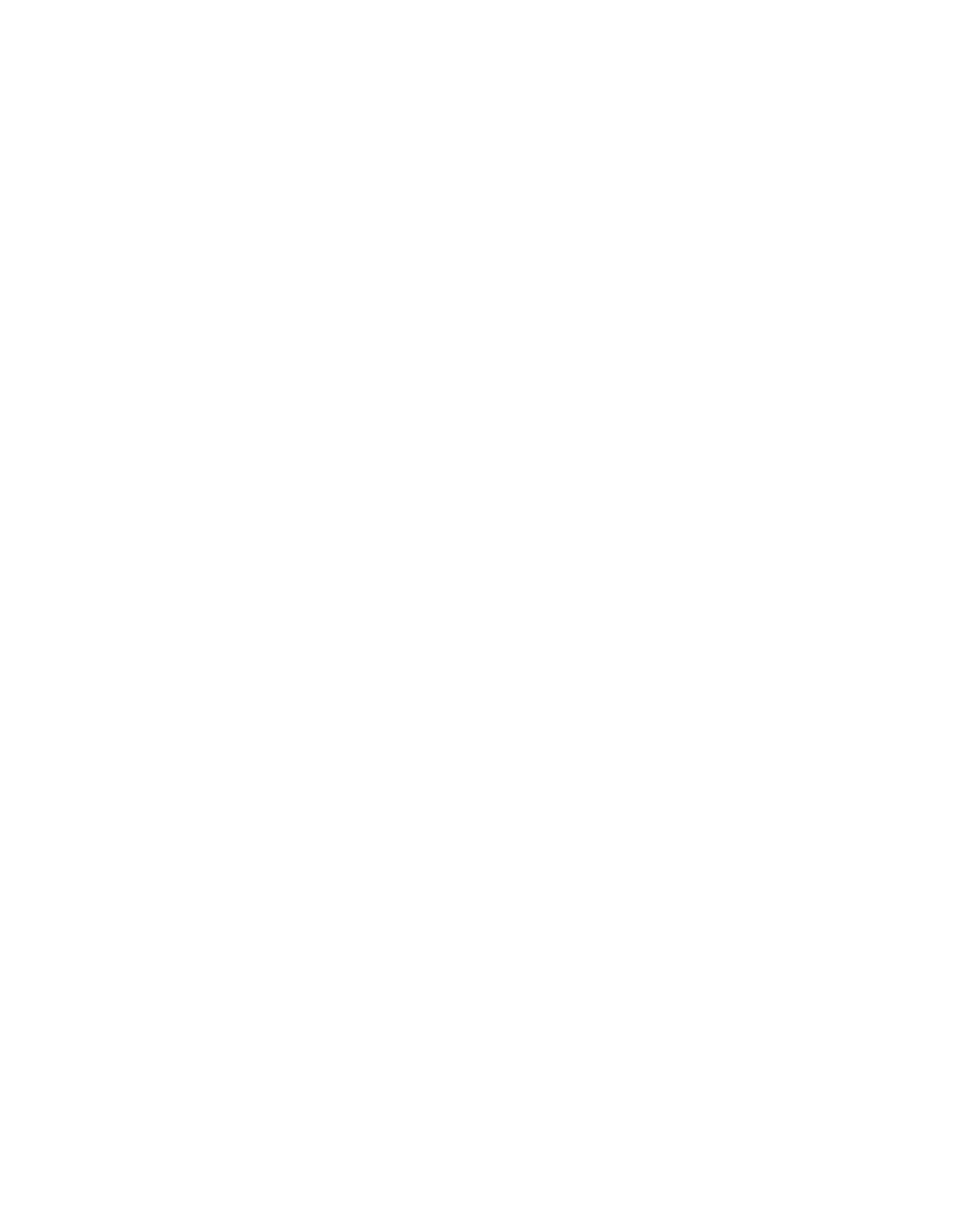# **TABLE OF CONTENTS**

| 6. |  |
|----|--|
|    |  |
|    |  |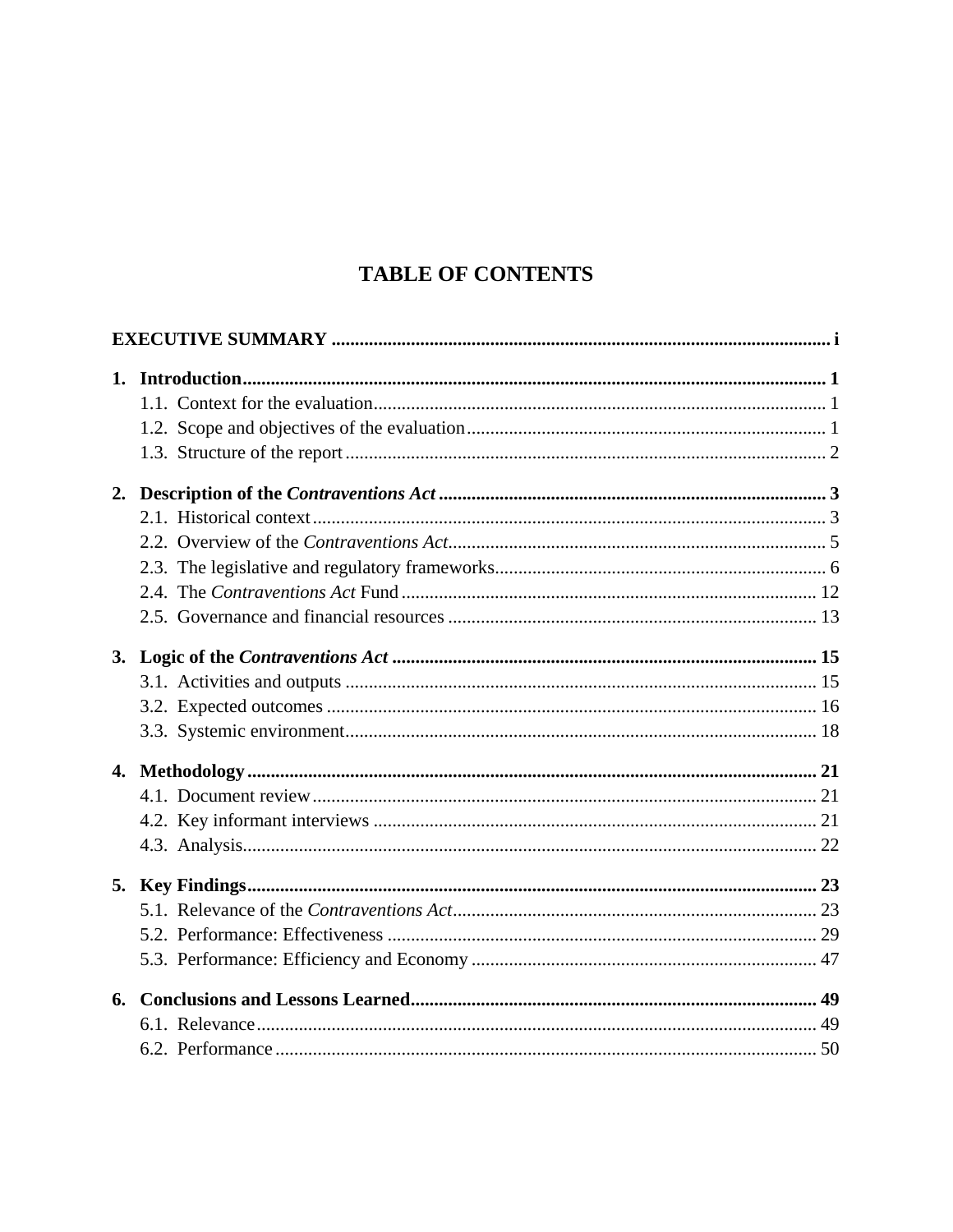Evaluation Division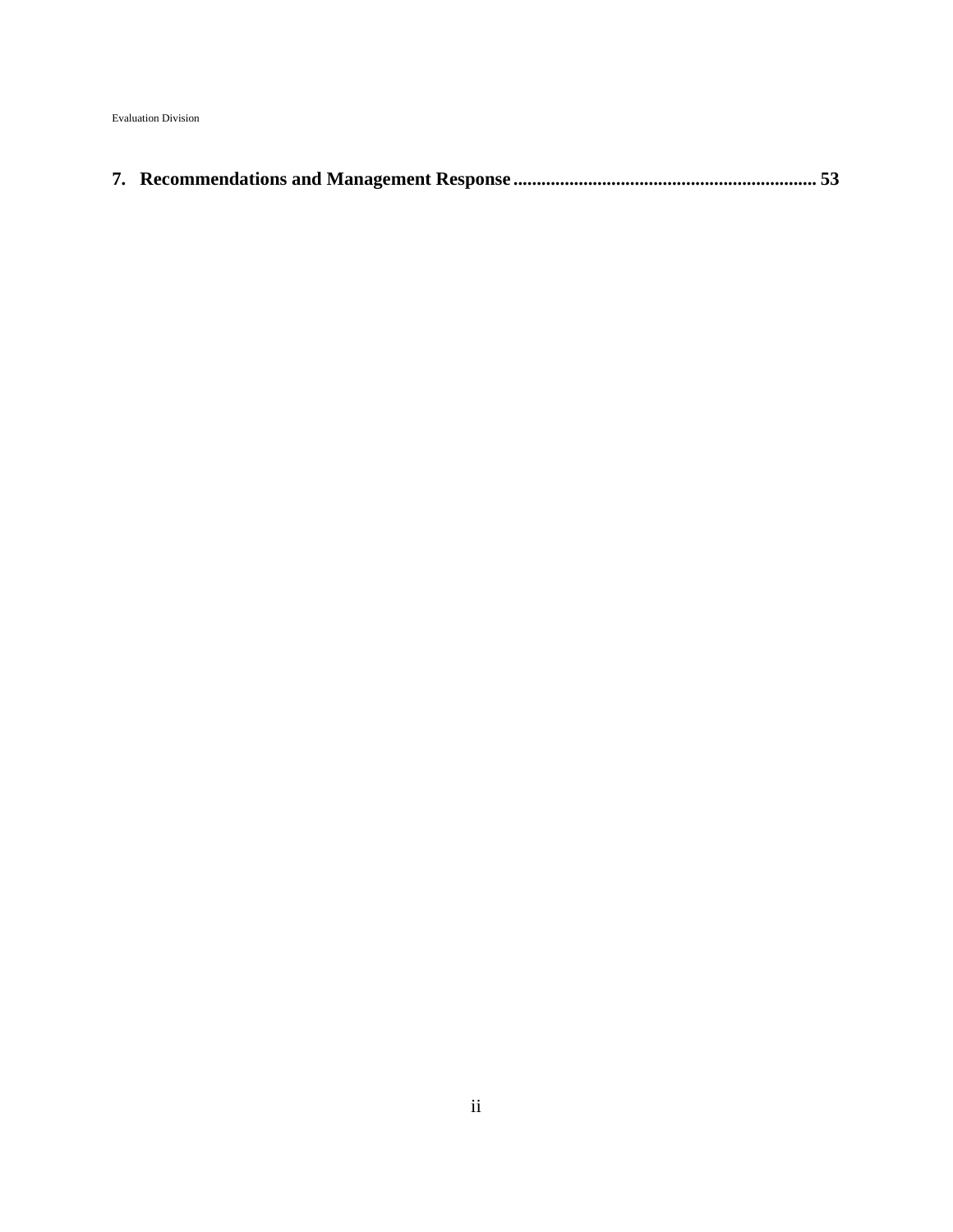# **EXECUTIVE SUMMARY**

The Department of Justice Canada initiated the evaluation of the *Contraventions Act* to better understand the results achieved in using the ticketing system included in the *Act*. This evaluation plays a complementary role to those evaluations that the Department already conducted of the *Contraventions Act* Fund, which provides assistance in the delivery of services in both official languages. The evaluation is also aligned with the objectives of the 2009 Treasury Board Evaluation Policy, which expanded the scope of activities that must be evaluated.

Parliament passed the *Contraventions Act* in 1992 to establish a ticketing system that could be used to enforce certain federal statutory offences designated as contraventions. This new system was expected to better reflect the distinction between criminal offences and regulatory offences and to alter or abolish the consequences in law of being convicted of a contravention.

The methodology used to conduct this evaluation included a review of documents, studies, legislation, and case law relating to regulatory offences. It also included interviews with a wide range of key informants from federal, provincial, and municipal departments, ministries, enforcement agencies, enforcement officers, court managers, prosecutors and other stakeholders.

Key findings from the evaluation are as follows:

#### **1. Relevance**

The full and effective implementation of the *Contraventions Act* represents a critical step in ensuring that federal statutory offences are consistently enforced across Canada. One of the strategic outcomes of the Department of Justice Canada is to promote a fair, relevant and accessible justice system that reflects Canadian values. One of these values is the rule of law which requires from governments that they establish a stable, predictable, and orderly statutory framework. In the absence of the *Act*, it is doubtful that such a framework could be implemented in the area of federal statutory offences. A de facto failure to enforce federal statutory offences would point to a systemic problem, which the implementation of the *Act* helps to address. The *Act* is therefore consistent with the Minister of Justice's role as a steward of the Canadian justice system.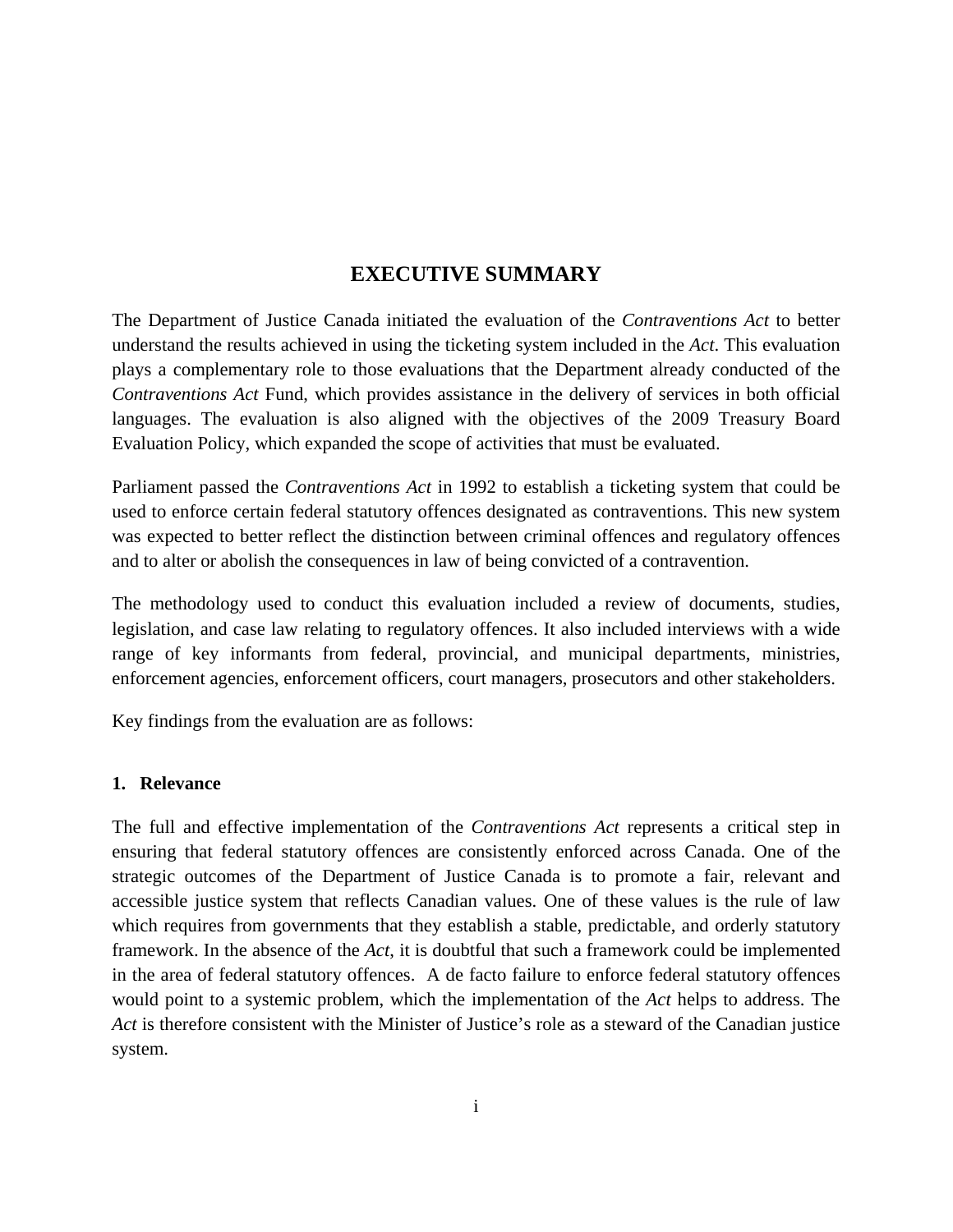Without the ticketing system included in the *Act*, enforcement authorities face structural barriers that limit their ability to adequately fulfil their mandate. Apart from exceptional circumstances, the summary conviction process included in the *Criminal Code* is not an appropriate scheme to process less serious federal statutory offences. In the absence of a ticketing system, enforcement officers are often left with no option but to issue a largely meaningless warning instead of genuinely enforcing federal statutory offences.

Findings from this evaluation indicate that the scope of statutory offences designated as contraventions should be expanded. There is little rationale for excluding other less serious statutory offences that meet the overall requirements of the *Act* (e.g., limited fine, no imprisonment). Such an expansion would contribute to achieving the stated objectives of the *Act*. To this end, the Department may need to review its current guidelines relating to the designation of federal statutory offences as contraventions. These guidelines currently limit the scope of offences that can qualify as contraventions. In light of the fact that enforcement officers can either proceed with a ticket or by summary convictions, depending on circumstances, it may be beneficial to widen the current scope these guidelines have created.

## **2. Performance**

#### **2.1. Implementation across Canada**

The implementation of the *Contraventions Act* has proven to be an incremental process. First passed in 1992, the *Act* was essentially not implemented until Parliament amended it in 1996 to allow (among other things) the federal government to sign agreements with provincial governments to use their respective prosecution schemes to process federal contraventions. On that basis, the Department initiated discussions with provincial authorities, which led to the signing of agreements in seven provinces. The ruling that the Federal Court rendered in 2001 on language rights forced the renegotiation of existing agreements and delayed the negotiation of new agreements.

Technically speaking, the *Act* is operational in all provinces except Newfoundland and Labrador, Saskatchewan and Alberta. This means that just over 80% of the Canadian population now resides in a province where contraventions tickets may be used. Justice Canada has been in negotiation with the remaining provinces.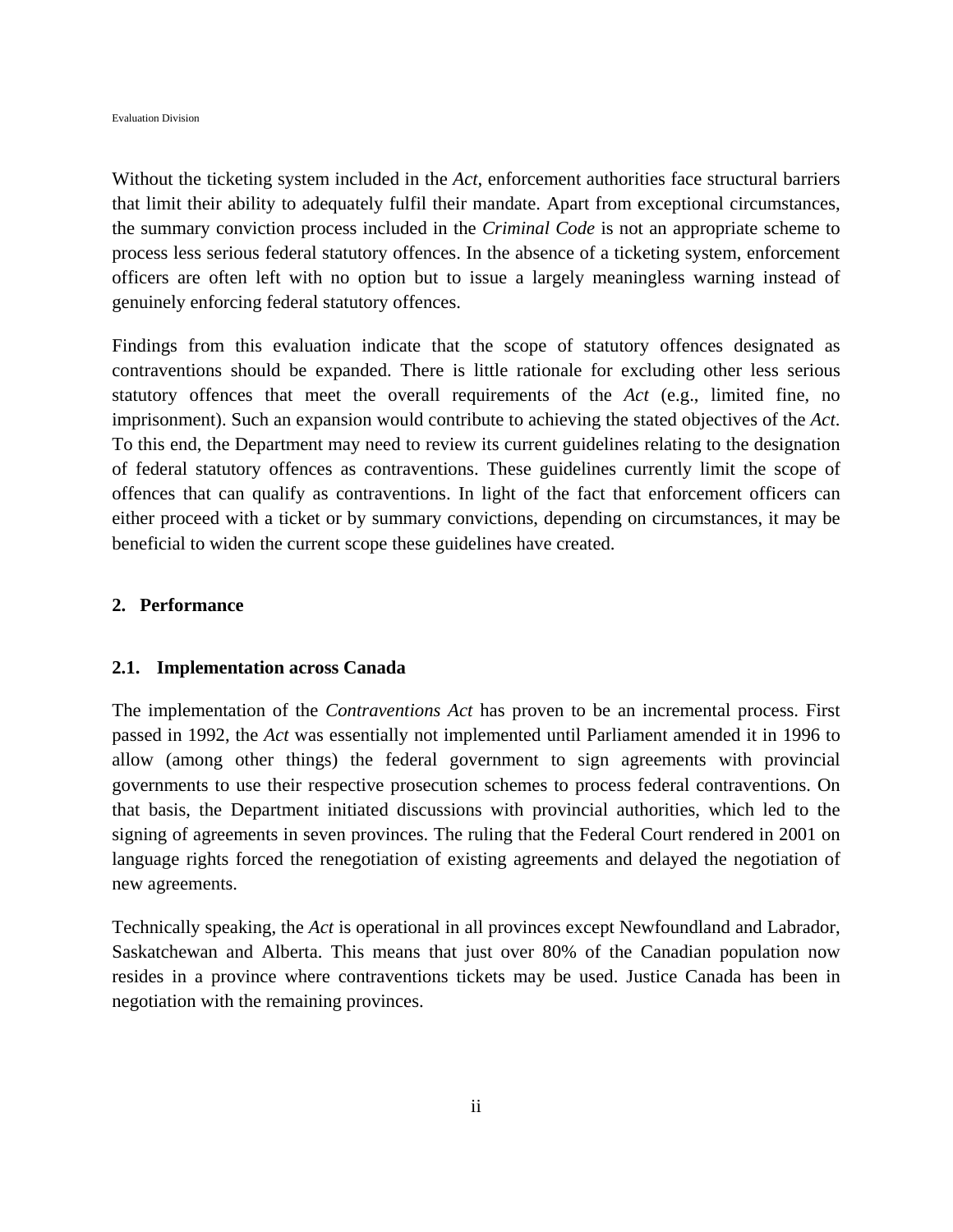The fact that the *Act* is not yet operational in three provinces is a concern. It creates a situation whereby the exact same unlawful behaviour that would contravene a federal statutory offence designated as a contravention is treated differently, based on the geographical location of the offender. This could trigger legal risks, particularly in provinces where the *Act* is not operational, in light of the fact that offenders are exposed to greater penalties.

#### **2.2. Tickets issued**

At the time of the evaluation, the bulk of contraventions tickets that enforcement officers were issuing were associated with driving-related offences (speeding, parking, etc.) occurring on federally owned land. Other key areas include offences related to recreational boating, the fisheries, railway safety, and commercial vehicle drivers. A number of factors, which are documented in this evaluation report, have delayed or limited the issuance of contraventions tickets.

## **2.3. Impacts of the** *Act*

Once fully implemented, the ticketing system included in the *Act* will better equip enforcement officers. It provides an essential tool that stands between a warning and a formal charge laid in accordance with the summary conviction process included in the *Criminal Code*. The ability to issue contraventions tickets provides enforcement officers with a much more efficient tool to fulfill their mandate. In particular, it allows them to spend as much time as possible "on the ground", monitoring compliance of their assigned protected areas. Widely used for provincial statutory offences, the ticketing system is also needed for the effective enforcement of federal statutory offences.

At the time of the evaluation, not all federal offences designated as contraventions were readily enforced. A number of barriers still remain. In some cases, administrative issues needed to be addressed before enforcement officers could be allowed to issue tickets. This explains, for instance, some of the delays in using the ticketing system in relation to the *Fisheries Act*. In other cases, enforcement officers still face competing demands, and they may not be in a position to focus on federal statutory offences, including those designated as contraventions. This is particularly the case for police services that must also enforce criminal offences. Finally, some federal departments have yet to fully embrace the *Contraventions Act* as a central tool to enforce the federal statutory offences for which they have authority.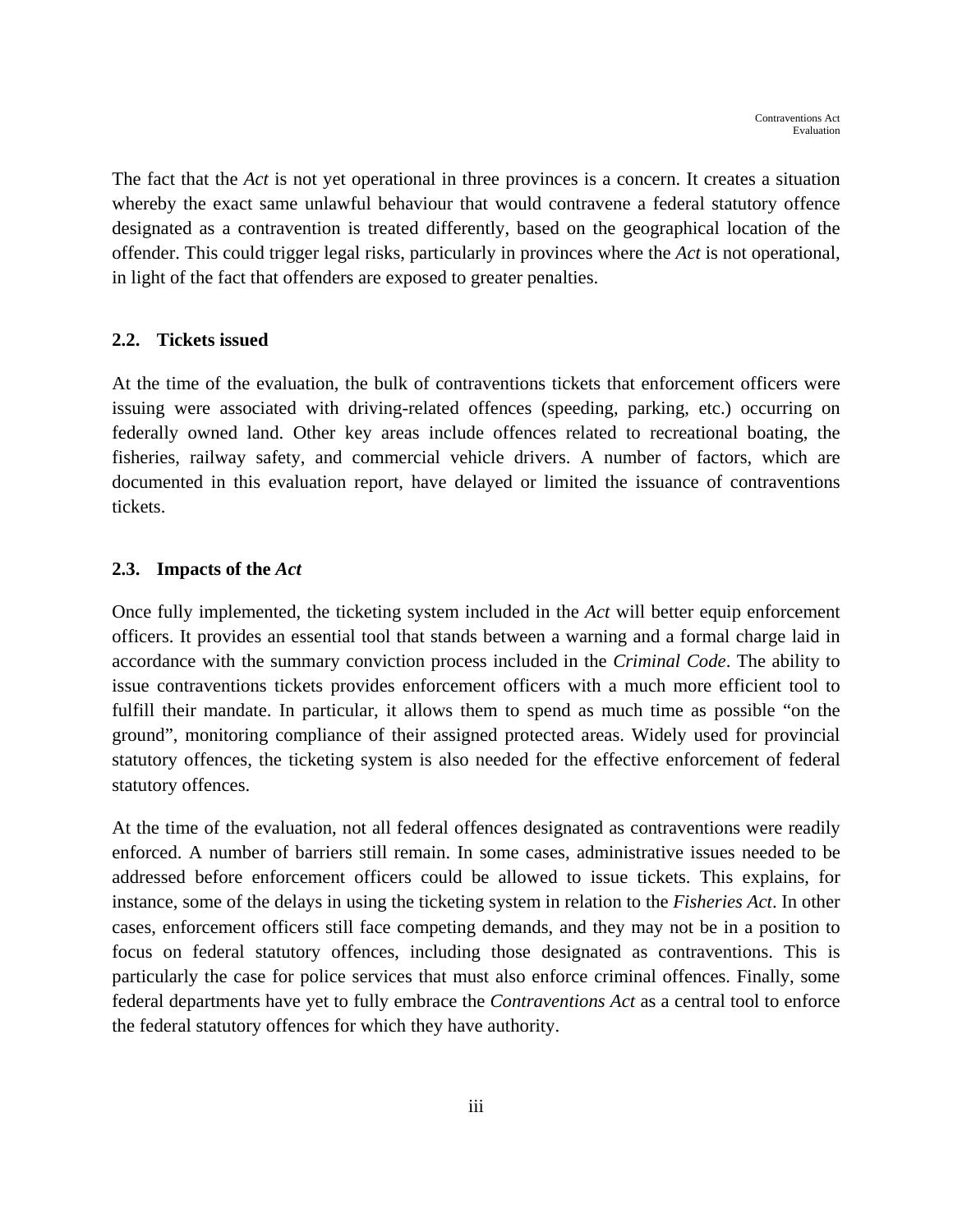Evaluation Division

The implementation of the *Act* has had a limited impact on the court system. Only a small portion of all contraventions tickets that enforcement officers issue end up being challenged in court. In the absence of the ticketing system included in the *Act*, it is doubtful that enforcement officers would in fact proceed by way of summary conviction. It is more likely that enforcement officers would have limited themselves to the issuance of a warning.

For those tickets that do end up being challenged in court, they represent only a fraction of all trials held for statutory offences. The impact of these trials is therefore limited.

# **2.4. Efficiency and Economy**

There is no doubt that the *Act* provides a cost-effective approach to enforcing federal statutory offences designated as contraventions, as long as one can assume that these offences are, in fact, being enforced. Simply issuing warnings is less costly than issuing contraventions tickets. The problem, however, is that warnings are largely meaningless. They certainly have no legal consequences. The only other meaningful alternative is to proceed by way of summary conviction, which is dramatically less efficient and is more costly than issuing contraventions tickets.

The *Act* offers many benefits to both enforcement officers and citizens. For officers, the *Act* provides a much needed tool, allowing them to readily enforce statutory offences. In particular, the ticketing system allows enforcement officers to focus time and effort on the enforcement of offences, while spending less time and effort on the legal procedures associated with the summary conviction process. For citizens, those who are issued a ticket have the opportunity to settle immediately by pleading guilty and paying the fine. In particular, the ticketing system avoids the need for alleged offenders to appear in court, which could trigger legal costs that exceed the amount of fine the person is facing.

In terms of economy, the evaluation presented a brief cost comparison of the summary conviction process and ticketing scheme of the *Contraventions Act*. From this illustrative cost comparison, it was found that the ticketing scheme of the *Contraventions Act* is a much more economical approach to the courts than the summary conviction process.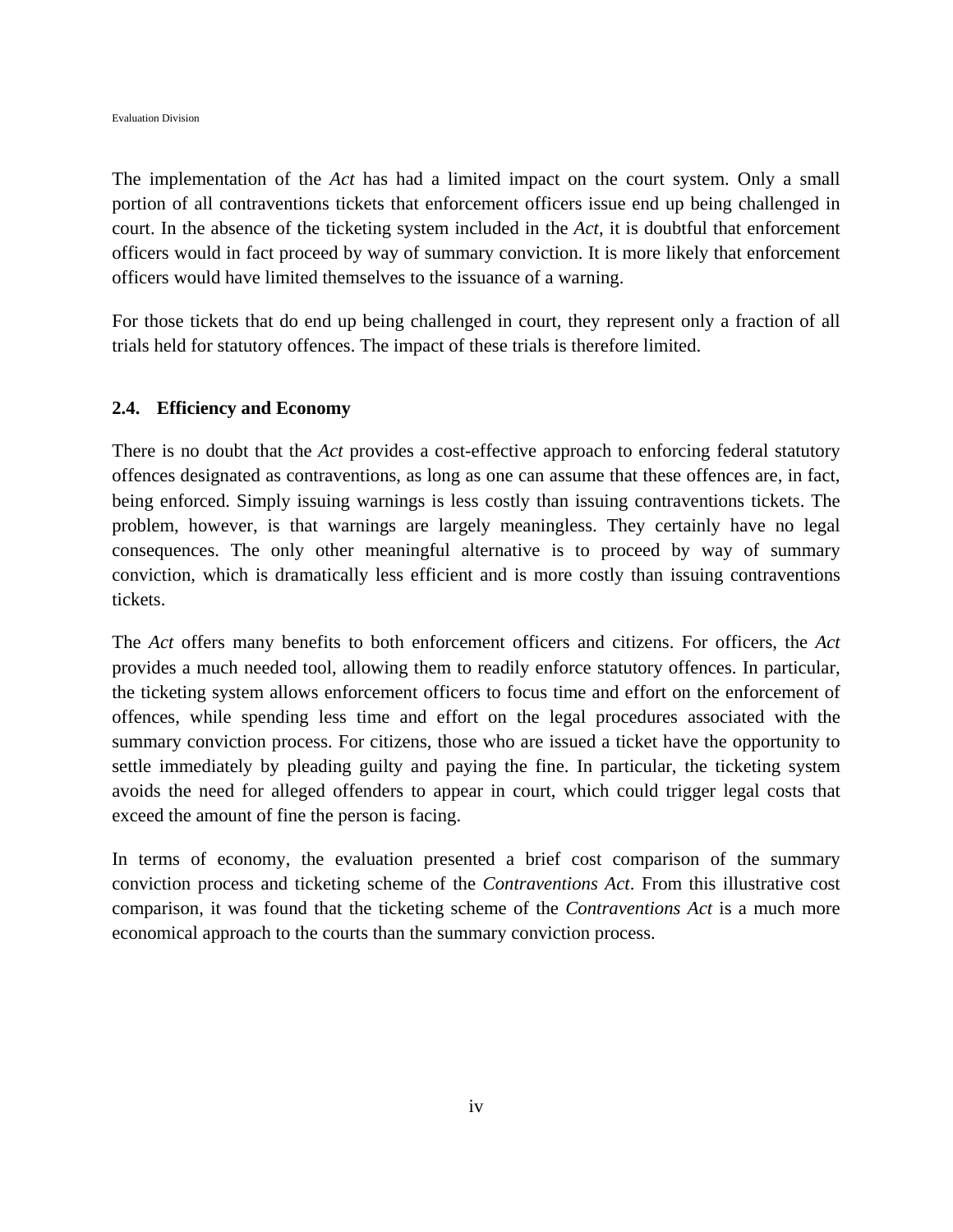# **1. INTRODUCTION**

This document constitutes the final report of the evaluation of the *Contraventions Act* (also referred to as the *Act*). Parliament adopted the *Act* in 1992 to establish a ticketing system that could be used to enforce certain federal statutory offences designated as contraventions. This new system was expected to better reflect the distinction between criminal offences and regulatory offences and to alter or abolish the consequences in law of being convicted of a contravention.

# **1.1. Context for the evaluation**

Two factors have principally motivated this evaluation. First, the Department of Justice Canada already completed two evaluations of the *Contraventions Act* Fund. The Department established this Fund to support provincial governments in the provision of services in both official languages when dealing with federal contraventions. While these two evaluation reports addressed a number of issues related to the performance of this Fund, they did not address the more fundamental question of whether the *Act* itself was reaching its stated objectives. This evaluation is expected to fill this gap.

Second, the Department conducted this evaluation in a revised policy context related to program evaluation. In April 2009, the federal government adopted its new Evaluation Policy, which has expanded the scope of activities and programs that must now be evaluated.<sup>1</sup> Assessing a significant legislative initiative such as the *Contraventions Act* directly reflects the new direction the federal government is promoting through this new Evaluation Policy.

# **1.2. Scope and objectives of the evaluation**

1

This evaluation assesses the implementation of the *Contraventions Act* throughout Canada. It focuses on the experience of federal and provincial governments, as well as enforcement

<sup>1</sup> See Treasury Board Secretariat. (2009). *Policy on Evaluation*, Section 6.1.8.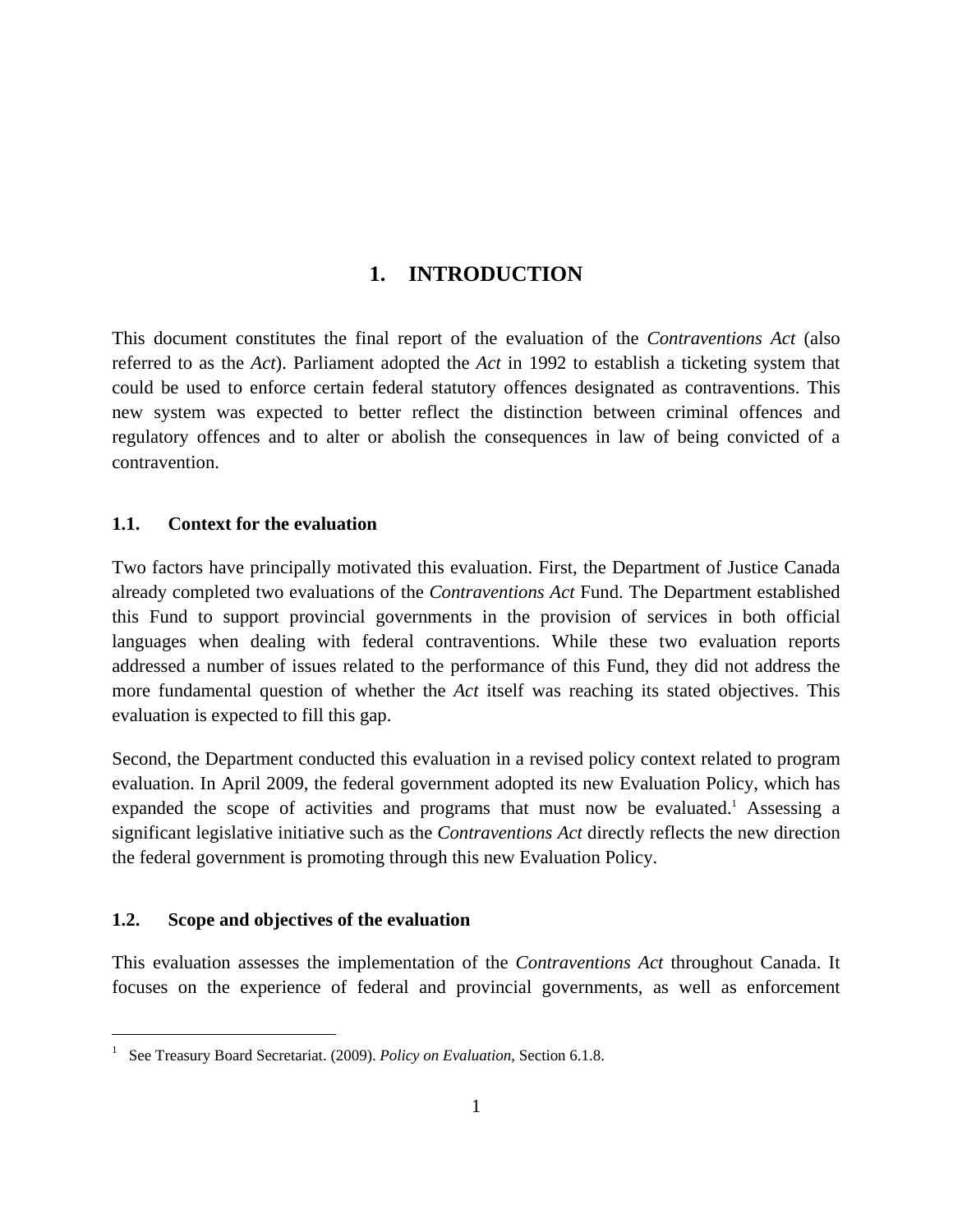Evaluation Division

authorities, in implementing the ticketing system included in the *Act*. The objectives of this evaluation are:

- to better understand the experience of federal and provincial governments, as well as enforcement authorities in enforcing federal statutory offences designated as contraventions;
- to assess the strengths and weaknesses of the *Act*, as currently designed; and
- to assess the extent to which the *Act* is reaching its stated objectives.

## **1.3. Structure of the report**

This evaluation report contains six sections, including this introduction. Section 2 describes the *Contraventions Act.* Section 3 specifically describes the logic of the *Act*, including its expected impacts. Section 4 describes the methodology used to conduct this evaluation. Section 5 describes the findings from the evaluation, and Section 6 presents the conclusions and lessons learned.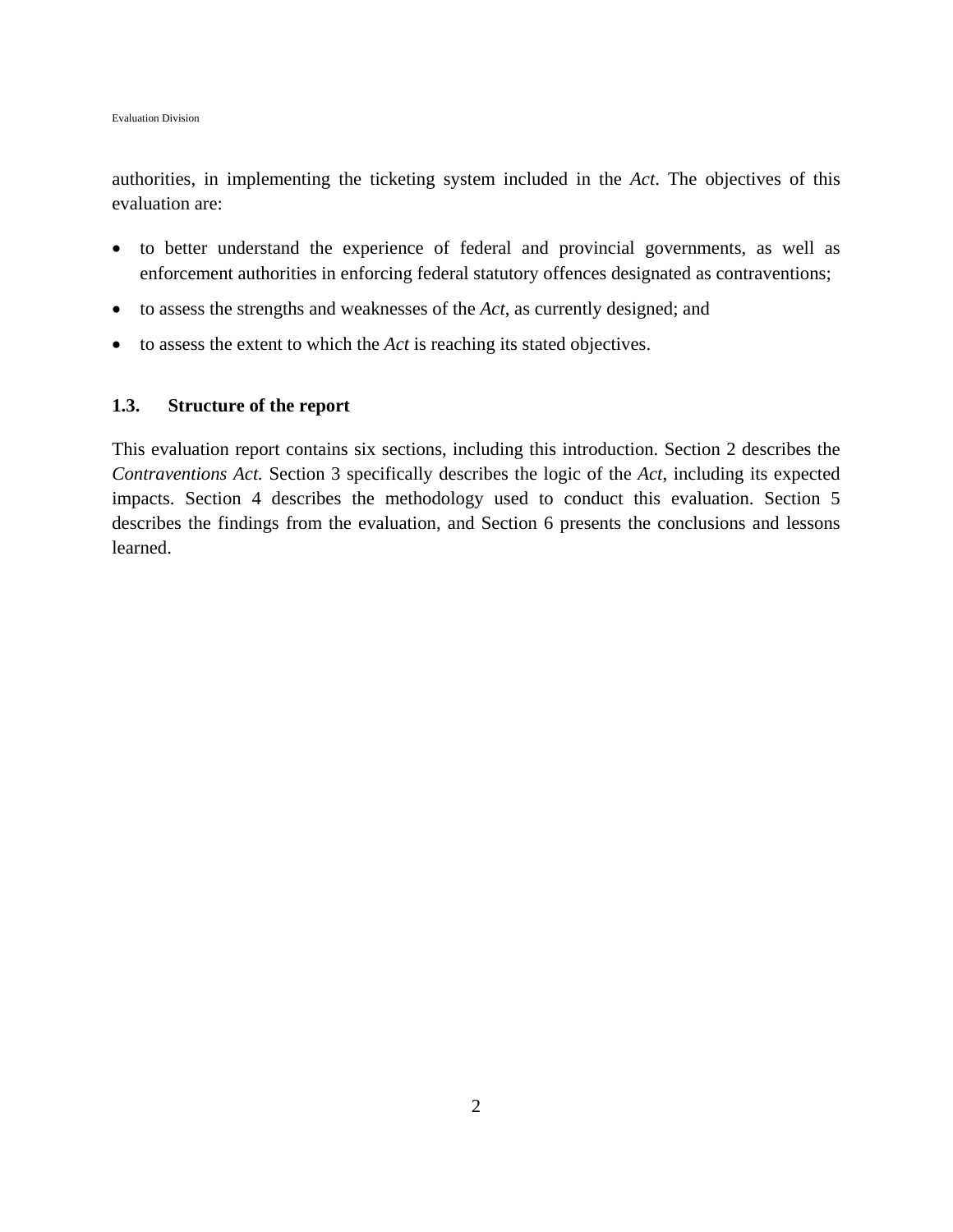# **2. DESCRIPTION OF THE** *CONTRAVENTIONS ACT*

The passing of the *Contraventions Act* in 1992 marked an important milestone in a lengthy process to establish a clearer distinction between criminal and statutory offences. The *Act* establishes the foundation of this new approach, and is directly supported by two sets of regulations. This section describes the *Act*, its purpose and structure, and the regulatory regime associated with it.

## **2.1. Historical context**

It has long been recognized that criminal offences (such as theft or assault) are fundamentally different from statutory offences (such as hunting a migratory bird without a federal permit) and, as such, should be treated differently. While its scope continuously evolves, a criminal offence refers to a behaviour that is not only forbidden by law, but that also—and just as importantly violates fundamental values generally espoused by the whole of society. In 1976, the Law Reform Commission expressed serious concerns that the chaotic assemblage and mixture of criminal and statutory offences was diluting the primary purpose of criminal law:

In principle the criminal law's concern is with seriously wrongful acts violating common standards of decency and humanity. In practice only a minority of criminal offences fall under this heading. The majority, which total more than 20,000, are not necessarily wrong in themselves but prohibited for expediency. Such acts have to do with commerce, trade, industry and other matters which must be regulated in the general interest of society; and criminal prohibition is a well-tried and useful method of regulation. The regulatory offence, therefore, is here to stay. Nor have we any objection to it. What we do object to is diluting criminal law's basic message by jumbling together wrongful acts and acts merely prohibited for convenience. Once we treat the regulatory sector as seriously as the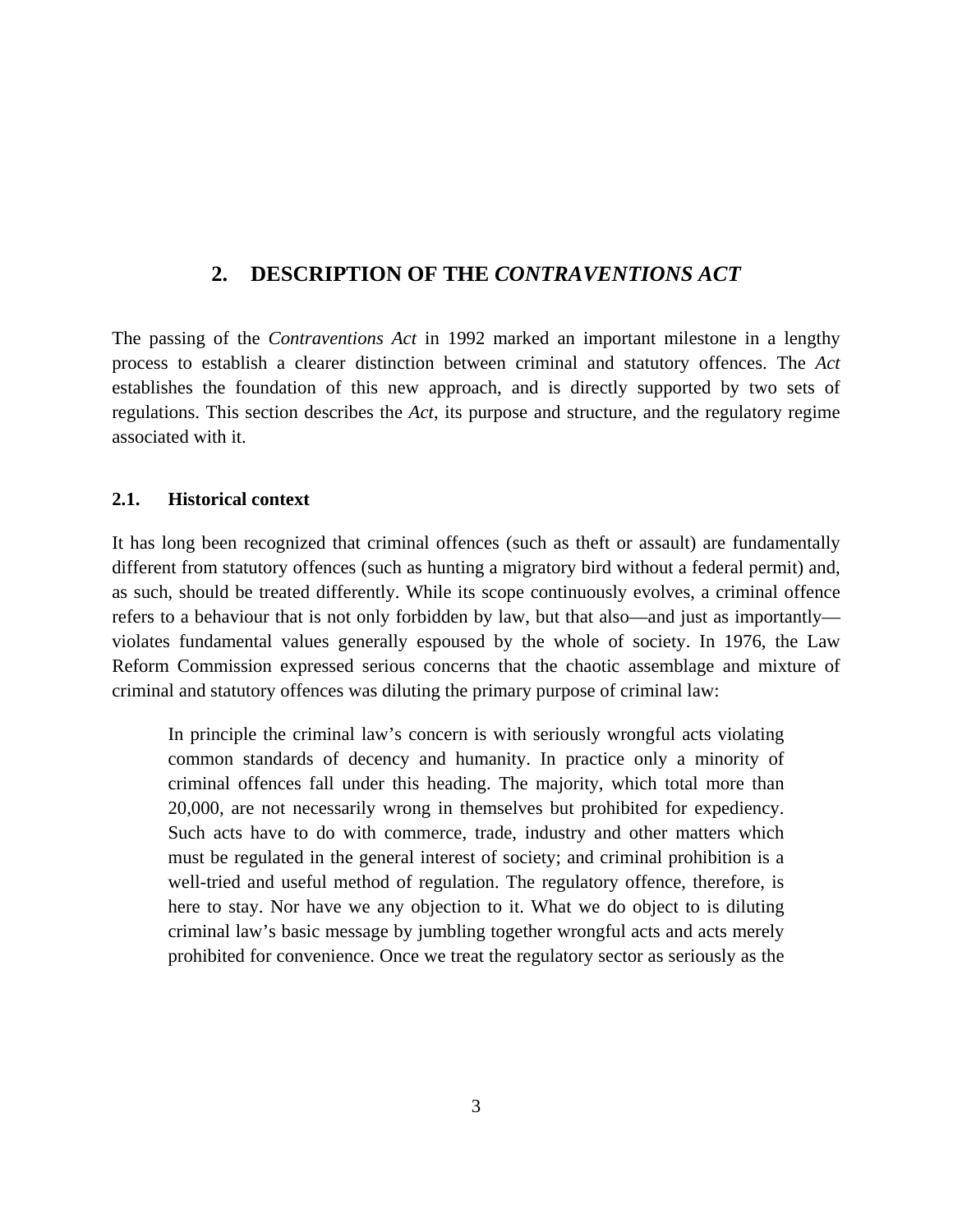*Criminal Code*, and we may end up thinking real crimes no more important than mere regulatory offences.<sup>2</sup>

To redress this ill-structured system, the Commission called for a clearer distinction between criminal and regulatory offences: "For this the remedy is *restraint*. We must keep regulatory offences in their proper place and confine "real" criminal law to its own proper job."3 The Commission went on to suggest that two distinct regimes should be considered to deal with criminal and regulatory offences: "Real crimes need a criminal régime, violation a non-criminal régime."4

The federal government did not act immediately on this recommendation. A decade later, in 1986, the Commission re-iterated its concerns, recommending a formal process to establish the distinction between criminal and statutory offences. In recommending the adoption of new legislation—the "Infraction Procedure Act"—the Commission established the overall vision that would later be reflected in the *Contraventions Act*. The Commission essentially suggested a twostep process, which included to formally classify some regulatory offences as "infractions" and to establish a separate system to process them.

All offences enacted by Parliament for which the penalty provided is not imprisonment, but a fine or other disability, would be termed "infractions." The term "infraction" has been adopted because it is a generally accepted term describing the "least" serious category of offences – those which are not crimes. Since it is intended that all offences in the *Criminal Code* be "crimes" in that they are punishable by at least some term of imprisonment, infractions would be created and governed by federal legislation other than the *Criminal Code*. Infractions would primarily be used to enforce federal regulatory legislation.<sup>5</sup>

The Commission acknowledged the valued experience of provincial governments in dealing with regulatory offences. On that basis, it recommended that federal "infractions" be processed in a manner similar to that found at the provincial level:

A regime contained in a federal Infractions Procedure Act could be modeled upon legislation presently in force in Ontario and British Columbia – the *Provincial* 

1

<sup>&</sup>lt;sup>2</sup> Law Reform Commission of Canada. (1976). Report – Our Criminal Law. Ottawa, p. 11.

 $^{3}$  Ibid., p. 17.

Ibid., p. 19.

<sup>5</sup> Law Reform Commission of Canada. (1986). Classification of offences: Working Paper 57. Ottawa, p. 29.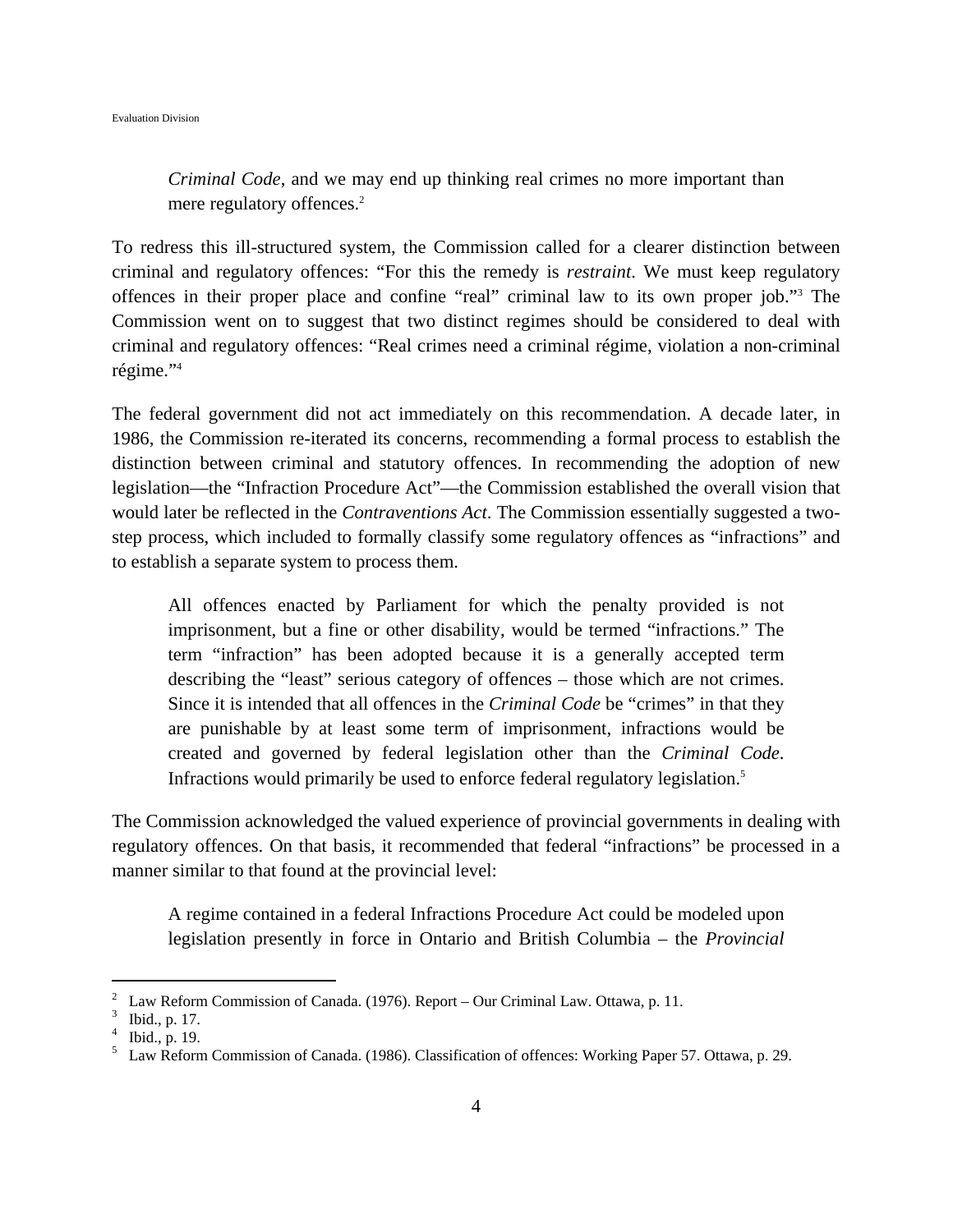*Offences Act*, and the *Offence Act* respectively. Both deal with the procedures for the disposition of provincially created offences.<sup>6</sup>

During that same period, the Department of Justice Canada formally initiated a process to deal with federal statutory offences. It held consultations with the Royal Canadian Mounted Police (RCMP) and a variety of federal departments that were involved in establishing and enforcing federal statutory offences (such as Environment Canada, Fisheries and Oceans Canada and National Defence). The Department developed a proposal that would see the establishment of a new category of offences called "contraventions" (instead of "infractions" as proposed by the Commission). The proposed new act, the "*Contraventions Act*", would pursue three objectives:

- to decriminalize minor statutory offences;
- to remove uncontested cases from the courts; and
- to improve the enforcement of penalties.

As a result, a new ticketing scheme was adopted with the passing of the *Contraventions Act* in 1992.

# **2.2. Overview of the** *Contraventions Act*

The *Act* allows the federal government to designate federal statutory offences as contraventions, so that they could be processed using a ticketing system, instead of the summary conviction process included in the *Criminal Code*.

By establishing a ticketing system, the federal government wishes to reduce the burden on the court system and to limit the impact of a conviction based on a federal contravention. As stated in section 4, the purpose of the *Act* is:

- to provide a procedure for the prosecution of contraventions that reflects the distinction between criminal offences and regulatory offences and this is in addition to the procedures set out in the *Criminal Code* for the prosecution of contraventions and other offences; and
- to alter or abolish the consequences in law of being convicted of a contravention, in light of that distinction.

 $\overline{a}$ 

<sup>6</sup> Ibid.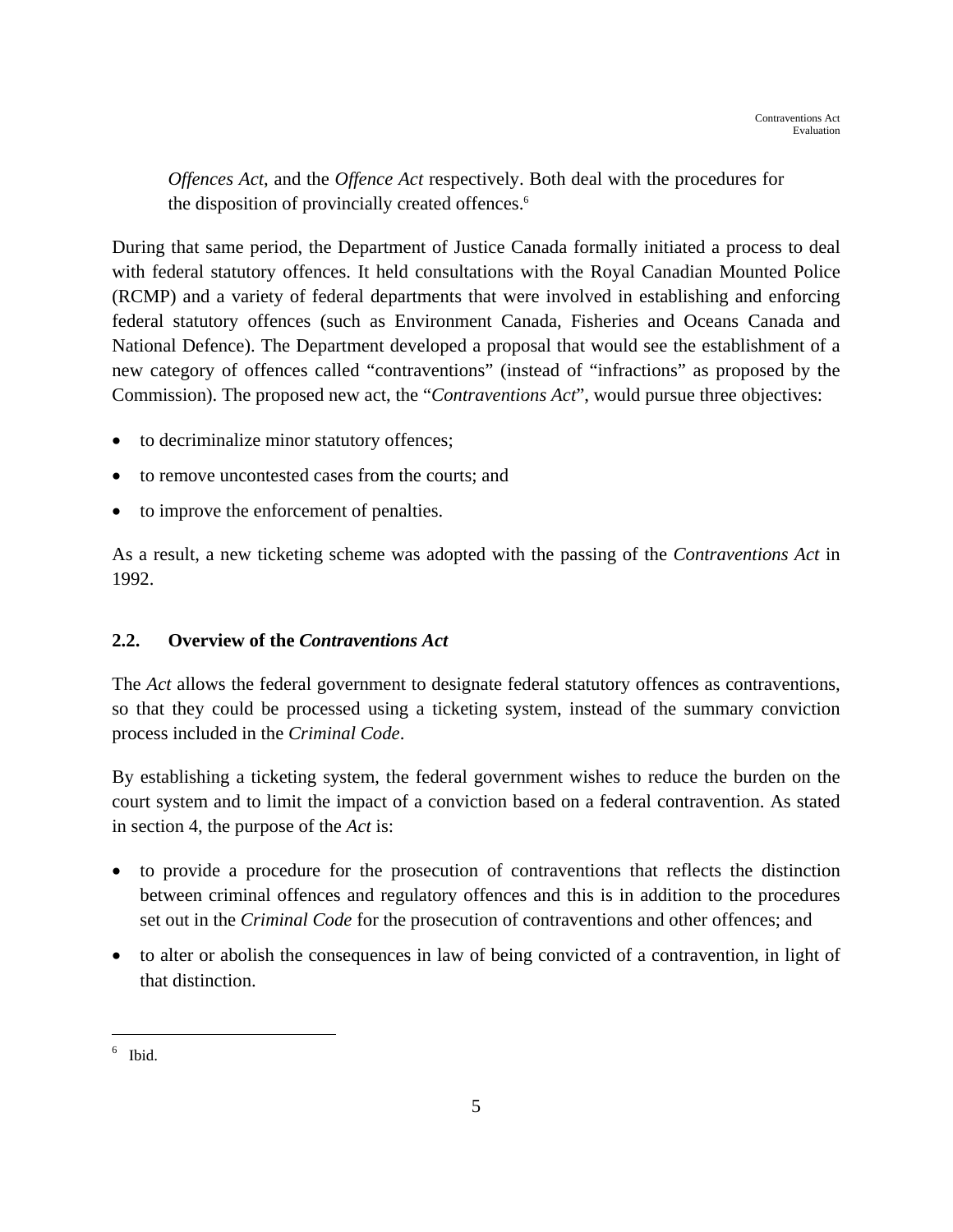Before passage of the *Act*, the summary conviction process described in the *Criminal Code* was essentially the one that enforcement authorities had to follow when enforcing a federal statutory offence. As stated in subsection 34(2) of the *Interpretation Act*:

(2) All the provisions of the *Criminal Code* relating to indictable offences apply to indictable offences created by an enactment, and all the provisions of that Code relating to summary conviction offences apply to all other offences created by an enactment (emphasis added), except to the extent that the enactment otherwise provides.

Even in the best of circumstances, the summary conviction process systematically uses some of the court's limited time and resources. When an accused person wishes to enter a guilty plea to a summary conviction offence, he or she must proceed with a first appearance in court to enter that plea, which takes up some of the time of the judge (or justice of the peace), prosecutor and court personnel. Simply put, the summary conviction process appears disproportionate, considering the nature of many federal statutory offences.

In sum, the passing of the *Act* did not create any new federal offences and it did not abolish the summary conviction process as an option for enforcing federal statutory offences. Rather, it added a *new* option to deal with some of these offences (those designated as contraventions), when circumstances warrant, which is expected to be simpler and more effective.

## **2.3. The legislative and regulatory frameworks**

The *Act* and its associated regulations cover all aspects of the contravention continuum, from the designation of a federal statutory offence as contravention, to the enforcement and prosecution of that offence, up to the consequences of a conviction. This subsection describes these various components.

## **2.3.1. Creating a federal contravention**

The *Act* allows the federal government to make regulations designating federal statutory offences as "contraventions."7 It is on that basis that the federal government passed the *Contraventions* 

1

<sup>7</sup> See section 8.(1) of the *Contraventions Act*.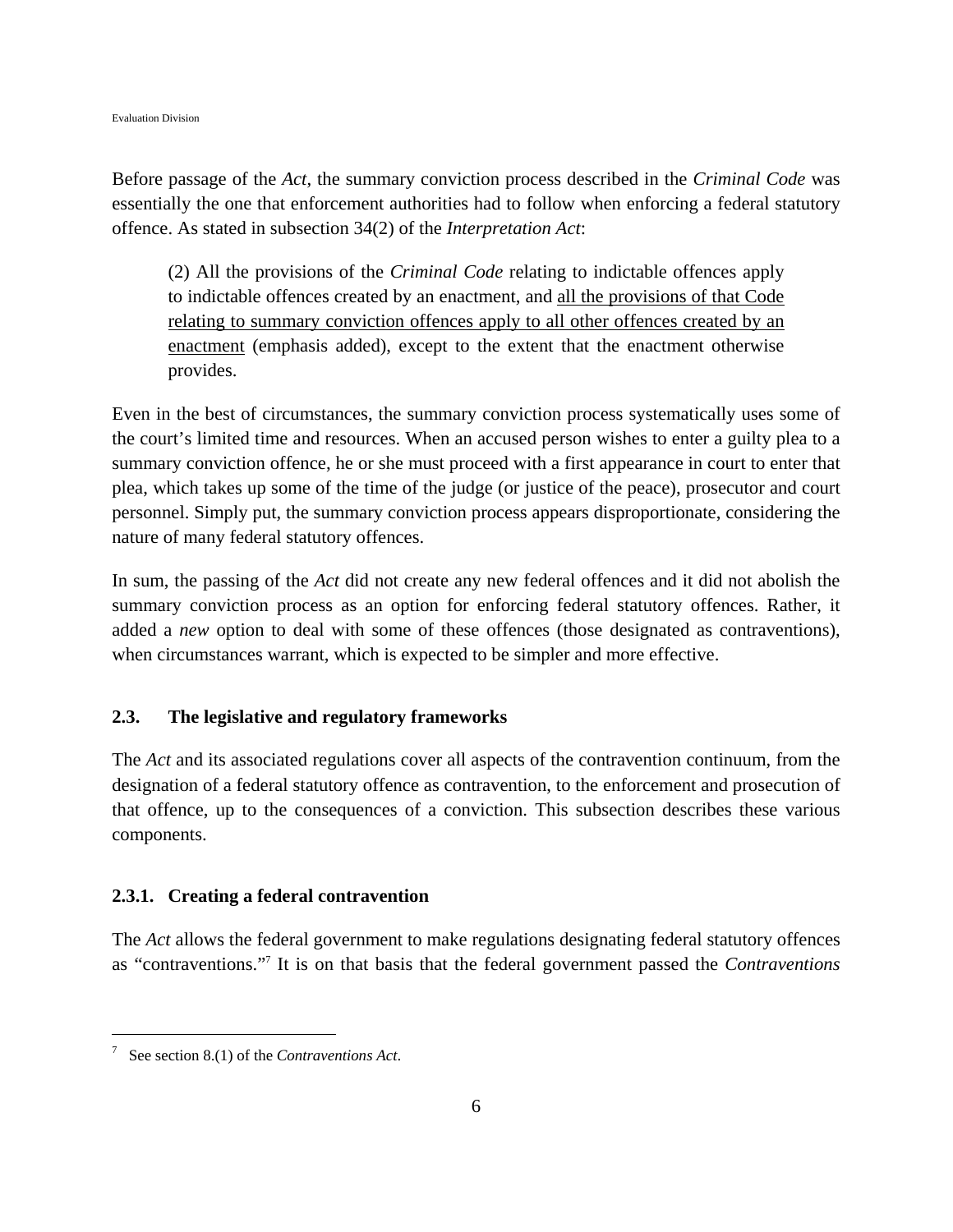Regulations.<sup>8</sup> This regulation lists all federal statutory offences that are to be treated as contraventions.

The *Act* also allows the federal government to establish the amount of the fine associated with a federal contravention.<sup>9</sup> That amount is systematically lower than the maximum fine an offender could face should the offence be prosecuted by way of summary conviction. The following example illustrates this principle. According to the *Historic Canal Regulations* (adopted under the *Department of Transport Act*), "taking off an aircraft on a navigation channel" is illegal.<sup>10</sup> The federal government has designated this federal offence as a contravention. Therefore, an enforcement authority may elect to issue a ticket to someone accused of violating this provision. Should the person be found guilty, he or she will be required to pay a fine of \$200. If, for a variety of reasons, the enforcement authority elects to proceed with the summary conviction process, then the accused could be liable to a fine of up to \$400.

It is impossible to list all federal statutory offences that have been designated as contraventions. To date, there are close to 3,000 such offences, involving more than 20 different federal laws and more than 45 sets of regulations. Table 1 includes a listing of all federal laws containing federal offences designated as contraventions, the number of associated regulations containing contraventions, and an example of a federal contravention under each of these statutes.

| Legislation                                     | Number of<br>regulations | <b>Example of a contravention</b>                                                                                                | <b>Fine</b> |
|-------------------------------------------------|--------------------------|----------------------------------------------------------------------------------------------------------------------------------|-------------|
| Canada Marine Act                               | 3                        | Obstruct course of ferry                                                                                                         | \$100       |
| Canada National Park Act                        | 12                       | Damage an archaeological site or historical<br>resource                                                                          | \$ 300      |
| 4<br>Canada Shipping Act                        |                          | Operate power-driven or electrically<br>propelled vessel with more engine power<br>than maximum specified                        | \$100       |
| Canada Wildlife Act                             | 0                        | Unlawfully destroy an animal egg                                                                                                 | \$150       |
| <b>Canadian Environmental Protection</b><br>Act | 11                       | Quarterly report of Lead Concentration in<br>Gasoline Produced () not submitted to the<br>Minister with the required information | \$500       |
| Department of Transport Act                     |                          | Aircraft take off on a navigation channel                                                                                        | \$ 200      |
| <b>Fisheries Act</b>                            | $\mathfrak{D}$           | Possess any live fish for use as bait in the<br>inland waters of New Brunswick                                                   | \$ 200      |

**Table 1: Legislations and associated regulations containing federal contraventions** 

 $\overline{a}$ 

Contraventions Regulations, SOR/96-313.<br>See section 8.(c) of the *Contraventions Act*.

See paragraph 17(1)(a) of the *Historic Canals Regulations*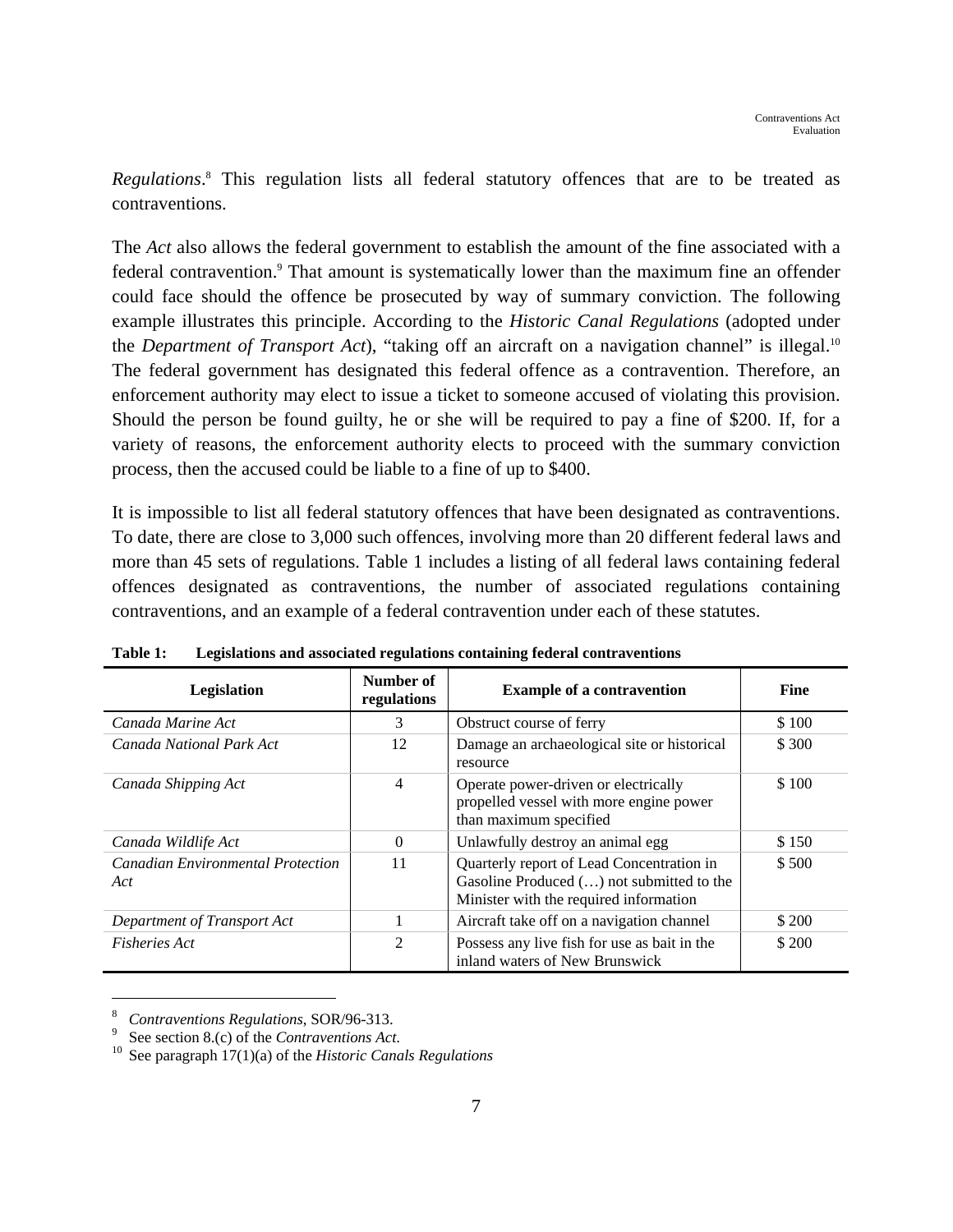| Legislation                                                                                                       | Number of<br>regulations                                                                     | <b>Example of a contravention</b>                                                                         | <b>Fine</b>               |
|-------------------------------------------------------------------------------------------------------------------|----------------------------------------------------------------------------------------------|-----------------------------------------------------------------------------------------------------------|---------------------------|
| Government Property Traffic Act                                                                                   | 3                                                                                            | Park where prohibited by sign at Schedule I<br>airport                                                    | \$25                      |
| <b>Migratory Birds Convention Act</b>                                                                             | $\overline{2}$                                                                               | Hunt migratory game bird after killing the<br>permitted number                                            | \$200<br>plus \$50 / bird |
| National Capital Act                                                                                              | 3                                                                                            | Have a domestic animal at LeBreton Flats<br>campground                                                    | \$150                     |
| <b>Wild Animal and Plan Protection</b><br>and Regulation of International and<br><b>Interprovincial Trade Act</b> | 1                                                                                            | Unlawfully ship live plant by land                                                                        | \$100                     |
| National Defence Act                                                                                              | $\mathbf{1}$                                                                                 | Enter controlled access area without pass                                                                 | \$100                     |
| Non-Smokers Health Act                                                                                            | $\mathbf{0}$<br>Fail to inform employees and members of<br>the public of smoking prohibition |                                                                                                           | \$500                     |
| Radiocommunication Act                                                                                            | $\mathbf{1}$                                                                                 | Operate a radio apparatus without a radio<br>authorization                                                | \$500                     |
| Railway Safety Act                                                                                                | $\Omega$                                                                                     | Enter on land on which a line work is<br>situated                                                         | \$100                     |
| Saguenay-St. Lawrence Marine<br>Park Act                                                                          | 1                                                                                            | Conduct scientific research without a<br>permit or without authorization                                  | \$400                     |
| Motor Vehicle Transport Act                                                                                       | $\mathbf{1}$                                                                                 | Drive after accumulating 15 hours of on-<br>duty time without eight consecutive hours<br>of off-duty time | \$250                     |
| Navigable Waters Protection Act                                                                                   | $\boldsymbol{0}$                                                                             | Permit to deposit in prohibited waters any<br>material or rubbish liable to sink                          | \$250                     |
| Telecommunications Act                                                                                            | 1                                                                                            | Alter markings on a telecommunications<br>apparatus                                                       | \$500                     |
| Tobacco Act                                                                                                       | $\overline{0}$                                                                               | Sell cigarettes in a package containing<br>fewer than 20                                                  | \$500                     |
| <b>Transportation of Dangerous Goods</b><br>Act                                                                   | $\overline{0}$                                                                               | Handle dangerous goods that are not<br>accompanied by all applicable prescribed<br>documents              | \$500                     |

# **2.3.2. Enforcing a federal contravention**

The *Act* does not modify *who* enforces federal statutory offences, but rather *how* enforcement authorities go about executing their respective mandate. Police officers or any other person or body designated by law to administer any of the federal statutes listed in Table 1 continue to be the enforcement authority.

In the context of a ticketing scheme, the enforcement officer completes a ticket by including the prescribed information and serves it to the individual (or corporation) who is alleged to have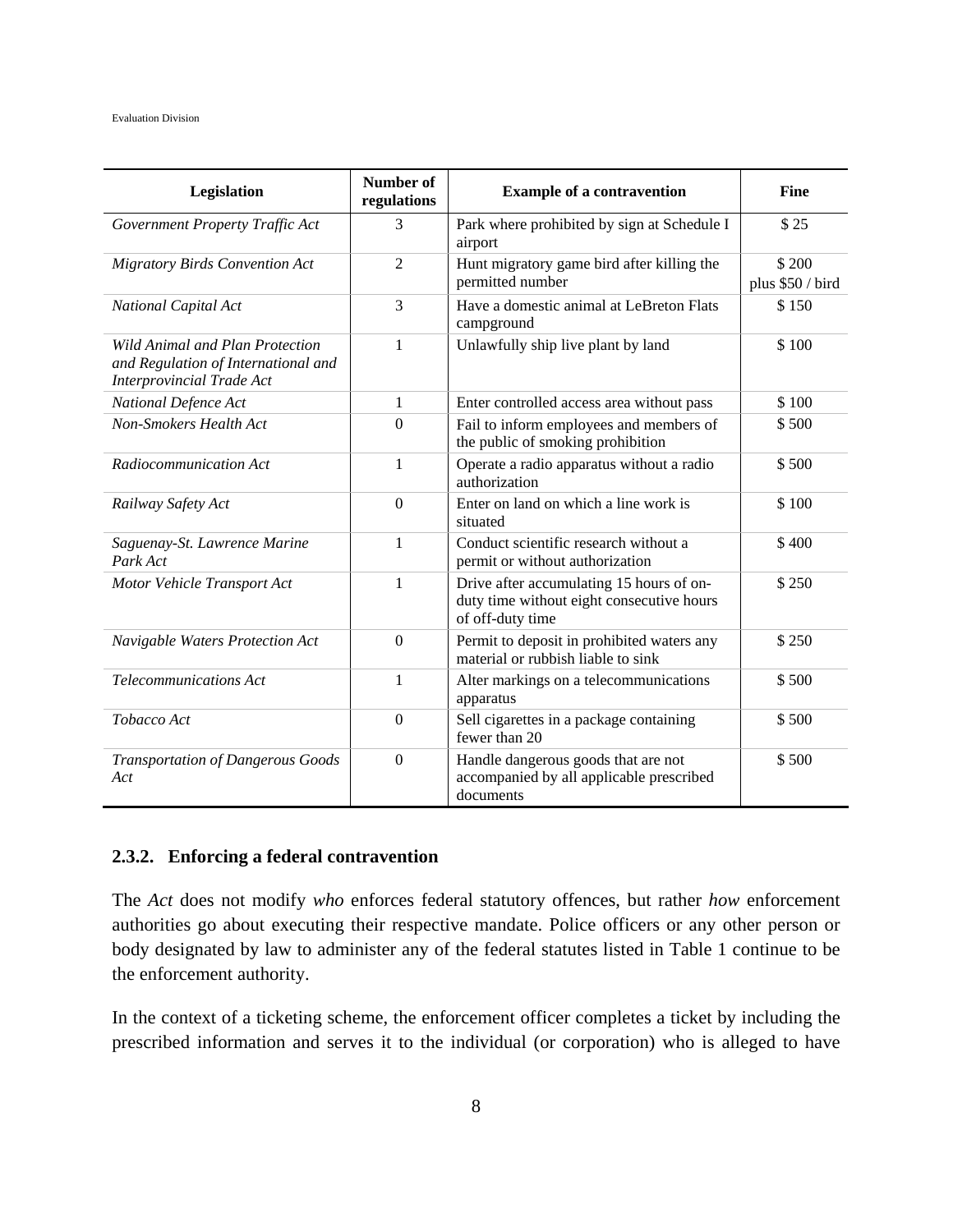committed a contravention. That person will be faced with a number of options, which include at a minimum the option of pleading guilty and paying the prescribed fine, or of pleading not-guilty and requesting a trial. The obvious advantage of the ticketing model is to allow a person who does not wish to challenge the ticket to simply pay the prescribed fine. That way, only minimal time and resources are required from the court personnel to receive and process the payment. The court clerk, the prosecutor and the presiding judge (or justice of the peace) are not involved in such a scenario.

# **2.3.3. Application of provincial laws**

To use a ticketing model to enforce federal contraventions, the federal government needed to secure the existence and availability of such a ticketing model. To this end, the *Act* offers two options.

First, the *Act* contains a series of provisions detailing how federal contraventions could be enforced through a new federal structure. These sections of the *Act* cover issues such as the completion and service of tickets, the content of the ticket, the commencement of proceedings, options available to defendants, trial procedures, the evidence, and the sentencing. However, while passed with the original bill in 1992, these sections have yet to come into force.<sup>11</sup> Implementing these sections of the *Act* would, in fact, require the establishment of a new federal scheme that would heavily involve provincial governments, which already have their own structure for prosecuting provincial offences. In other words, under that scenario, there would be two parallel systems that would pursue similar goals (prosecuting tickets), but through somewhat different ticketing systems.

Parliament opted for a second option. In 1996, it amended the *Act* to allow the federal government to use existing provincial prosecution schemes to prosecute federal contraventions. As stated in subsection 65.1(1) of the *Act*, "the Governor in Council may (…) make regulations making applicable (…) laws of the province (…) relating to proceedings in respect of offences that are created by a law of the province." It is on that basis that the federal government adopted the *Application of Provincial Laws Regulations*. To date, this regulation has incorporated, for the purpose of enforcing federal contraventions, individual prosecuting schemes currently in place in all provinces except Saskatchewan and Alberta. Until the prosecution schemes currently applicable to these two provinces are incorporated, federal offences designated as contraventions

 $\overline{a}$ 

<sup>11</sup> See section 86 of the *Act*.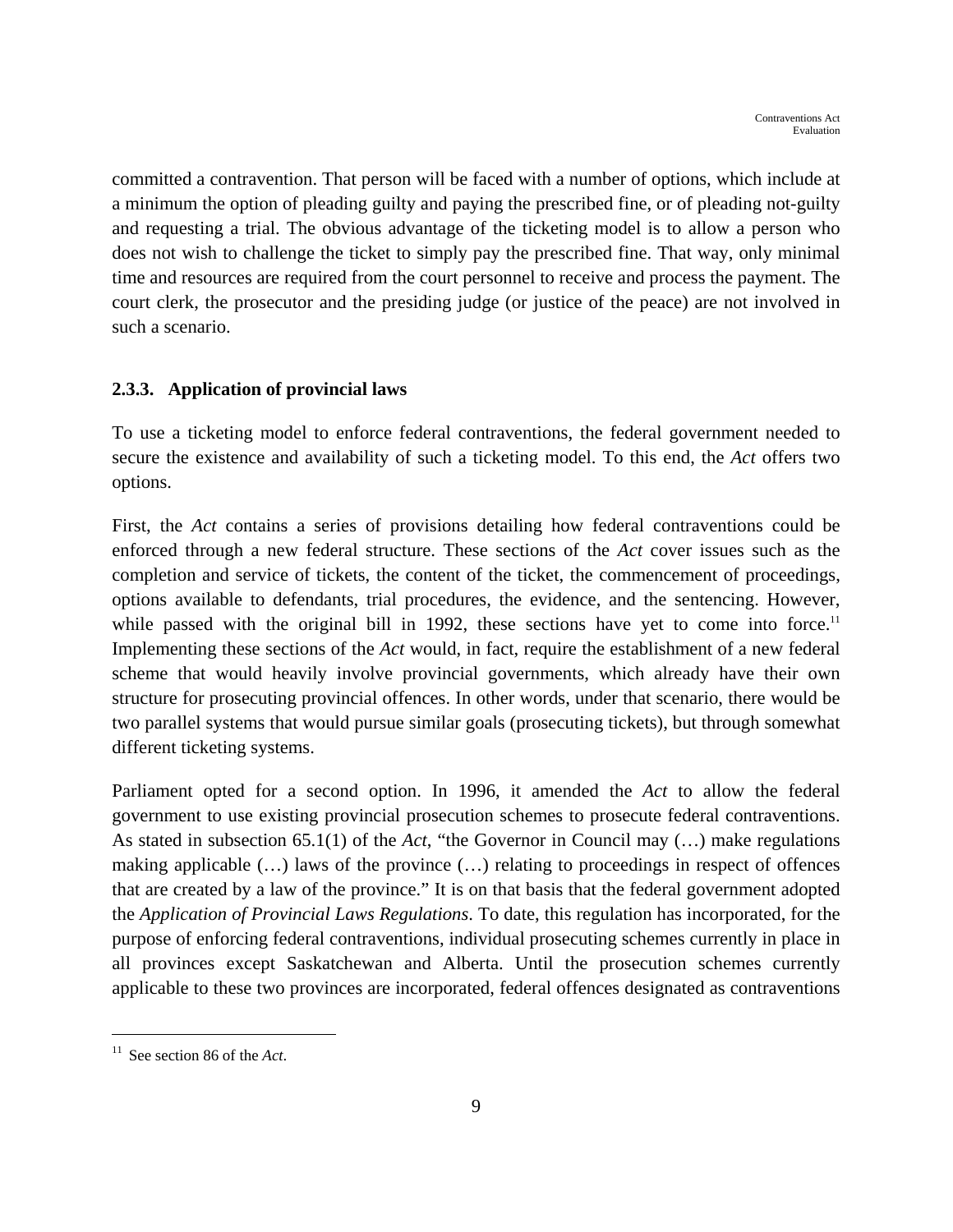that are alleged to have been committed in these two provinces can only be prosecuted using the summary conviction process.

Using existing provincial schemes to prosecute federal contraventions creates additional demands on these systems and triggers additional costs. To help manage these, the *Act* allows the Minister of Justice Canada to sign agreements with each province.<sup>12</sup> These agreements relate to the administration and enforcement of the *Act* and cover any issue relating to the prosecution process, the enforcement of fines, as well as the sharing of fines and fees imposed as a result of the *Act*.

In practical terms, enforcement authorities start using a provincial ticketing scheme when both the incorporation of the provincial legislation has been completed in accordance with the *Application of Provincial Laws Regulations* and an agreement has been signed with the provincial government. In the absence of either one of these two conditions, federal offences designated as contraventions continue to be prosecuted using the summary conviction process. To date, the federal government has completed these two steps in all provinces except Newfoundland and Labrador, Saskatchewan and Alberta (see Table 2).

| <b>Components</b>               | NL | PE | <b>NS</b> | <b>NB</b>   | QC | <b>ON</b>   | <b>MB</b> | <b>SK</b> | AВ | ВC |
|---------------------------------|----|----|-----------|-------------|----|-------------|-----------|-----------|----|----|
| Prosecution scheme incorporated | X  | X  | X         | $\mathbf X$ | X  | X           | x         |           |    | x  |
| Agreement in place              |    | X  | X         | X           | x  | $\mathbf X$ | x         |           |    | X  |
| Contraventions Act operational  |    | X  | X         | X           | X  | x           | X         |           |    |    |
| Summary conviction only         | x  |    |           |             |    |             |           | x         | X  |    |

**Table 2: Implementation process for the** *Contraventions Act*

*Note: The three territories are not included in this table, as this report focuses on provinces only.* 

### **2.3.4. Managing the consequences**

A fundamental goal of the *Act* is to limit the consequences of being convicted of a federal statutory offence. As stated in section 4, the *Act* aims "to alter or abolish the consequences in law of being convicted of a contravention (…)."

One of these consequences relates to criminal records. Currently, information relating to a person who is convicted of an indictable or hybrid criminal offence in Canada ends up in a centralized

1

<sup>12</sup> See section 65.2 of the *Act*.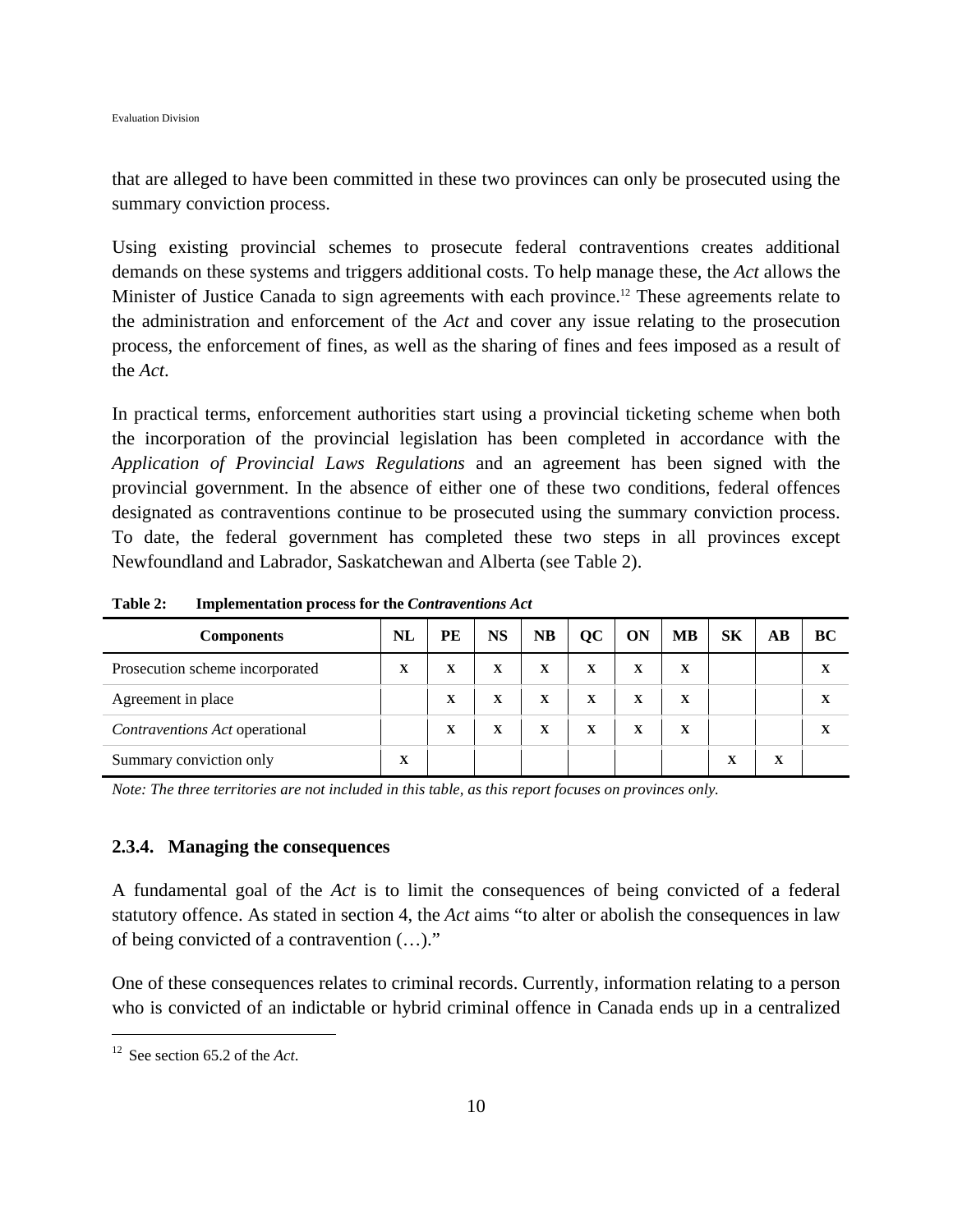database. The Canadian Police Information Centre (CPIC), located within the RCMP, is responsible for managing this database, in accordance with federal legislation, including the *Criminal Records Act*. Federal statutory offences are typically hybrid offences. This means they can either be prosecuted as a summary conviction offence or as an indictable offence, depending on the circumstances related to the offence. As a result, information relating to a person who is found guilty of a federal statutory offence is recorded typically in the CPIC database.

The impact of having a criminal record is significant. First, it limits employment opportunities, since a number of positions will require a criminal record check. The list of these positions includes, but is not limited to:

- lawyers;
- banking, accounting, payroll, and investment positions;
- child care workers and volunteers;
- clerks and other personnel of the courts;
- correctional centre or security positions;
- dentists, doctors, nurses, and optometrists;
- peace officers;
- public service positions;
- school staff: and
- social service workers and volunteers $13$ .

Second, a criminal record limits the ability of a person to travel outside of Canada. Having been found guilty of a summary conviction offence or an indictable offence does not limit the ability of a person to obtain a Canadian passport. However, certain countries have established specific requirements to limit or monitor the entry of individuals holding a criminal record.

Considering the nature of federal statutory offences designated as contraventions, the *Act* specifically states that "a person who has been convicted of a contravention has not been convicted of a criminal offence."14 Therefore, the person does not end up with a criminal record.

<u>.</u>

<sup>&</sup>lt;sup>13</sup> See John Howard Society of Alberta. (2000). Understanding Criminal Records. Alberta. <sup>14</sup> See section 63 of the *Act*.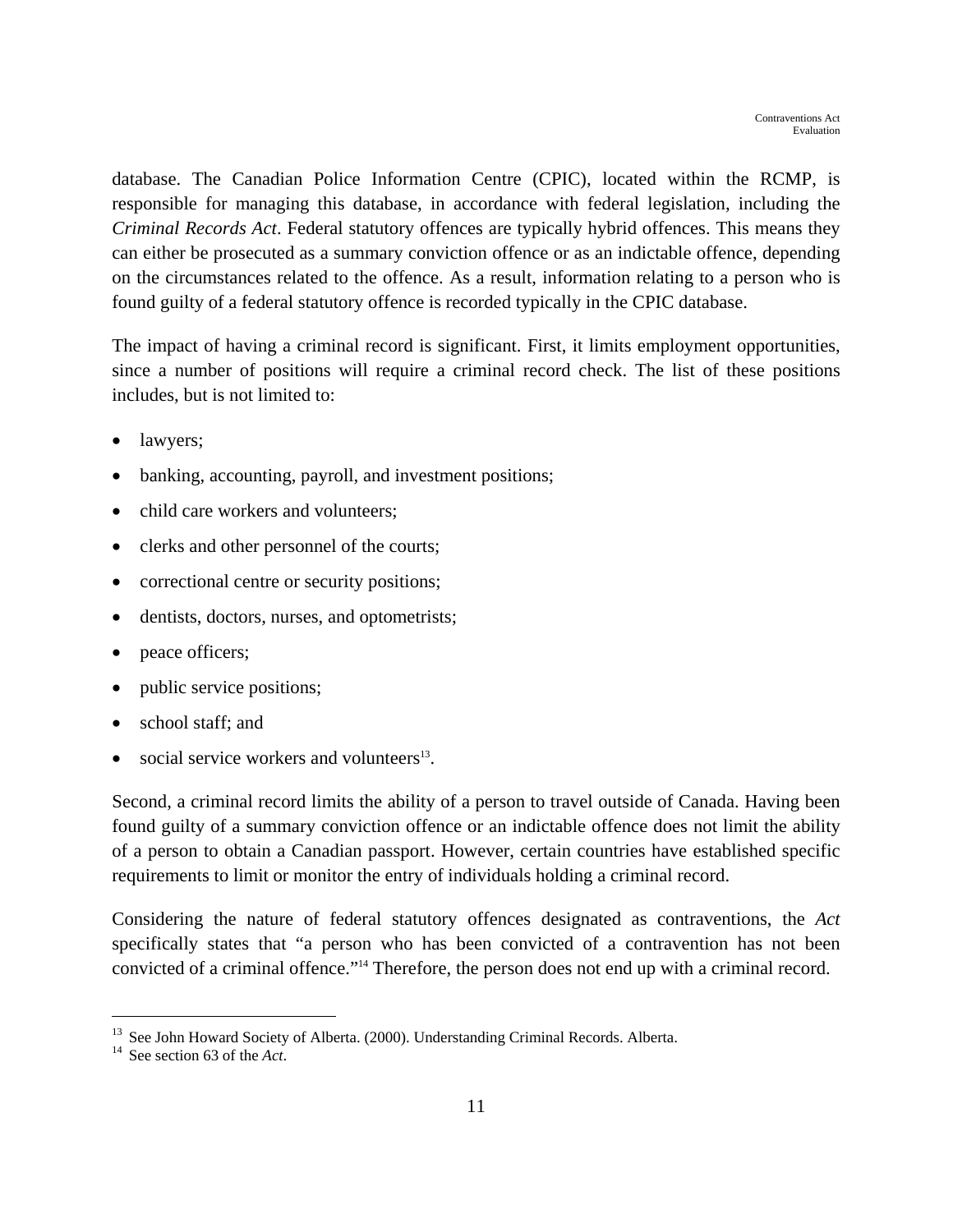A second consequence relates to penalties. Federal statutes establishing statutory offences typically include a part or section that establishes the overall directives relating to penalties. A common statement found in legislation listed in Table 1 would read that "every person who contravenes a provision of the *Act* is guilty of an offence and liable:

- on conviction on indictment to a fine not exceeding  $\langle X \rangle$  amount and or to imprisonment for a term of not more than <X> months, or to both; and
- on summary conviction, to a fine not exceeding  $\langle Y \rangle$  amount or to imprisonment for a term of not more than  $\langle X \rangle$  months, or to both."<sup>15</sup>

Other statutes are more specific, establishing maximum amounts specific to an offence or a group of offences.

The *Act* reduces the penalty associated with those federal statutory offences that have been designated as contraventions. In accordance with section 8 of the *Act*, the federal government may make regulations to lower the fine to be paid for a contravention prosecuted by way of a ticket, and just as importantly, the *Act* specifically states that "a person who is convicted in a proceeding commenced by means of ticket is not liable to imprisonment (…)."16

#### **2.4. The** *Contraventions Act* **Fund**

A 2001 Federal Court decision jeopardized the entire federal contraventions project. Based on a case located in Ontario, the Court concluded that, as implemented at the time, the *Act* violated quasi-constitutional language rights established in the *Criminal Code* (sections 530 and 530.1) and in the *Official Languages Act* (Part IV). After reviewing measures taken to implement the *Act* in Ontario, the Federal Court concluded that the province was acting on behalf of the Government of Canada and, as such, ought to systematically and formally guarantee that any applicable federal language right be respected by the province in its dealings related to federal contraventions. Therefore, the Court ordered the federal government to:

take the necessary measures, whether legislative, regulatory or otherwise, to ensure that the quasi-constitutional rights provided by sections 530 and 530.1 of the *Criminal Code* and Part IV of the OLA [*Official Languages Act*], for persons who are prosecuted for contraventions of federal statutes or regulations, are

<u>.</u>

<sup>&</sup>lt;sup>15</sup> See, for instance, section 37 of the *Canada Shipping Act* or section 41 of the *Railway Traffic Act*. <sup>16</sup> See section 42 of the *Act*.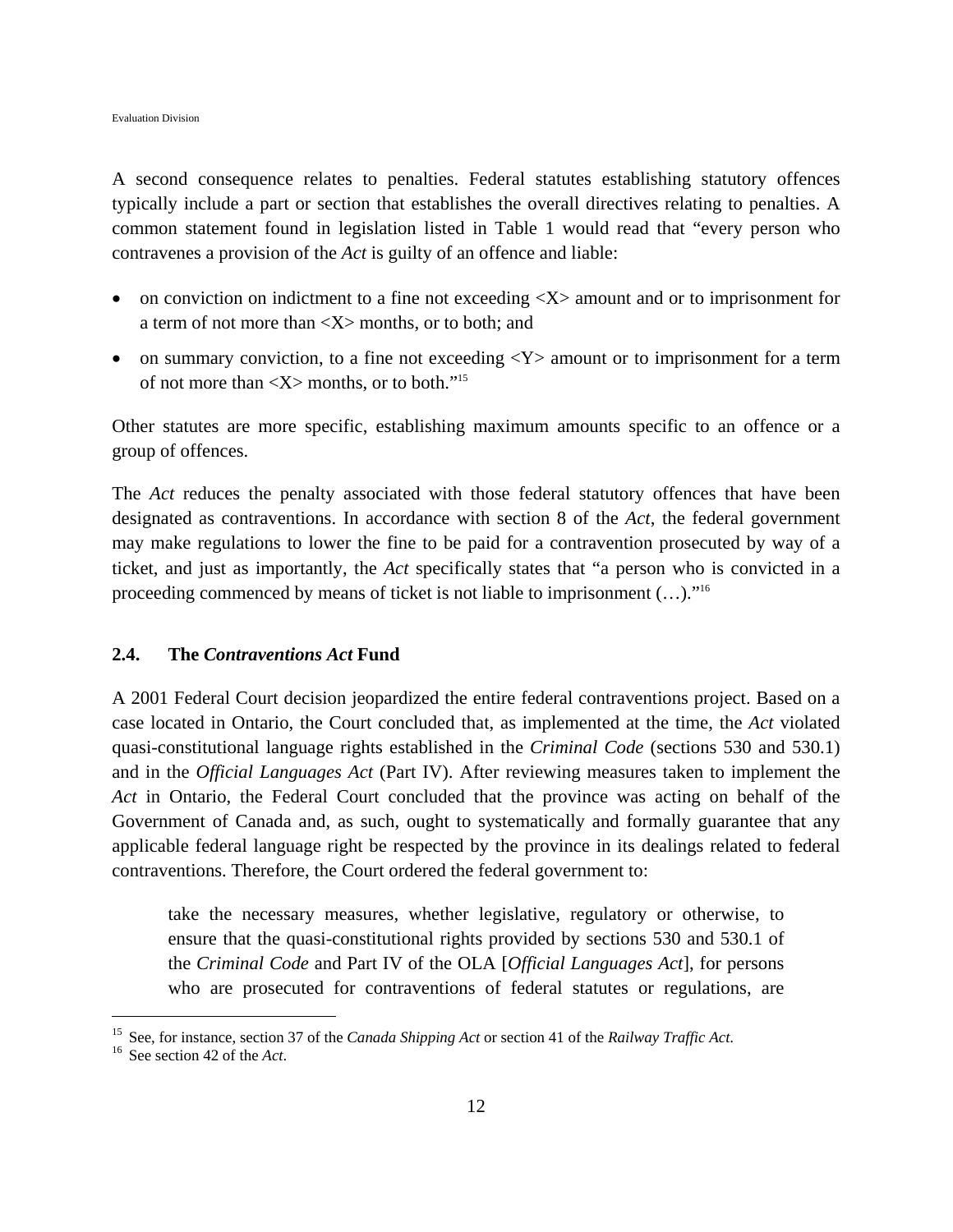respected in any present or future regulations or agreements with other parties that relate to responsibility for administrating the prosecution of federal contraventions.<sup>17</sup>

In the absence of a satisfactory response, the federal government would no longer be in a position to use provincial ticketing schemes to prosecute federal contraventions.

To preserve the contravention project, the federal government responded at two levels. First, it modified the *Application of Provincial Laws Regulations* to include direct references to applicable language rights. Second, it established the *Contraventions Act* Fund, allowing the federal government to financially support initiatives that strengthen the capacity of provincial governments to deliver services related to federal contraventions in a manner consistent with applicable language rights found in the *Criminal Code* and the *Official Languages Act*. At the time of this report, the federal government had been using the Fund to support initiatives in Nova Scotia, Ontario, Manitoba, and British Columbia. These initiatives cover a range of activities related to, among other things, bilingual signage and communication tools, and language training.18

# **2.5. Governance and financial resources**

The Department of Justice Canada invests both human and financial resources toward the ongoing implementation of the *Act*.

In May 2009, the Innovation, Analysis and Integration Directorate (within the Policy Sector) was given the mandate to oversee the implementation of the *Act* and the Fund, with a particular focus on the ongoing management of *Contraventions Act* agreements signed between the Department and the provincial governments where the *Act* is operational. The Directorate also includes the *Contraventions Act* Implementation Management team, which includes two legal counsel. The Directorate works in close collaboration with the Bureau of Francophonie, Justice in Official Languages and Legal Dualism.

The Department also established the *Contraventions Act* Fund to support the provision of services in both official languages in some of the provinces where the *Act* is operational. As

1

<sup>&</sup>lt;sup>17</sup> Commissioner of Official Languages and her Majesty, 2001 FCT 239.<br><sup>18</sup> For a detailed description of the initiatives funded through the *Contraventions Act* Fund, see Department of Justice Canada. (2007). Summative evaluation of the *Contraventions Act* Fund. Ottawa.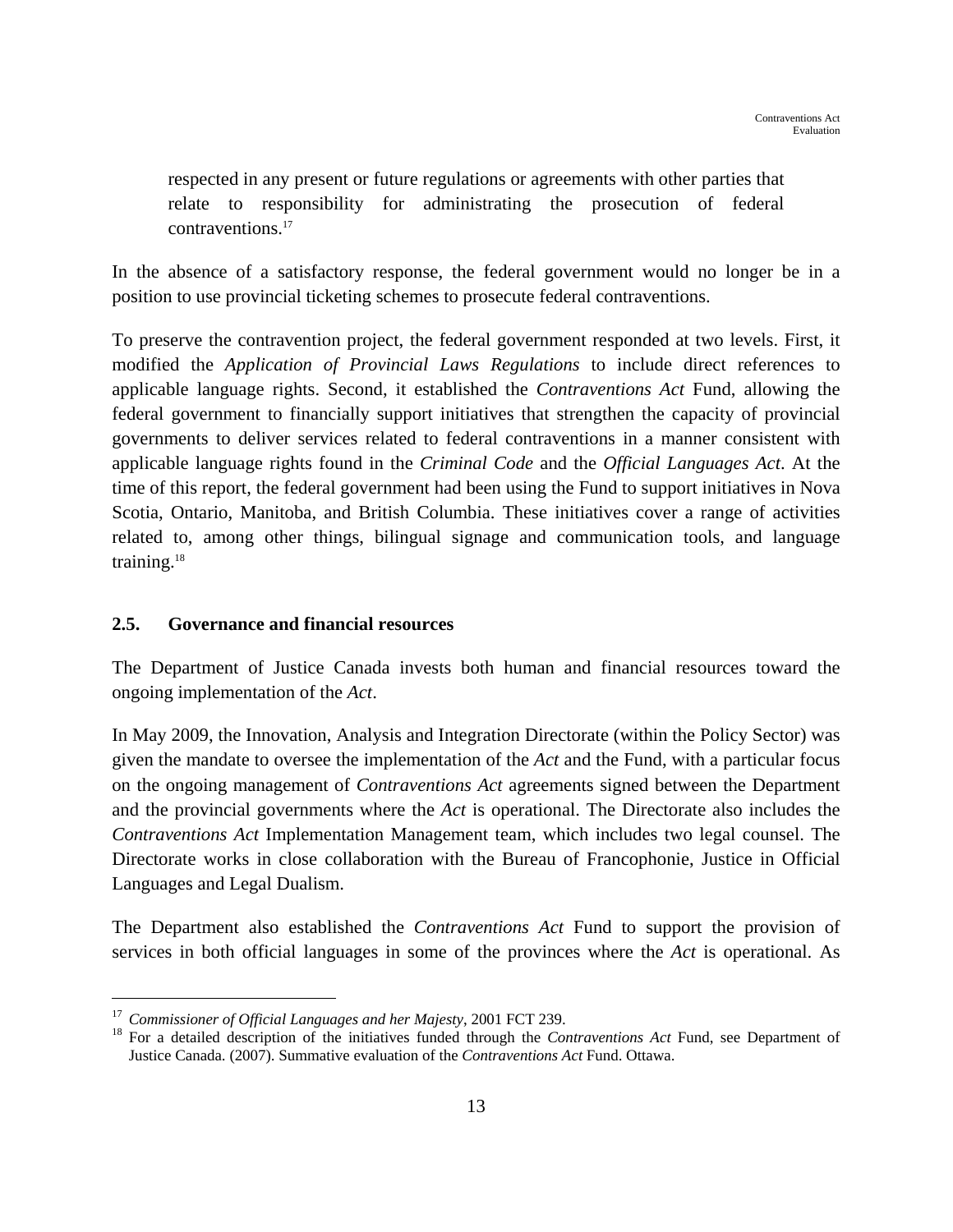stated in the previous subsection, Justice Canada is providing financial support to four provincial governments: Nova Scotia, Ontario, Manitoba and British Columbia.

It is worth noting that the Department of Justice Canada does not provide direct financial contribution to provincial governments to cover expenditures related to the processing of federal contraventions. Instead, current *Contraventions Act* agreements typically include clauses that allow provincial governments to retain a portion of fines collected to cover these costs. Any surplus in fines collected is normally shared equally between the federal and provincial governments.

All financial resources allocated to the *Contraventions Act* are Vote 1 (Operating Expenditures) resources, applicable to salaries, operating and other related expenditures. During the five years presented in Table 3, full-time equivalent positions have been attributed to the management of the *Act*. Positions were in place prior to 2005-2006 as a result of the work related to the decision rendered by the Federal Court in 2001.

| <b>Vote 1 Resources</b>          | 2005-2006 | 2006-2007 | 2007-2008 | 2008-2009 | 2009-2010 |
|----------------------------------|-----------|-----------|-----------|-----------|-----------|
| Full-time equivalent             | 3.9       |           | 2.2       |           | 2.1       |
| <b>Salaries</b>                  | \$418,898 | \$297.643 | \$232,525 | \$218.751 | \$247,771 |
| <b>Operation and Maintenance</b> | \$198,874 | \$332,472 | \$158,151 | \$61,138  | \$8,938   |
| <b>Total Cost</b>                | \$617,772 | \$630,115 | \$390,676 | \$279,889 | \$256,709 |

**Table 3: Financial resources of the** *Contraventions Act19*

*Source: administrative documents* 

 $\overline{a}$ 

<sup>&</sup>lt;sup>19</sup> Note that some amounts for 2005-2006, 2006-2007 and 2007-2008 were included in the financial resources of the *Contraventions Act* Fund presented in the formative and summative evaluations of the Fund released respectably in 2006 and 2007. This is due to interrelated activities between the management of the Fund, negotiation of agreements with provinces and management of the *Contravention Act*.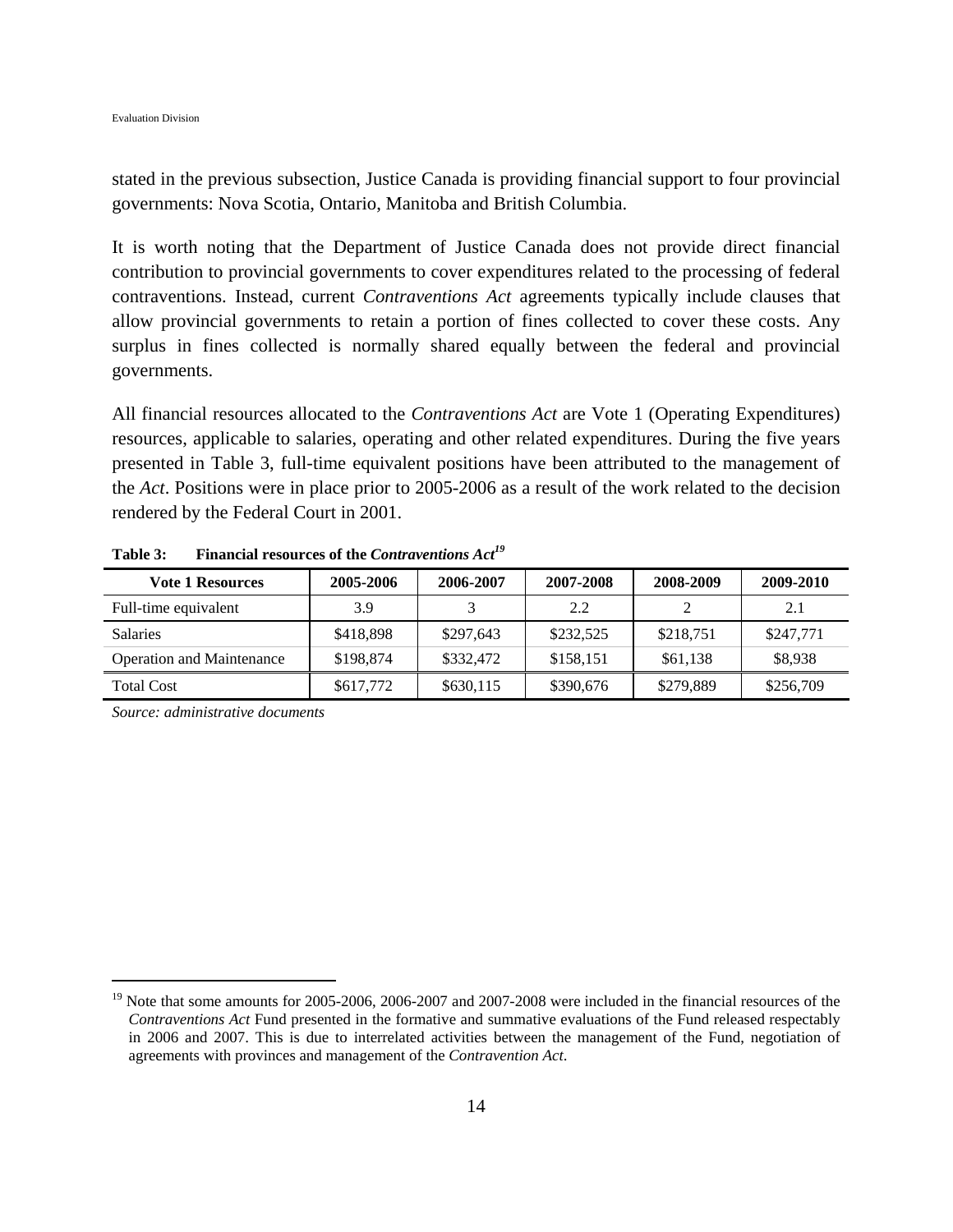# **3. LOGIC OF THE** *CONTRAVENTIONS ACT*

The logic of the *Act*, as illustrated in Figure 1, is driven by its two main objectives: to implement a new procedure to allow for the prosecution of federal contraventions by way of a ticket, and to lessen the consequences of being convicted of a federal offence designated as a contravention (see subsection 2.2). To support these goals, the implementation of the *Act* triggered a number of activities and their associated outputs and outcomes. The following subsections further describe these various components.

# **3.1. Activities and outputs**

The first task that the federal government needed to undertake to implement the *Act* was to designate federal statutory offences as contraventions. This process, which is expected to be continuously evolving, is done in direct collaboration with the various federal departments and enforcement authorities responsible for the enforcement of federal statutory offences.

Once federal contraventions exist, the federal government undertakes the process of incorporating existing provincial prosecution schemes for the purpose of prosecuting federal contraventions. It also signs agreements with provinces to establish the overall set of parameters of the federal/provincial collaboration required under the *Act*. This process may involve a number of ministries (e.g., Attorney General, Justice, Correctional Services) in addition to court administrators, and typically requires extensive negotiations between the federal and provincial governments.

Once that foundation has been established, enforcement officers come into play. They must receive the required tools (including, predominantly, contraventions tickets) and training to start using this new prosecution scheme. They can then proceed to issue contraventions tickets.

If all of these activities are successfully carried out, federal contraventions will have been established, the required regulatory framework and agreements will have been put in place, and enforcement officers will, in fact, issue contraventions tickets.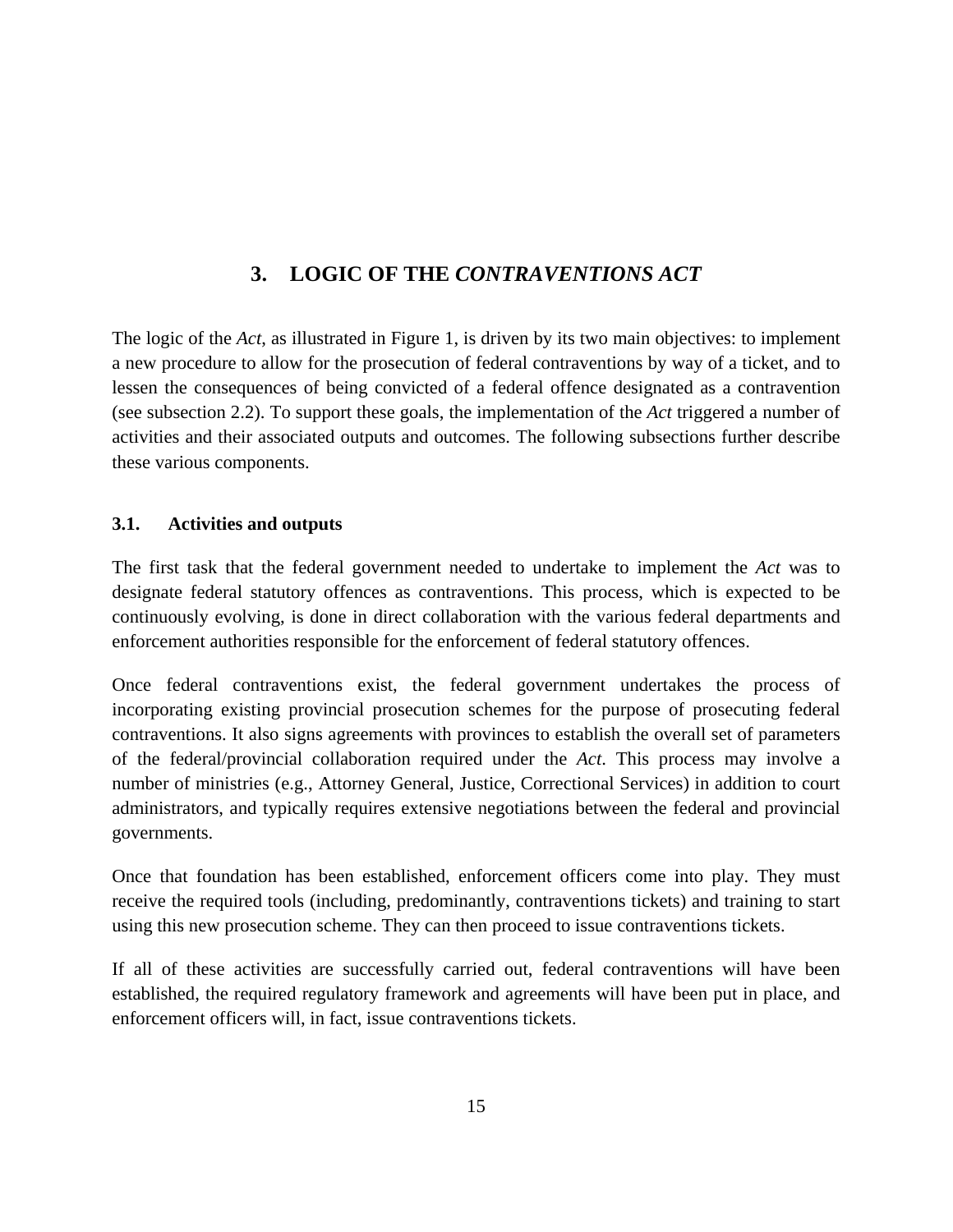Evaluation Division

## **3.2. Expected outcomes**

The fact that enforcement officers use a ticketing system to enforce federal contraventions is expected to have direct impacts at multiple levels:

- *Enforcement officers*: By having the option of using a ticket, enforcement officers are expected to be better equipped to enforce federal contraventions. A more straightforward ticketing system, compared to the summary conviction process, is expected to act as an incentive for officers to support a stronger enforcement of federal statutory offences.
- *Parliament*: Having federal statutory offences more readily enforced supports the fundamental role of Parliament to secure the integrity of the rule of law.
- *Court system*: The ticketing system allows the prosecution of federal contraventions to be partly redirected away from the court system, when compared with the summary conviction process. Unless someone who is alleged to have committed a federal contravention wishes to challenge a ticket, the ticketing system typically allows the person to simply pay the fine. This is clearly expected to reduce the pressure on the court system.
- *Canadians*: It has long been argued that issuing a criminal record for contravening some of the federal statutory offences was a disproportionate penalty, considering the nature of these offences. The implementation of the *Act* is therefore expected to reduce the number of Canadians who end up with a criminal record as a result of a violation of a federal statutory offence.

In the long term, the implementation of the *Act* should ensure that the justice system more accurately reflects the distinction between statutory offences and criminal offences. And by lessening the consequences of being convicted of a federal contravention, the *Act* also contributes to the goal of ensuring that Canada's justice system remains fair and equitable.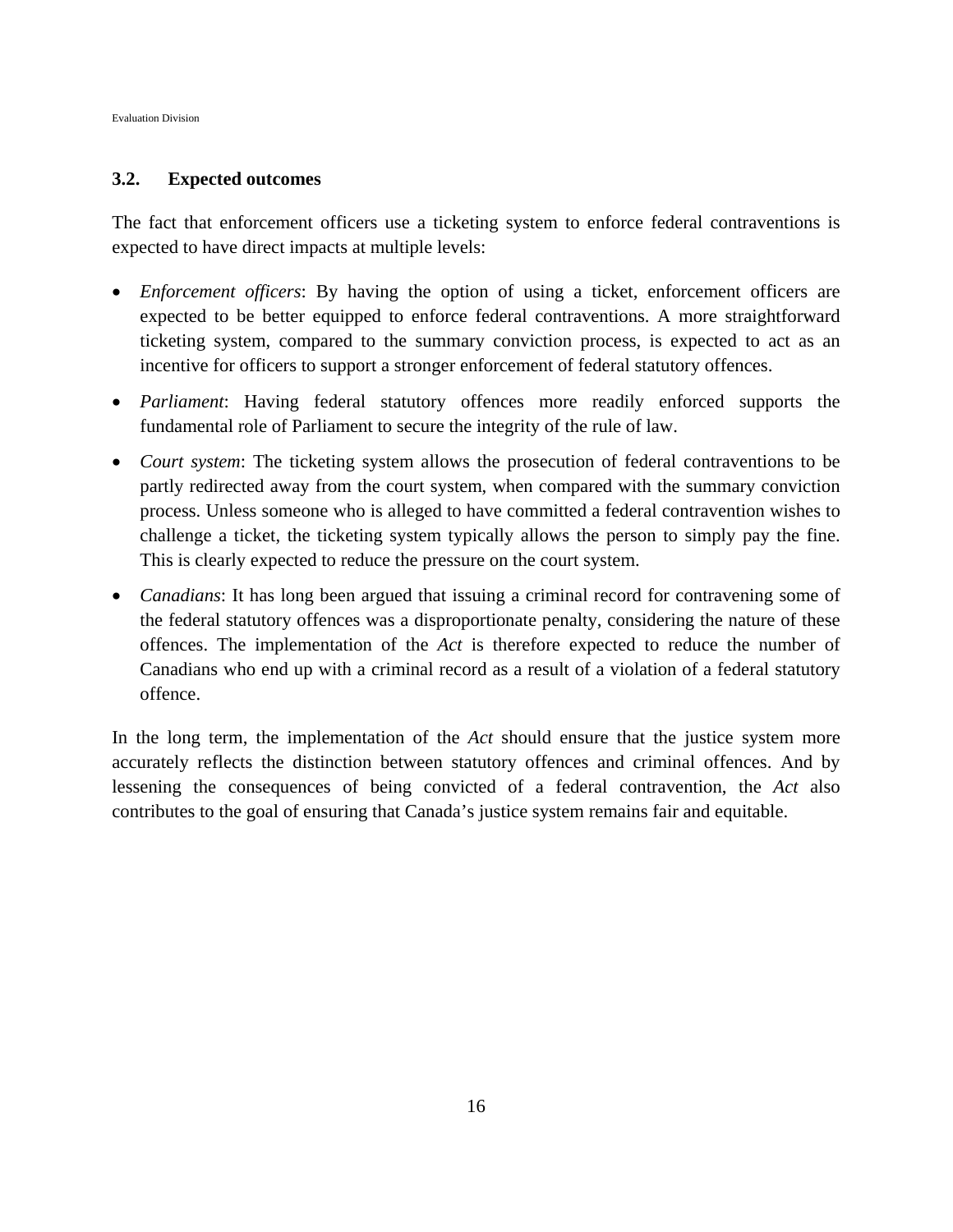Contraventions Act Evaluation

#### **Figure 1: Logic of the** *Contraventions Act*

#### **Logic of the** *Contraventions Act*

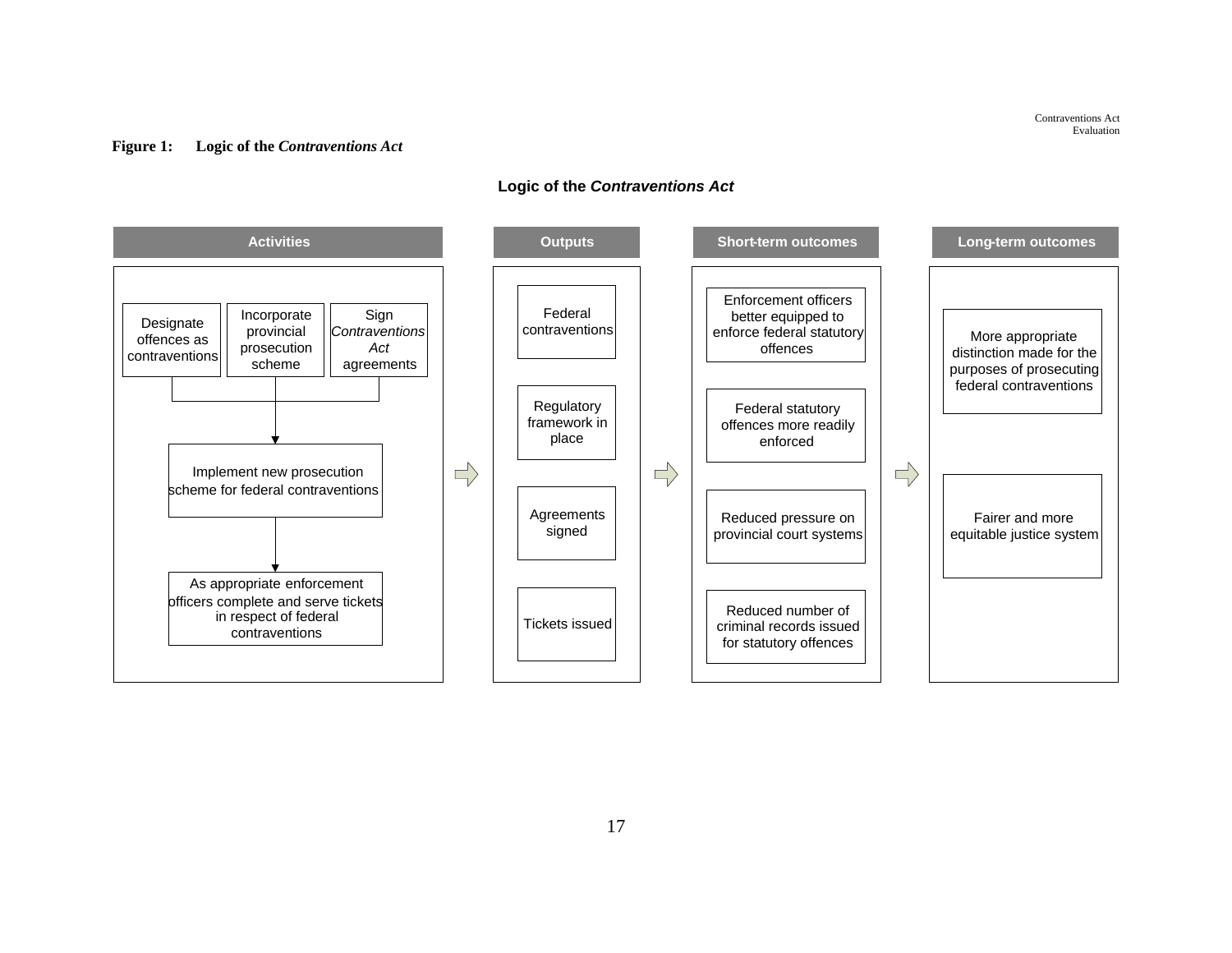#### **3.3. Systemic environment**

The implementation of the *Act* is not done in a vacuum. On the contrary, there are a number of systemic factors that are bound to influence the extent to which the implementation of the *Act* is achieved, and its expected outcomes realized. In other words, these systemic factors are expected to have an impact (positive or negative) on the extent to which the logic illustrated in Figure 1 will unfold as planned.

Figure 2 lists five of these factors:

- *Enforcement officers*: The successful implementation of the *Act* relies heavily on the behaviour of enforcement officers. It could be argued that requirements associated with the summary conviction process acted as a disincentive to the enforcement of some federal offences that were of a less serious nature. Now that a ticketing system is available, factors such as training on the use of the ticketing system and the administrative and operational structure of enforcement authorities will play a pivotal role in the implementation of the *Act*.
- *Court system structure*: While similarities cut across jurisdictions, each province has its own court system, with its own rules, its own culture, and its own administrative procedures. Federal contraventions are adding a new component to these already complicated systems. Again, this requires the court administrators and personnel to understand the specific requirements associated with federal contraventions. Their collaboration is essential to avoid judicial challenges based on a misunderstanding of the new prosecution scheme.
- *Provincial priorities*: More than 12 years after its adoption, the *Act* is still not operational in some jurisdictions in Canada. This reflects the fact that provincial governments must be willing to focus time and resources to work with the federal government to implement the *Act*. There are a multitude of considerations, whether administrative or financial, that must be addressed before the *Act* can become fully operational. The negotiation of an agreement, as well as the communication and training required of court personnel and enforcement officers are all fundamental conditions for the successful implementation of the *Act*. For various reasons, a provincial government may conclude that the implementation of the *Act* in their province is not sufficiently a priority to allocate the required resources.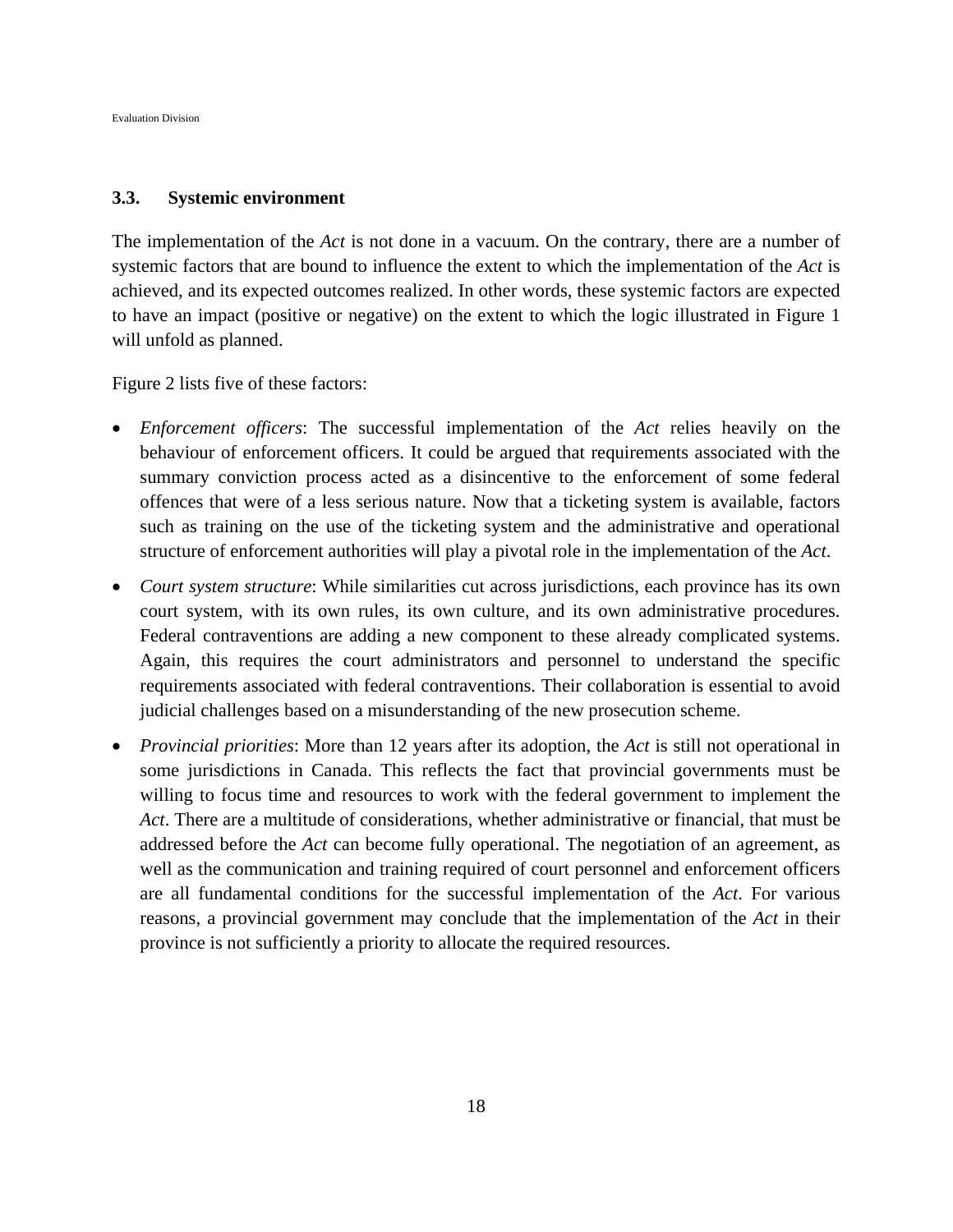

#### **Figure 2: Institutional framework**

- *Offences patterns*: The nature of the offences listed in Table 1 is such that some provinces are bound to face more cases of federal contravention violations than other provinces. A large portion of statutory offences designated as contraventions relate to the environment (marine activities, fisheries, national parks, wildlife, migratory birds) and transportation (shipping, ground transportation, and transportation of dangerous goods). Provinces with several national parks, protected habitats, or direct access to large bodies of water have a particular interest in ensuring an effective enforcement of federal contraventions. Along the same line, provinces with small populations may only rarely face the list of scenarios currently covered by statutory offences designated as contraventions.
- *Official languages regimes*: The 2001 ruling from the Federal Court confirmed the range of language rights applicable to federal contraventions. Essentially, provinces that enforce federal contraventions are acting on behalf of the federal government and, as such, must uphold all language rights applicable to a federal institution or to the prosecution of a federal offence. Experience to date with the *Contraventions Act* Fund has demonstrated the need to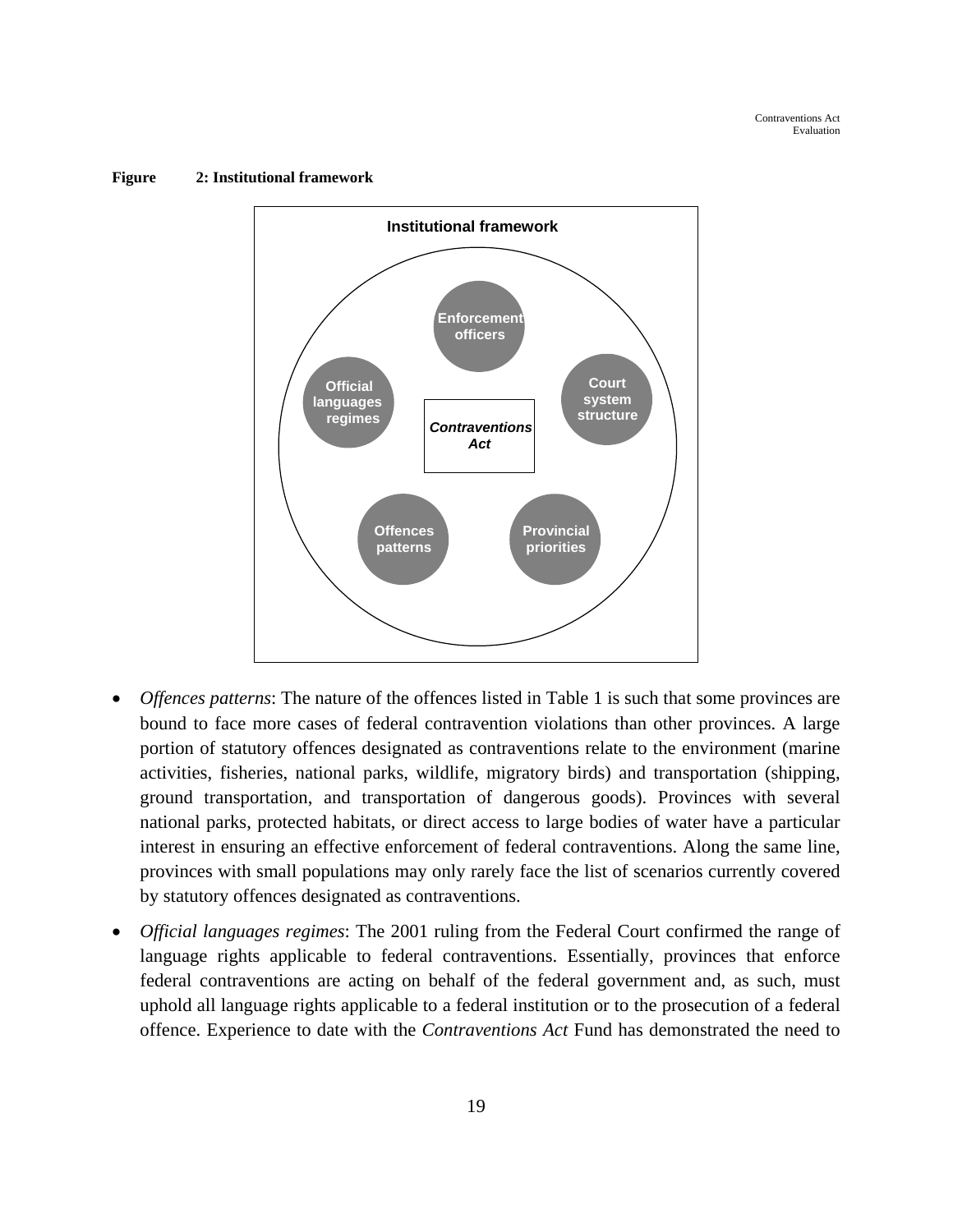assist some provinces that have limited capacity to deliver services in both official languages. Ultimately, these language requirements may raise challenges that will act as a disincentive for a province to embark in the processing and enforcement of federal contraventions. In that sense, the *Contraventions Act* Fund plays a pivotal role, as documented in the two formal evaluations the Department of Justice Canada has conducted on the Fund.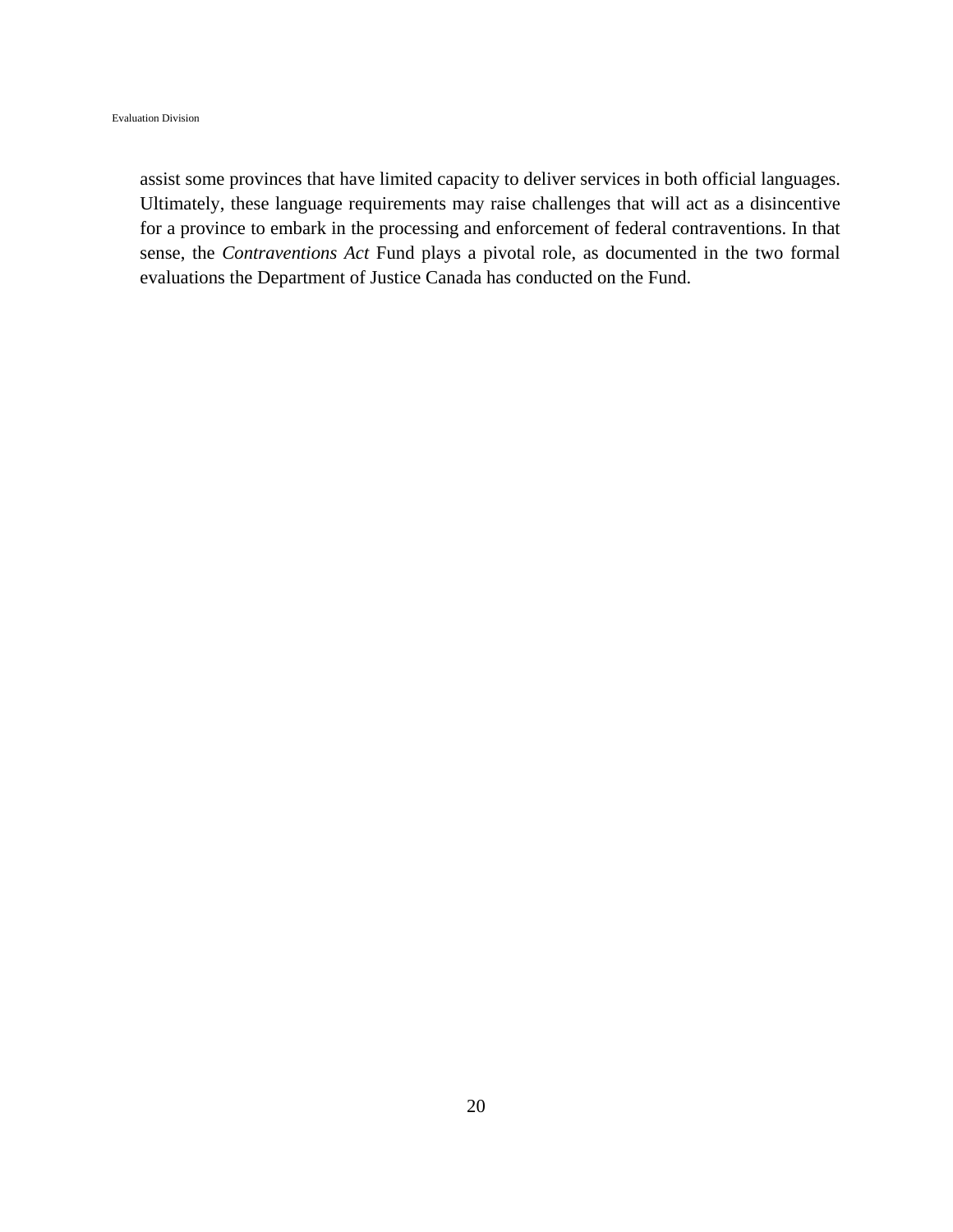# **4. METHODOLOGY**

The methodology used to conduct this evaluation has two main components: a document and file review, as well as key informant interviews.

# **4.1. Document review**

To get a detailed understanding of the *Contraventions Act*, a range of documents were reviewed. The list of documents includes, but is not limited to:

- Documents related to the history of the *Contraventions Act*. Some of these documents are public, such as studies conducted by the Law Reform Commission, whereas others are internal (e.g., briefing notes, memos). They provided critical insights on the rationale of the *Act*.
- A number of key legislative texts were reviewed. In addition to the *Contraventions Act* itself, along with its two sets of regulations, a number of federal laws and regulations currently covered by the *Act* were also reviewed. Provincial legislation on court procedures was also included.
- Current *Contravention Act* agreements along with financial and statistical reports were also reviewed. In some cases, provincial authorities provided additional statistical data on the number and the type of contraventions tickets issued in their jurisdictions.

## **4.2. Key informant interviews**

Key informant interviews were conducted with a number of stakeholder groups from all regions of Canada where the *Act* is operational. In total, 67 interviews were conducted, involving 81 individuals. These interviews were conducted during the period between February and April 2010. Table 4 presents the distribution of key informants consulted, based on their positions.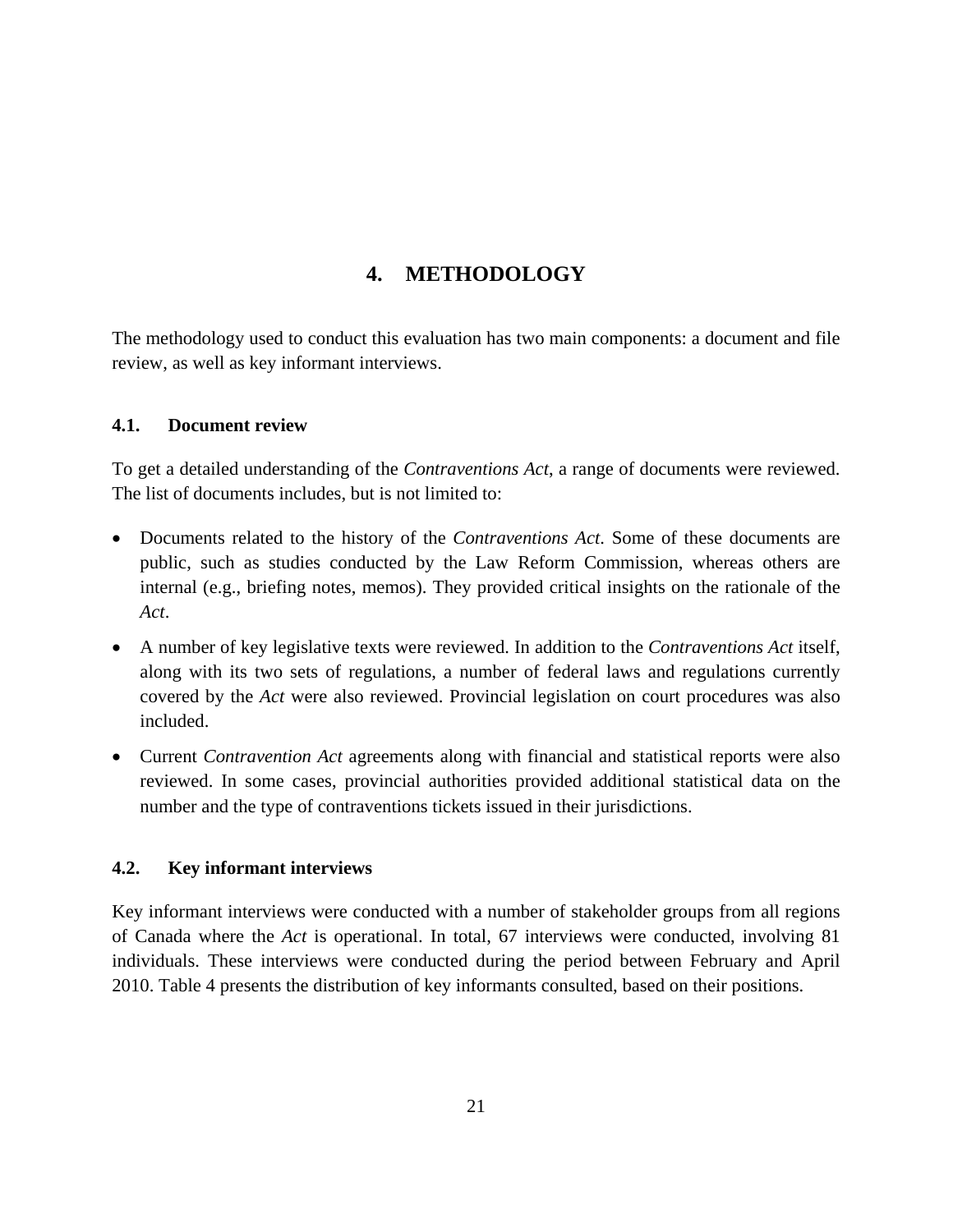| Key informant group                                             | <b>Number of individuals</b><br>consulted |
|-----------------------------------------------------------------|-------------------------------------------|
| Enforcement officers (federal, provincial, municipal)           | 29                                        |
| Enforcement managers (federal, provincial, municipal, airports) | 20                                        |
| Legal counsel and prosecutors                                   | 12                                        |
| Public servants (federal and provincial)                        | 17                                        |
| Court managers                                                  | 3                                         |
| Total                                                           | 81                                        |

**Table 4: Distribution of key informants consulted by positions** 

Some of these interviews were conducted in person, while others were conducted over the phone. Formal site visits were included as part of the data collection process, and some in-person interviews were conducted in New Brunswick, Nova Scotia and Ontario. In other provinces, however, the geographical location of stakeholders was so dispersed that phone interviews were used instead of site visits.

## **4.3. Analysis**

The implementation of the *Contraventions Act* is largely an undocumented story. As a result, the methodology used for the evaluation was structured to allow for a thorough review of documented and undocumented facts about the *Act*, and for the gathering of opinions and perceptions of a wide range of stakeholders, with a strong emphasis on enforcement officers and managers.

Since the evaluation relied heavily on qualitative data, qualitative data analysis software (NVivo) was used to systematically structure findings along key evaluation issues, questions and indicators, and to allow for a complete integration of all qualitative information. This approach supported an analysis by organizations and positions, which was particularly important considering the nature of statutory offences covered by the *Act*.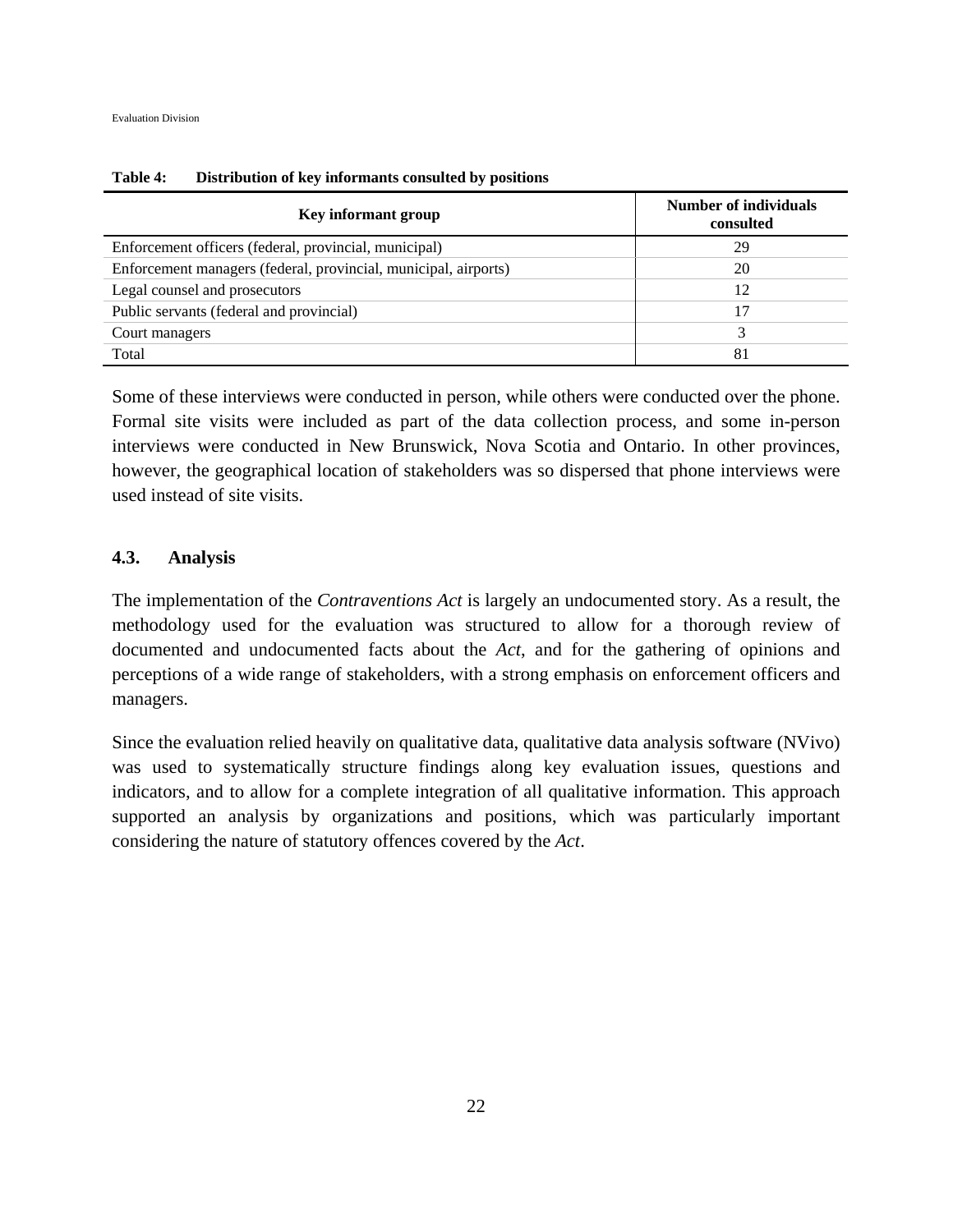# **5. KEY FINDINGS**

This section presents key findings related to the *Contraventions Act*. More specifically, it explores the relevance of the *Act*, as well as performance issues such as: the effectiveness of the implementation across Canada, other issues related to the enforcement of federal contraventions, the range of impacts associated with the *Act*, and efficiency and economy issues.

## **5.1. Relevance of the** *Contraventions Act*

The evaluation considered relevance of the *Contraventions Act* with respect to: the alignment with federal priorities and the continued need for the *Act*. In terms of relevance, the evaluation also examined the appropriateness of the summary conviction process in relation to the *Contraventions Act* as well as the scope of designation. These next subsections of the report further explore these findings.

## **5.1.1. Alignment with federal priorities**

<u>.</u>

The expectation that citizens will obey a well defined set of rules embodied in law and systematically and uniformly enforced, has long been established as a cornerstone of the rule of law and, by extension, of democracy. One of the strategic outcomes of the Department of Justice Canada is to promote "a fair, relevant and accessible justice system that reflects Canadian values."20 One of these values is the rule of law, as stated in the preamble of the *Canadian Charter of Rights and Freedoms*: "Whereas Canada is founded upon principles that recognize the supremacy of God and the rule of law."<sup>21</sup>

While there are many dimensions associated with the concept of the rule of law, they frequently convey the notion of predictability. As noted by the Supreme Court of Canada, "at its most basic level, the rule of law vouchsafes to the citizens and residents of the country a stable, predictable

<sup>20</sup> See Department of Justice Canada. (2010). 2009–2010 Report on Plans and Priorities. 21 See *Canadian Charter of Rights and Freedoms* as Part I of the *Constitution Act*, 1982.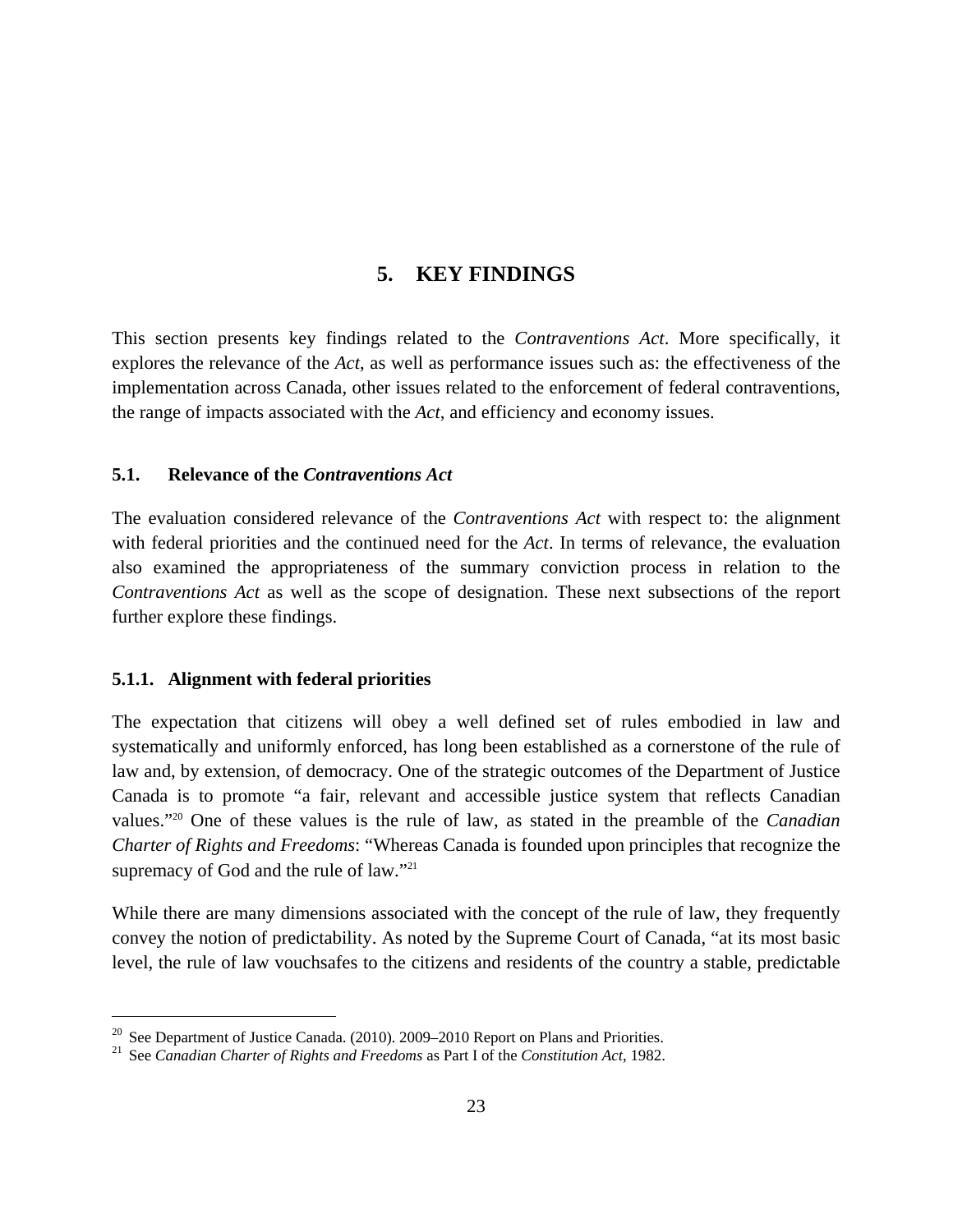and ordered society in which to conduct their affairs."<sup>22</sup> The Court also emphasized that "the rule of law requires the creation and maintenance of an actual order of positive laws which preserves and embodies the more general principle of normative order."23

In accordance with its constitutional authority, the federal government has enacted a wide range of federal statutory offences and, as the Supreme Court of Canada indicated, it falls upon the federal government to appropriately *maintain* this legislative framework. At a minimum, the maintenance of a legislative framework includes its proper enforcement. Findings from this evaluation attest to the significant challenges that authorities face in their attempt to enforce federal statutory offences. However, the *Contraventions Act* offers an approach that facilitates the enforcement of statutory federal offences, and that contributes to maintaining the legislative framework of Canada. The *Act* is therefore consistent with the Minister's role as a steward of the Canadian justice system.

## **5.1.2. Need for the Contraventions scheme**

To enforce statutory offences, designated officers must follow strict rules meant to ensure fairness and to protect citizens against arbitrary decisions and abuse of power. As noted in subsection 2.2 of this report, the summary conviction process, as defined in Part XXVII of the *Criminal Code*, is the default process to be used in all cases except indictable offences. This means that another procedure, such as the one defined in the *Contraventions Act*, may be used to enforce certain federal statutory offences but, in the absence of any other process, enforcement officers must fall back to the summary conviction procedure.

It is critical to understand just how burdensome the summary conviction process can be. While it may vary somewhat among regions, it typically includes a number of distinct steps, which can be illustrated through the following example. A wildlife officer comes across an individual who has hunted "migratory game bird after killing the permitted number".<sup>24</sup> To enforce this federal offence using the summary convictions process, the officer needs to go through the following steps:

 The officer gathers the required information from the individuals, which includes his or her name and address, licence number, pictures, and other required information.

1

<sup>&</sup>lt;sup>22</sup> See Reference re Secession of Quebec, [1998] 2 S.C.R. 217.<br><sup>23</sup> See Re Manitoba Language Rights, [1985] 1 S.C.R. 721.

<sup>24</sup> This contravenes section 9 of the *Migratory Birds Regulations*.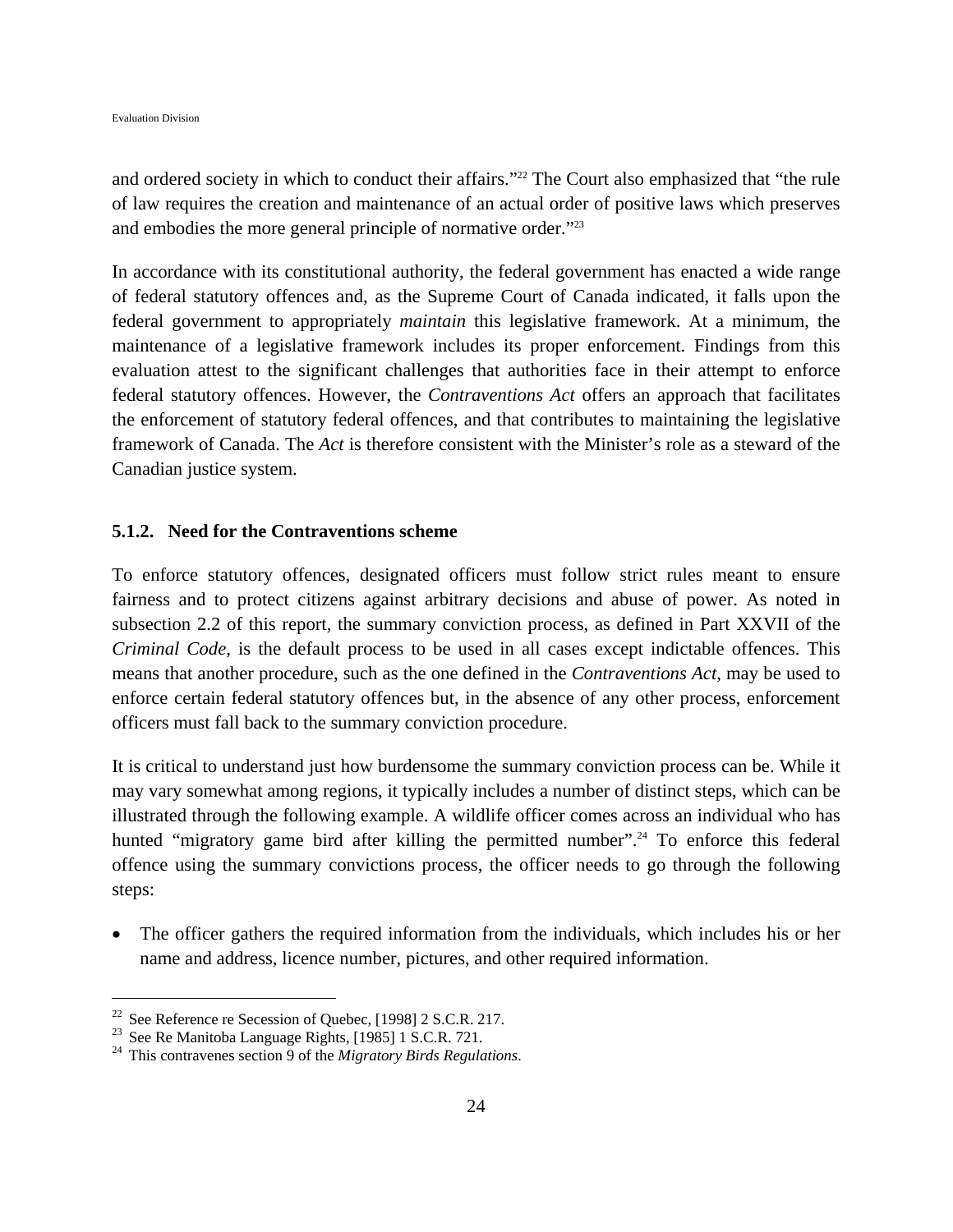- The officer proceeds to meet the Crown prosecutor to share the information on the offence and to discuss the merits of proceeding with a charge. It is important to specify that the Crown prosecutors associated with the Public Prosecution Service of Canada (PPSC) are the ones dealing with any trial related to a federal statute, unless there is an agreement to the contrary.
- Should the Crown agree to proceed with the case, the officer prepares information, often referred to as the "long form", which includes a detailed description of the incident that contravenes a federal statute. The officer lays the information at the court house, to be signed by a provincial judge or a justice of the peace. The officer will also get a summons signed by the judge or justice of the peace, ordering the defendant to appear in court to answer the charge.
- The officer then proceeds to serve the summons and the information to the individual who is alleged to have committed the offence. This normally requires the officer to travel to the residence of the individual to serve the summons.
- The next step is for the accused individual to appear in court and enter a plea. On this specific step, procedures vary across Canada (as they are defined by provincial laws). In some cases, the court will deal with the matter immediately. If the individual enters a guilty plea, the court will immediately proceed with the sentencing. If the person enters a not guilty plea, the court will immediately hold a trial. In other jurisdictions, the first appearance is limited to entering a plea, and the trial or sentencing will occur at a later date.
- Regardless of the procedure to be followed, the officer must prepare a court file (also referred to as a court brief), which the Crown prosecutor uses to either recommend a sentence or to proceed with the trial. To prepare the court file, the officer will gather all the notes and evidence (e.g., pictures) relating to the offence. This typically includes affidavits, which must be sworn, and the officer may need to notify witnesses to appear in court. The officer will obviously need to be available as a witness.
- Once the officer has completed the court file, he or she needs to meet with the Crown prosecutor to review it and answer any question the Crown prosecutor may have.
- In the event that a trial is held, the officer may need to meet with the Crown prosecutor on several occasions to adequately prepare the case and to assist any other witnesses that need to appear in court.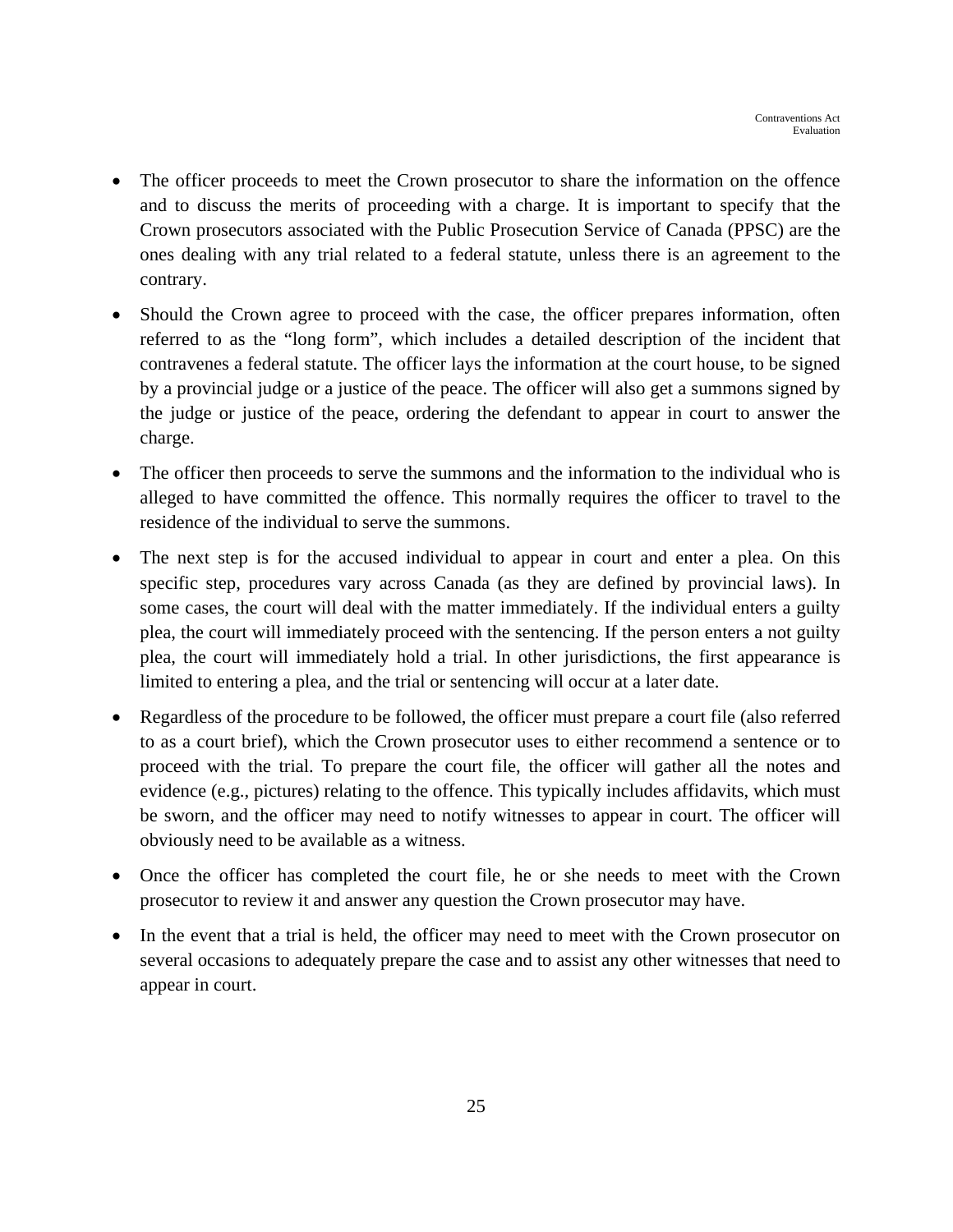$\overline{a}$ 

Findings from this evaluation confirm that leaving enforcement officers with no other option but to enforce federal statutory offences by way of summary conviction is immensely problematic. There are a multitude of systemic barriers that are directly associated with this scenario:

- Enforcement officers are trained to do precisely what their title indicates: enforce laws and regulations. They primarily wish to be "out there" monitoring their target groups or their assigned regulated or protected habitats. The idea of spending hours filling out forms, waiting in court to obtain signatures and travelling all over to serve documents and obtain affidavits is not an efficient use of their time.
- Convincing the Crown to proceed with a charge related to a federal statutory offences (as opposed to the *Criminal Code*) may prove challenging. Resources to prosecute are limited and case loads are significant, so the notion of spending time and resources to prosecute someone who killed three or four migratory birds over the prescribed limit may not be seen as a priority by the Crown.
- Even if the Crown agrees to proceed with the charge, the presiding judge may not share the opinion that this is time well spent by the court. A number of enforcement officers consulted as part of this evaluation recounted reactions from judges who expressed frustration with having to deal with these statutory offences. In addition to appearing less important than criminal offences such as impaired driving, theft or assault, a federal statutory offence, such as the one used for the purpose of our example, may raise questions that the presiding judge is not comfortable with. As one key informant said, "When the prosecutor is ready to proceed, then 99 times out of 100 the provincial court judge has never had anything to do with your legislation either."
- Even if the charge successfully threads through these complications, and the person is found guilty, then the presiding judge is often left with very little direction on what penalty to impose as a result. For instance, in our example where a hunter killed too many migratory birds, the applicable legislation states that, when found guilty by way of summary conviction, a person is liable "to a fine of not more than \$300,000 or to imprisonment for a term of not more than six months, or to both".<sup>25</sup> This clearly leaves significant discretion to the judge, who may be tempted to limit the fine to an amount that is largely symbolic. As one enforcement officer said, "The fine becomes irrelevant. The punishment becomes the obligation to go to court. The judge considers that the person has been punished enough and ends up ordering the person to pay a \$100 fine. The person just gets a slap on the wrist."

<sup>25</sup> Subsection 13(1.1)b) of the *Migratory Birds Convention Act*, 1994 (1994, c. 22)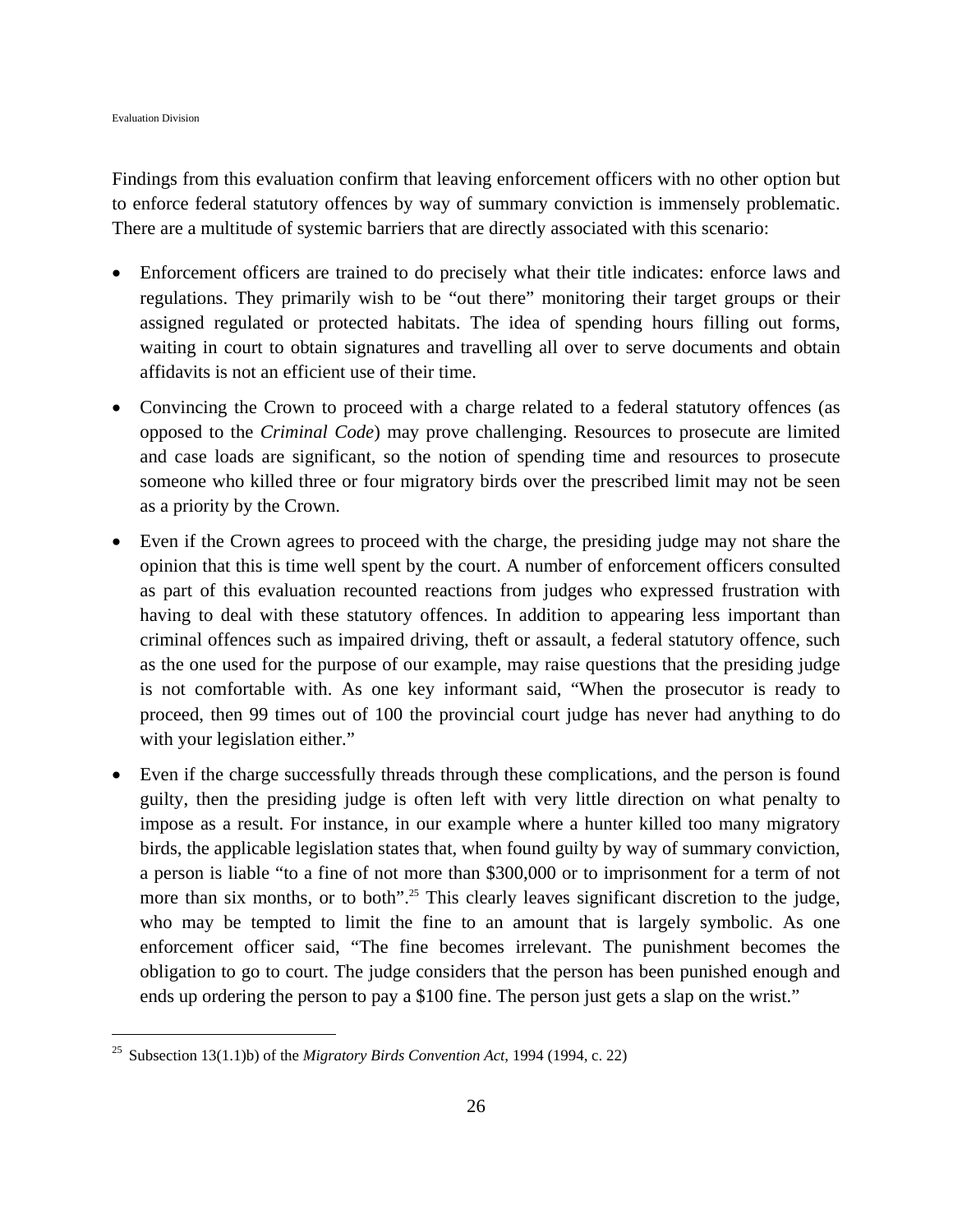Completing this process to end up with a fine of \$100, \$200 or even \$400 appears highly inefficient. Simply put, the summary conviction process seems at odds with the nature of many federal statutory offences. So, how do enforcement officers react? Often by simply not laying a charge, as made abundantly clear during interviews held as part of this evaluation. Enforcement officers often limit themselves to the issuance of a "warning", which has no legal consequences. There is no doubt that a warning is a useful tool that enforcement officers may use to educate the general public or to deal with minor offences committed in mitigating circumstances, but it becomes problematic when enforcement officers resort to issuing warnings because they simply lack an alternative that would suit the offence they are dealing with. Having a body of federal statutory offences that are largely not enforced contradicts some of the fundamental values associated with the rule of law, such as the need to maintain a predictable and ordered statutory framework.

The concept of a ticketing system, as embodied in the *Contraventions Act*, was unanimously supported by enforcement officers and managers consulted as part of this evaluation.

Issuing a ticket allows officers to enforce federal statutory offences, while avoiding the lengthy process associated with the summary conviction scheme. As described in subsection 2.3 of this report, the ticketing system included in the *Contraventions Act* provides certainty by establishing set fines and allowing officers to issue a ticket on the spot, without having to secure a prior authorization from the Crown or from any other authority. The alleged offender can also opt to pay the fine, which puts an end to the process, without having to engage the court system.

The ticketing system appears particularly well suited for first-time offenders, or individuals who appear to genuinely lack an understanding of the federal legislation they are accused of violating. Enforcement officers consulted as part of this evaluation often emphasize with the need for a range of tools that suit the various scenarios they must deal with.

For some, having statutory offences enforced by way of a ticket (instead of the formal summary conviction process) may have initially appeared to trivialize these offences. It was an early perception that some enforcement officers have reported during interviews held as part of this evaluation. However, it now appears that experience gained to date with the *Act* has put this concern to rest.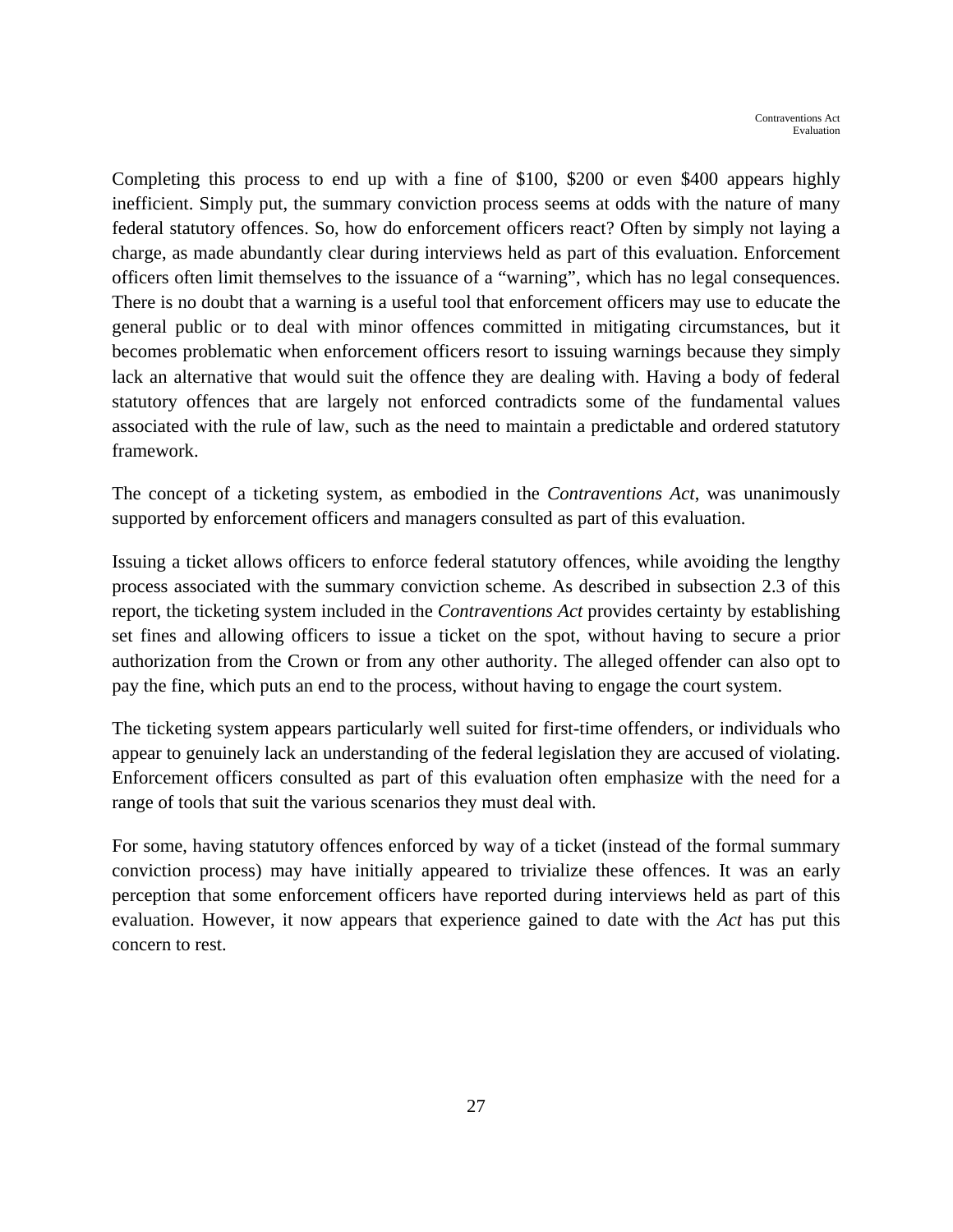#### **5.1.3. When the summary conviction process remains appropriate**

The implementation of the *Contraventions Act* does not signal the end of the summary conviction process to deal with federal statutory offences, including those designated as contraventions. Key informants consulted as part of this evaluation emphasized on several occasions the relevance of proceeding with the summary conviction process when circumstances warrant, which would include the following scenarios:

- The officer is dealing with a repeat offender, for whom the issuance of tickets does not appear to have the desired impact. By ordering the person to show up in court and explain his or her behaviour, the summary conviction process sends a more forceful message. Having a repeat offender case is also easier to justify to both the Crown and the presiding judge.
- The officer is aiming for a penalty more severe than the one available under the *Contraventions Act*. Proceeding by summary conviction allows the Crown to ask for the penalty included in the actual legislation establishing the offence (instead of the reduced penalty established in the *Contraventions Regulations*), which typically includes a significant range.
- The officer wishes to proceed with several charges, and may also be seeking specific court orders in relation to the offence. Issuing a ticket would not achieve the desired outcome. The officer would have to proceed by way of summary conviction.

Enforcement officers will therefore continue to use the summary conviction process to deal with serious cases related to any of the federal statutory offences designated as contraventions.

#### **5.1.4. The scope of designation**

The scope of federal statutory offences designated as contraventions has a direct impact on the relevance of the *Act* itself. In fact, the issue of scope can be addressed through two complementary perspectives.

First, at a conceptual level, it may not be apparent why the *Contraventions Act* would not cover essentially any federal offence for which a limited and set fine appears appropriate when no aggravating circumstances exist. As already noted, the *Act* adds a new component to an enforcement officer's tool box, but it does not take anything away from it. When circumstances warrant it, enforcement officers always maintain the option of proceeding by way of summary conviction.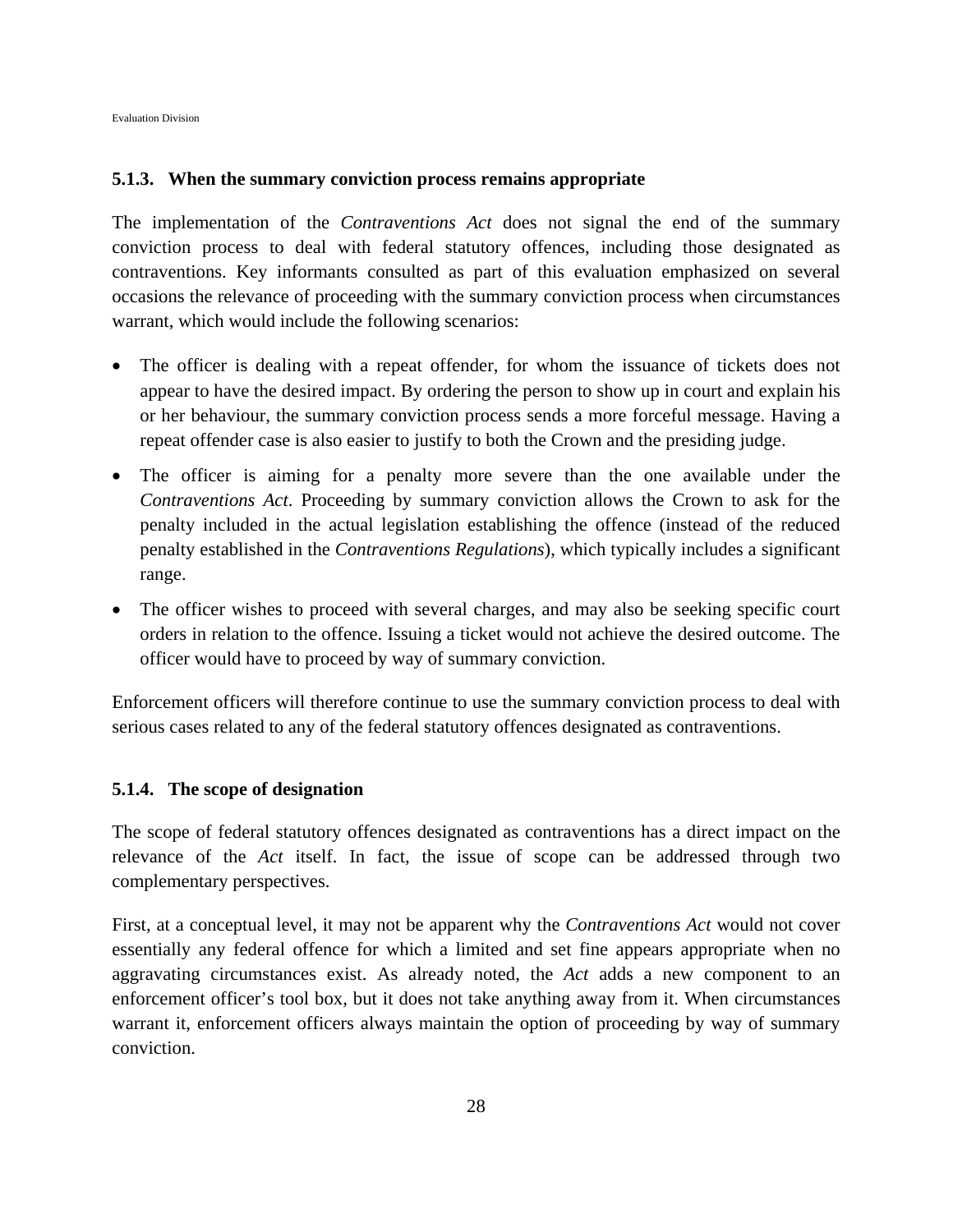Second, at a practical level, if offences designated as contraventions are not the "right ones", then the relevance of the *Act* becomes more ambiguous. The vast majority of key informants consulted as part of this evaluation called for an expansion of the current scope of federal offences designated as contraventions.

According to those key informants, areas that would benefit from a broadening of the scope of contraventions include the fisheries (*Small Fishing Vessel Inspection Regulations*, *Atlantic Fishery Regulations*, *Fishery (General) Regulations* and *Management of Contaminated Fisheries Regulations*); the environment (*Species at Risk Act* and its regulations); broadcasting (*Broadcasting Act* and the *Radiocommunication Act*, along with their associated regulations); and explosives *(Explosives Act* and its regulations).

It is important to note that the decision to expand the scope of the *Contraventions Act* rests primarily with each federal department responsible for these statutes. The Department of Justice Canada also plays a role, which is further discussed in the next subsection of the report.

# **5.2. Performance: Effectiveness**

This subsection of the report focuses on performance issues associated with the implementation of the *Contraventions Act* across Canada. It discusses the effectiveness of the *Act* and the implication of having three provinces where the *Act* is not operational, before turning to the implementation process in provinces where the *Act* is operational. Other issues related to performance that are presented include: the role of the Department of Justice Canada; engagement of key stakeholders; and the enforcement of federal contraventions. Impacts of the *Act* on enforcement officers, the court system and broader societal impacts are also presented.

## **5.2.1. Achieving a full implementation of the** *Act*

The implementation of the *Contraventions Act* has proven to be an incremental process. First passed in 1992, the *Act* was essentially not implemented until Parliament amended it in 1996 to allow (among other things) the federal government to sign agreements with provincial governments to use their respective prosecution schemes to process federal contraventions. On that basis, the Department initiated discussions with provincial authorities, which led to the signing of agreements in seven provinces (see Table 5). As noted in subsection 2.4 of this report, the ruling that the Federal Court rendered in 2001 on language rights forced the renegotiation of existing agreements and delayed the negotiation of new agreements.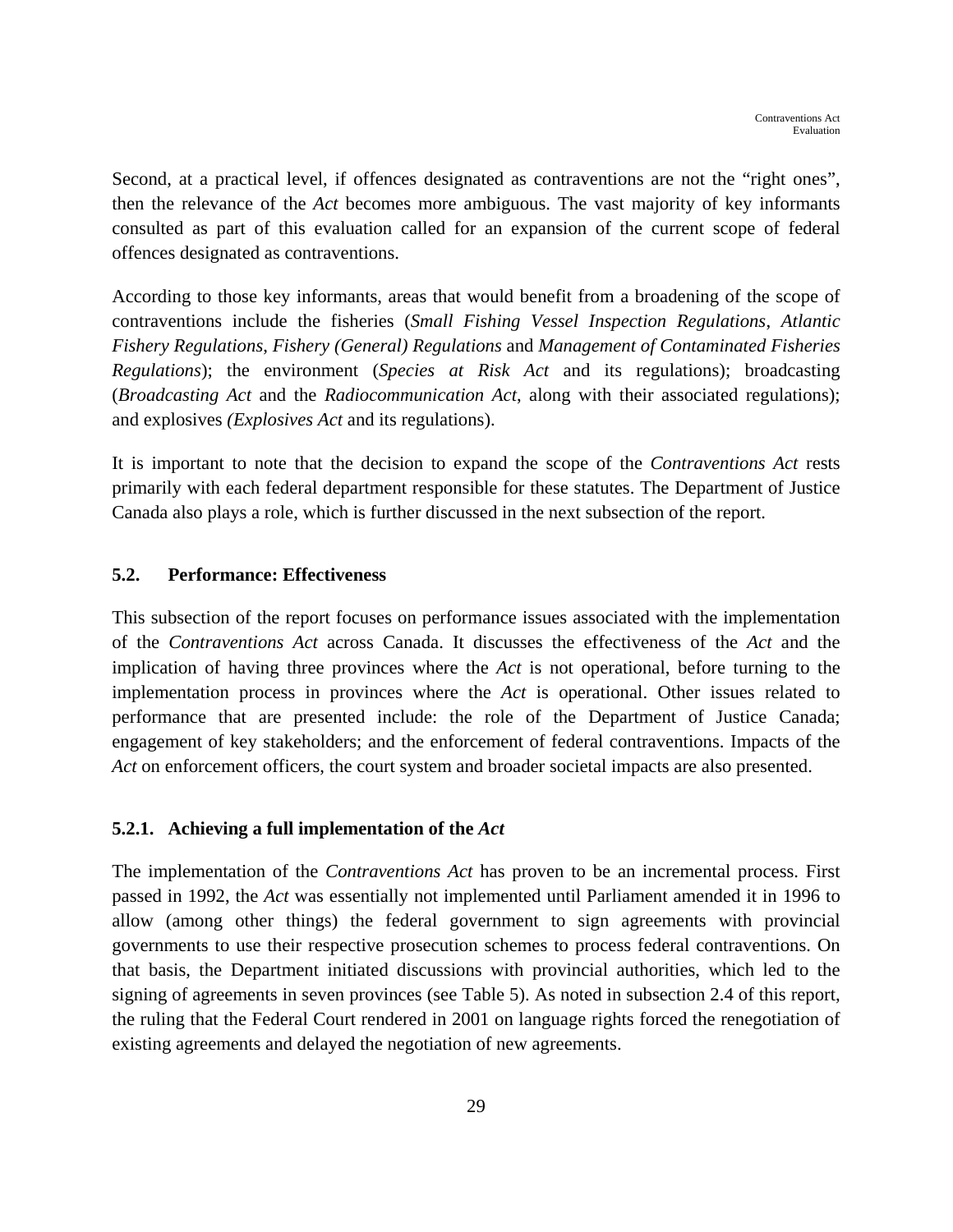| <b>Jurisdictions</b>    | Date |
|-------------------------|------|
| Ontario                 | 1996 |
| New Brunswick           | 1997 |
| Prince Edward Island    | 1997 |
| Manitoba                | 1997 |
| Nova Scotia             | 1999 |
| Quebec                  | 2000 |
| <b>British Columbia</b> | 2004 |

**Table 5: Year that** *Contraventions Act* **agreements were first signed, by province** 

*Source: administrative documents* 

Technically, the *Act* has been operational in seven provinces for a number of years. In reality, the implementation of these agreements has also proven to be incremental. In fact, some federal departments have yet to use the ticketing system available as a result of the *Act*, even in jurisdictions where agreements have been signed for several years. A few cases in point:

- At the time of the evaluation, there were no tickets being issued in New Brunswick for designated statutory offences included in the *Canada Shipping Act* and its regulations (which include the lengthy list of offences included in the *Small Vessel Regulations* on the operation of pleasure crafts), as well as in the *Maritime Provinces Fishery Regulations* (which include several offences related to fishing in inland and tidal waters). Administrative issues, particularly relating to seizures and forfeitures, have apparently delayed the issuance of tickets. Key informants consulted as part of this evaluation indicated that they expect tickets to be issued in 2010.
- Very few tickets are being issued in Nova Scotia related to designated offences included in the *Canada Shipping Act* and its regulations. This appears to be the consequence of issues related to enforcement authorities, which are further discussed in this subsection of the report.
- Few tickets, if any at all have been issued to date in relation to designated offences included in the *Tobacco Act*. Findings from this evaluation confirm that, in some regions of the country, the ticketing system has yet to be used for this purpose. A lack of enforcement capacity and unclear administrative procedures appear to have delayed the issuance of tickets.

Federal and provincial governments, as well as enforcement authorities, will need to address a number of issues before the *Act* becomes fully operational where *Contraventions Act* agreements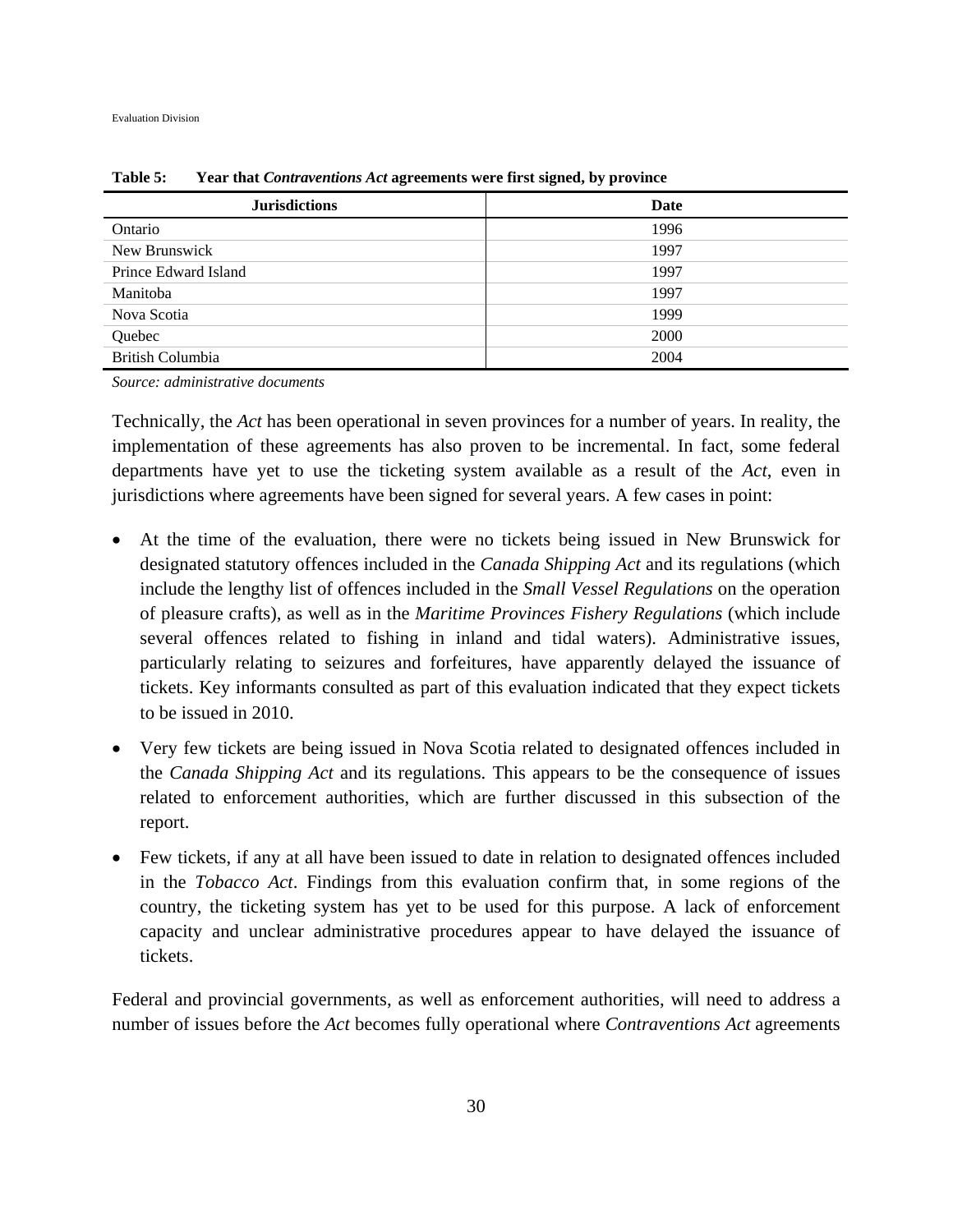have been signed. Many of these challenges are documented in this report, particularly in this subsection.

Beyond implementation issues associated with current agreements, the fact remains that the *Act* is still not operational in Newfoundland and Labrador, Saskatchewan and Alberta. Maintaining a partial implementation of the *Act* may trigger a number of risks.

First, the enforceability of federal statutory offences in these three provinces, particularly those designated as contraventions, can be seriously questioned. Enforcement officers are faced with the scenario described in subsection 5.1 of this report whereby they either issue a warning or proceed with the full summary conviction process. However, in these circumstances, enforcement officers often choose to not lay charges or to simply issue a warning, which has no legal consequences.

Second, having two separate procedures related to the same federal offence, with different outcomes associated with each of them, contradicts the notion of having a consistent and predictable statutory framework in relation to federal statutes. As one key informant said, "Everyone should receive the same treatment when they commit a federal offence. It should not matter what province you live in. If you violate a regulation in Saskatchewan, you need to go to court whereas you only get a ticket in Manitoba for the same offence."

# **5.2.2.** *Contraventions Act* **agreements**

*Contraventions Act* agreements have proven to be a helpful tool in structuring the collaboration between the federal and provincial governments. Provincial representatives consulted as part of this evaluation have expressed a high degree of satisfaction with the agreements themselves and their ongoing relationship with Justice Canada.

On the issue of reporting, provinces are essentially divided into two groups:

 Those provinces that access resources under the *Contraventions Act* Fund must submit specific reports, based on a template that the Department has prepared. These provinces are Nova Scotia, Ontario, Manitoba and British Columbia. To date, these jurisdictions have submitted the required reports, which describe activities undertaken with the Fund, along with statistics on the number and type of contraventions tickets issued in the province.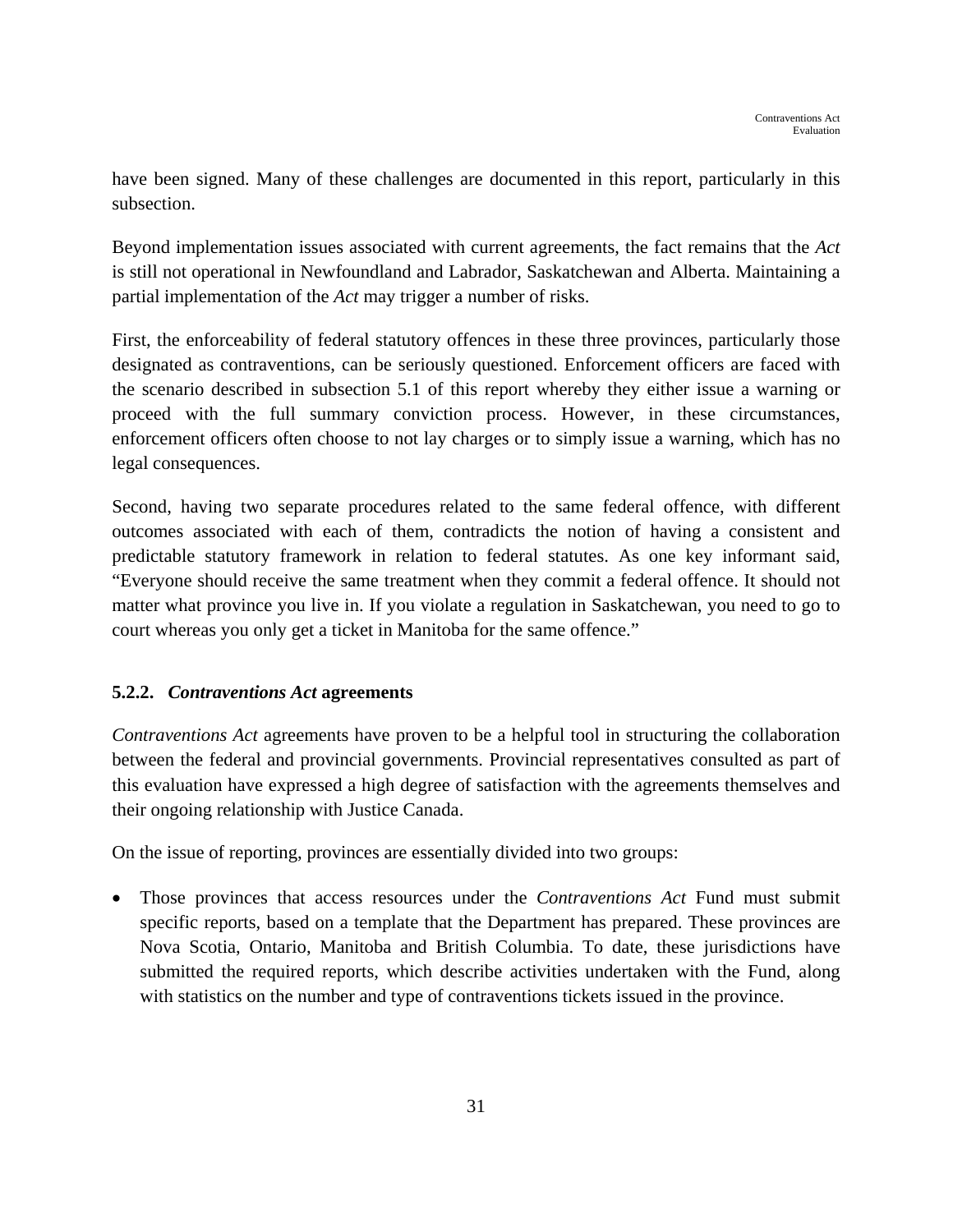In the remaining three provinces (Prince Edward Island, New Brunswick and Quebec), current reporting activities differ. While the province of Quebec submits some annual statistics on federal contraventions along with financial information, the other two provinces are currently not submitting any such report, despite the reporting provisions contained in the *Contraventions Act*.

Having statistics consistently gathered in all provinces where the *Act* is operational (regardless of contributions made through the Fund) would greatly contribute to effective monitoring of its implementation. This is particularly desirable since these statistics exist in provincial databases.

#### **5.2.3. The role of the Department of Justice Canada**

The Department of Justice Canada plays a pivotal role in the implementation of the *Contraventions Act*. A predominant aspect of this role consists of constantly monitoring legislative amendments made to statutes currently covered under the *Act* to ensure they maintain the accuracy of the *Contraventions Regulations*. The Department is also responsible for systematically informing enforcement authorities of any amendments made to these regulations, so that enforcement officers may operate on an appropriate basis.

Findings from this evaluation indicate that the Department has faced some challenges in assuming these responsibilities. Some representatives from provincial governments have pointed to delays in relaying information on legislative amendments made to statutes currently covered under the *Act*. To fully address this challenge, the Department must have an effective internal strategy on communicating changes made to a law or regulation that are currently designated as contraventions. The Department must also have an effective external communication strategy to relay amendments to *Contraventions Regulations* to other federal departments. Experience to date indicates that inadequate mechanisms exist within the Department to systematically communicate this information in a timely manner.

In addition, some provincial representatives were uncertain whether all enforcement agencies were being updated. This is particularly significant, since several federal departments count on provincial or municipal authorities to enforce their legislation. The extent to which municipal police officers, members of the RCMP, provincial conservation officers, or other provincial or municipal inspectors are kept informed of changes made to the *Contraventions Regulations* remains uncertain.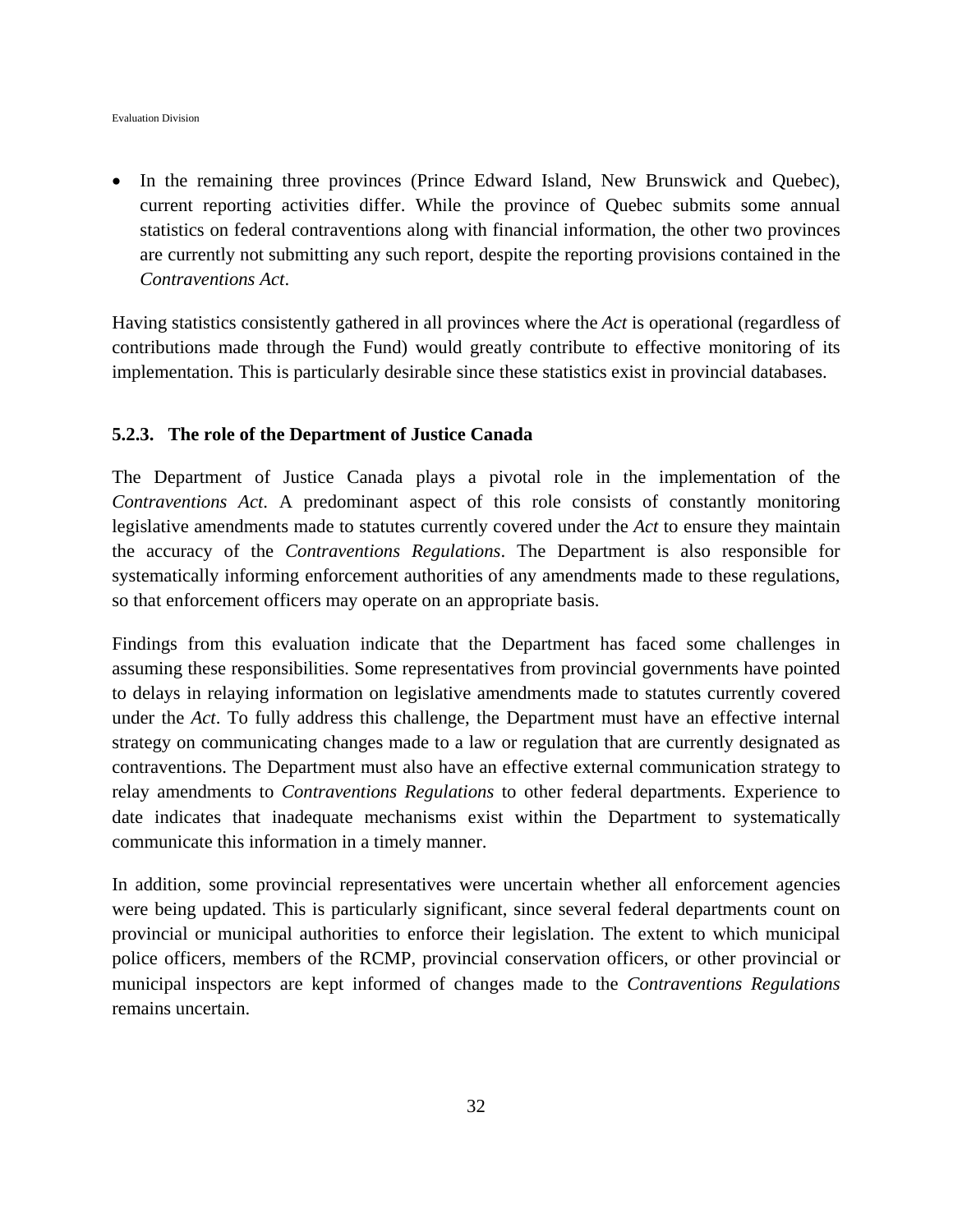Activities of the Department also extend to the actual designation of federal statutory offences as contraventions. Each federal department is primarily responsible for determining which offences, of those it is responsible for, should be designated as contraventions. Once a federal department has decided to proceed as such, it must work directly with legal counsel associated with the Innovation, Analysis and Integration Directorate to complete the required steps. To facilitate this process, the Directorate has published guidelines meant to assist other federal departments in deciding whether a specific offence can be appropriately designated as contraventions. In essence, these guidelines cover the nature and the severity of offences considered for designation. It puts the emphasis on designating offences that are minor and that are of a regulatory nature. It should be noted that a department cannot proceed with a designation unless it is first approved by the Directorate. After its approval, the designation goes through the normal federal regulatory approval process.

Finally, Justice Canada is also involved in the provision of the appropriate training of enforcement officers. On several occasions, individuals interviewed as part of this evaluation have indicated they attended training sessions involving representatives from the Department, along with representatives from their respective provincial government. Despite the limited capacity that exists in the Department to deliver training sessions, these key informants were pleased with the training they received, which allows them to better understand the processes associated with the *Contraventions Act*.

## **5.2.4. Engaging key stakeholders**

The successful implementation of the *Contraventions Act* requires the involvement and collaboration of a wide range of stakeholders. As previously mentioned in this subsection, a number of these stakeholders belong to provincial and municipal entities, such as municipal and provincial police services, conservation officers and provincial inspectors. In all cases, the work of these provincial enforcement authorities is complementary to the work of federal enforcement officers such as fishery officers, RCMP officers, railway police officers, federal park wardens and wildlife enforcement officers.

Due to the limited number of federal enforcement officers available across the country, the assistance of provincial and municipal authorities becomes critical in effectively enforcing federal statutory offences. Yet, findings from this evaluation indicate that there are very few incentives for these provincial or municipal authorities to spend time and resources enforcing federal statutes. In fact, provincial and municipal enforcement officers consulted as part of this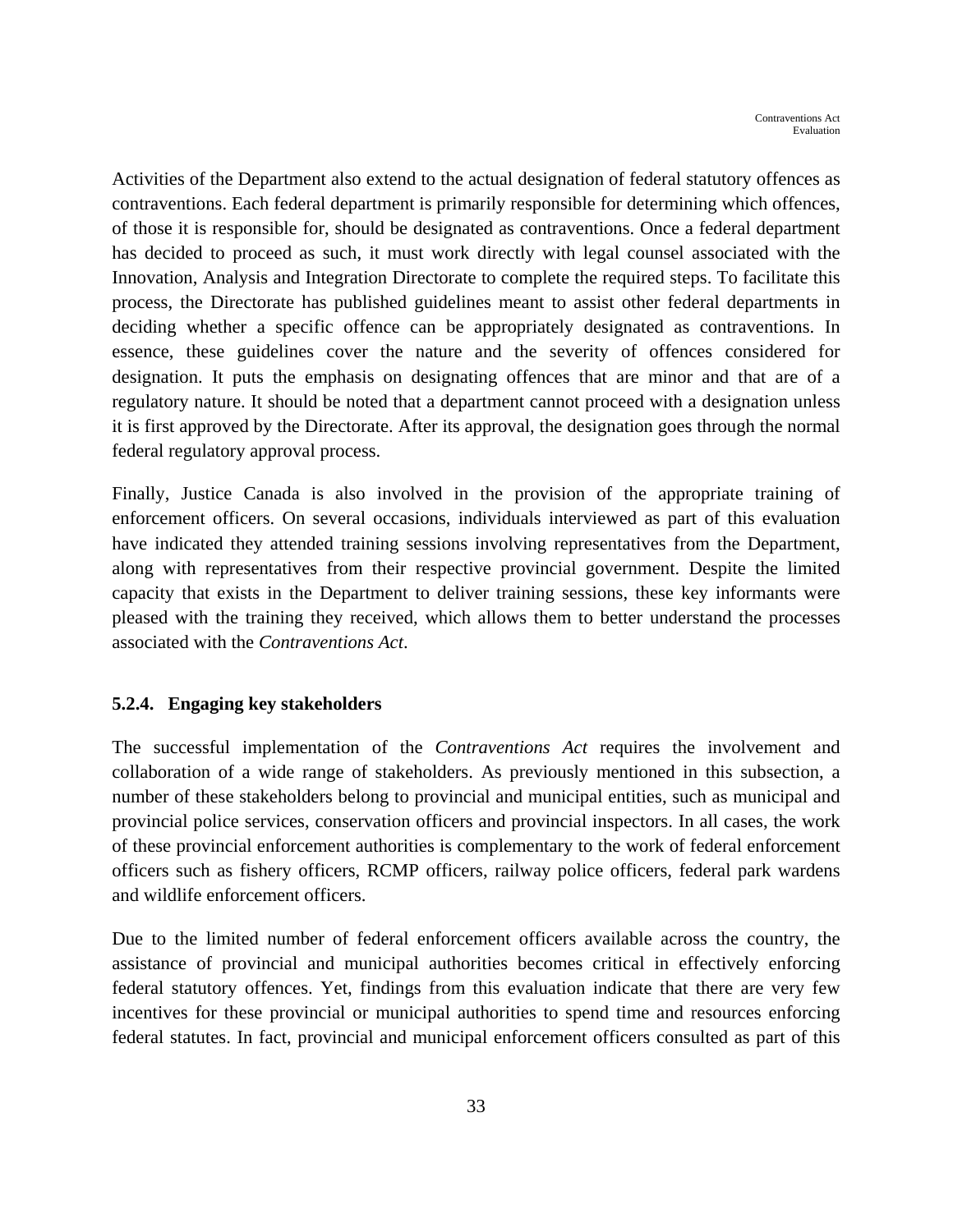evaluation indicated that they consider the enforcement of federal statutes to be largely incidental to their primary mandate, which is to enforce provincial or municipal statutes. If they come across a violation of a federal statute for which they have the authority, they will typically deal with it. The same goes for when a federal department contacts them for assistance—as much as possible, they will provide assistance. But this work is essentially done in a reactive mode.

Not surprisingly, the systemic barrier that provincial and municipal authorities face in enforcing federal statutes is financial. If a provincial or municipal enforcement officer can simply issue a ticket for a federal contravention and the offender pays the fine, the impact of issuing the ticket on the workload of that officer is limited. But what happens if the ticket is challenged? The enforcement officer must then spend time in the office and in the court room on a matter that is not related to his or her primary responsibility. And what about the scenario where the federal offence is not designated as a contravention (or is occurring in a province where the *Act* is not operational)? Then, the enforcement officer becomes engaged in the burdensome summary conviction process. Managers involved in provincial and municipal authorities consulted as part of this evaluation expressed serious reservations about the notion of having their enforcement officers spending too much time enforcing federal statutes, since that work is not being compensated by the federal government. Again, this may become a strong incentive for provincial and municipal authority to simply issue a warning.

Another complication in engaging key stakeholders relates to the work of the PPSC. As stated before, unless there is an agreement to the contrary, Crown prosecutors associated with the PPSC are the ones dealing with any trial related to a federal statute. The work done by these prosecutors is invoiced back to the federal department responsible for the statute that created the federal statutory offence. This procedure requires federal regional managers to monitor the costs being incurred by these prosecutors. Having a number of municipal or provincial enforcement officers issuing tickets or laying charges can therefore trigger unexpected costs. Some provincial enforcement officers consulted as part of this evaluation recalled having their charge dropped by the federal department, on the basis that it did not have the resources to prosecute them. This scenario may create yet another incentive for provincial or municipal officers to limit themselves to the issuance of a warning.

Among all stakeholder groups involved in the implementation of the *Contraventions Act*, the one that stands somewhat apart from all others are the airports. Major airports in Canada are run by local airport authorities. Although their activities are regulated by federal laws, they are not linked to any federal department and constitute separate and independent entities. Yet, airports operate on federally owned land and are expected to enforce a number of federal statutes, such as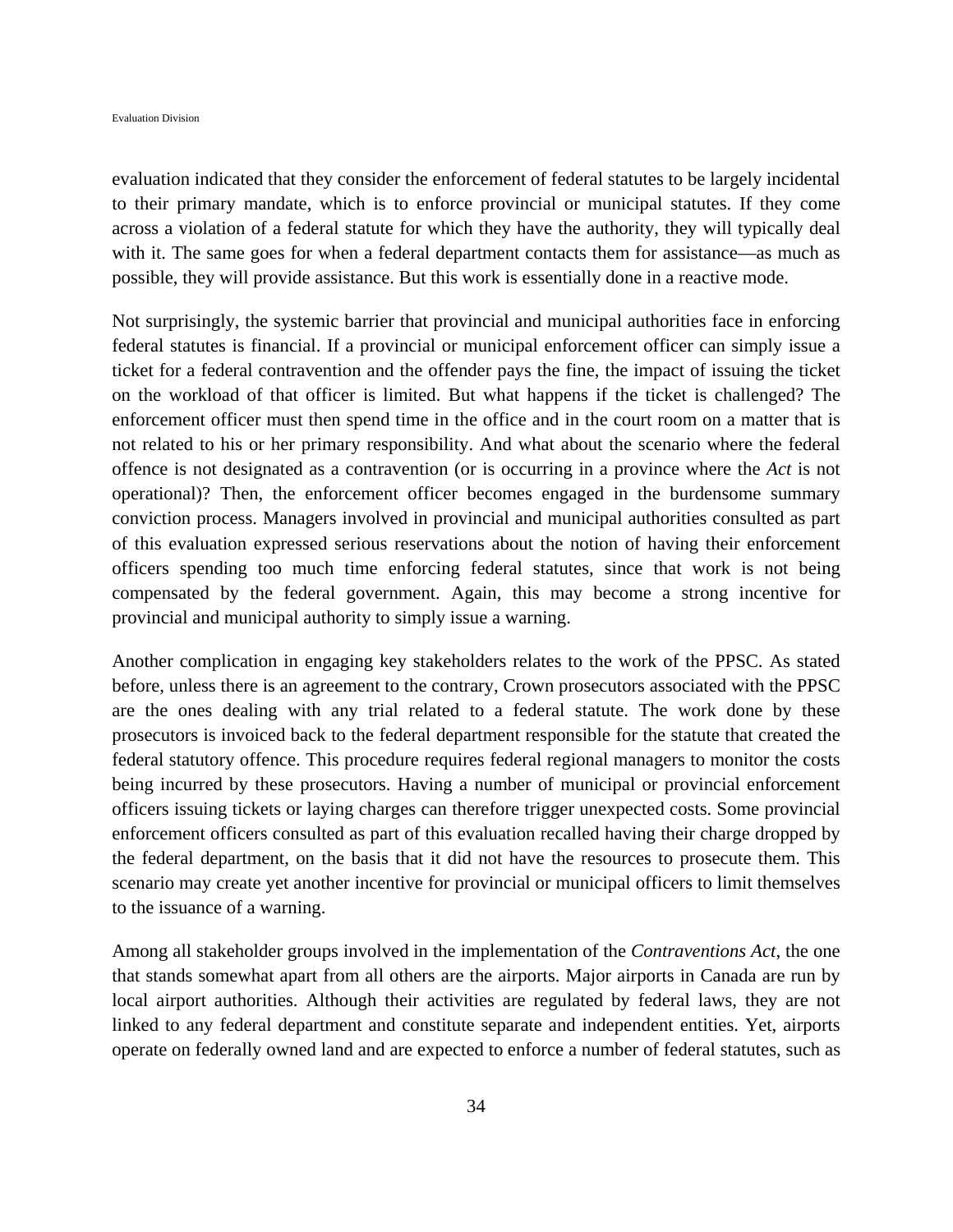the *Government Property Traffic Act*, which regulates (among other things) parking at airports. The implementation of the *Act* at some of Canada's main airports has proven to be very problematic. Essentially, these airport authorities do not have the ability to issue tickets that could be registered into the provincial court system in order to be enforced. Adding to that difficulty is the fact that these airport authorities do not have resources to prosecute them. In particular, it is unclear which federal department would pay for services provided by the PPSC in the case of a trial. Since airport authorities do not access any revenues from the issuance of tickets, they can hardly justify spending resources on prosecuting these tickets. As a result, most of these airports are issuing administrative tickets that are not enforceable through the court system. By extension, this means that the contraventions listed in the *Government Property Traffic Act* and related to these airports are simply not enforced.

#### **5.2.5. Enforcement of federal contraventions**

Arguably, the volume of federal contraventions tickets issued across Canada has been lower than expected. This subsection of the report explores some of the factors that have contributed to this outcome.

Over a three-year period (2006–2008), enforcement officers have issued between 18,000 and 20,000 tickets per year for federal statutory offences designated as contraventions. Reflecting demographic trends, the bulk of tickets have been issued in Ontario and Quebec. Table 6 includes the distribution of tickets among the seven provinces where the *Act* is operational.

| <b>Provinces</b> | 2006-2007        | 2007-2008        | 2008-2009        |
|------------------|------------------|------------------|------------------|
| PE               | n/a <sup>1</sup> | n/a <sup>1</sup> | n/a <sup>1</sup> |
| <b>NS</b>        | 364              | 326              | 198              |
| $NB^2$           | ⇁                | 13               | 6                |
| QC               | 6,191            | 4,978            | 7,120            |
| <b>ON</b>        | 11,831           | 10,361           | 8,235            |
| MB               | 305              | 225              | 422              |
| <b>BC</b>        | 1,155            | 1,924            | 1,960            |
| Total (partial)  | 19,853           | 17,827           | 17,941           |

**Table 6: Number of contraventions tickets issued, per province** 

*Source: administrative data* 

*1 n/a: not available.* 

<sup>2</sup> These statistics do not include parking violations that occurred on the Gagetown military base.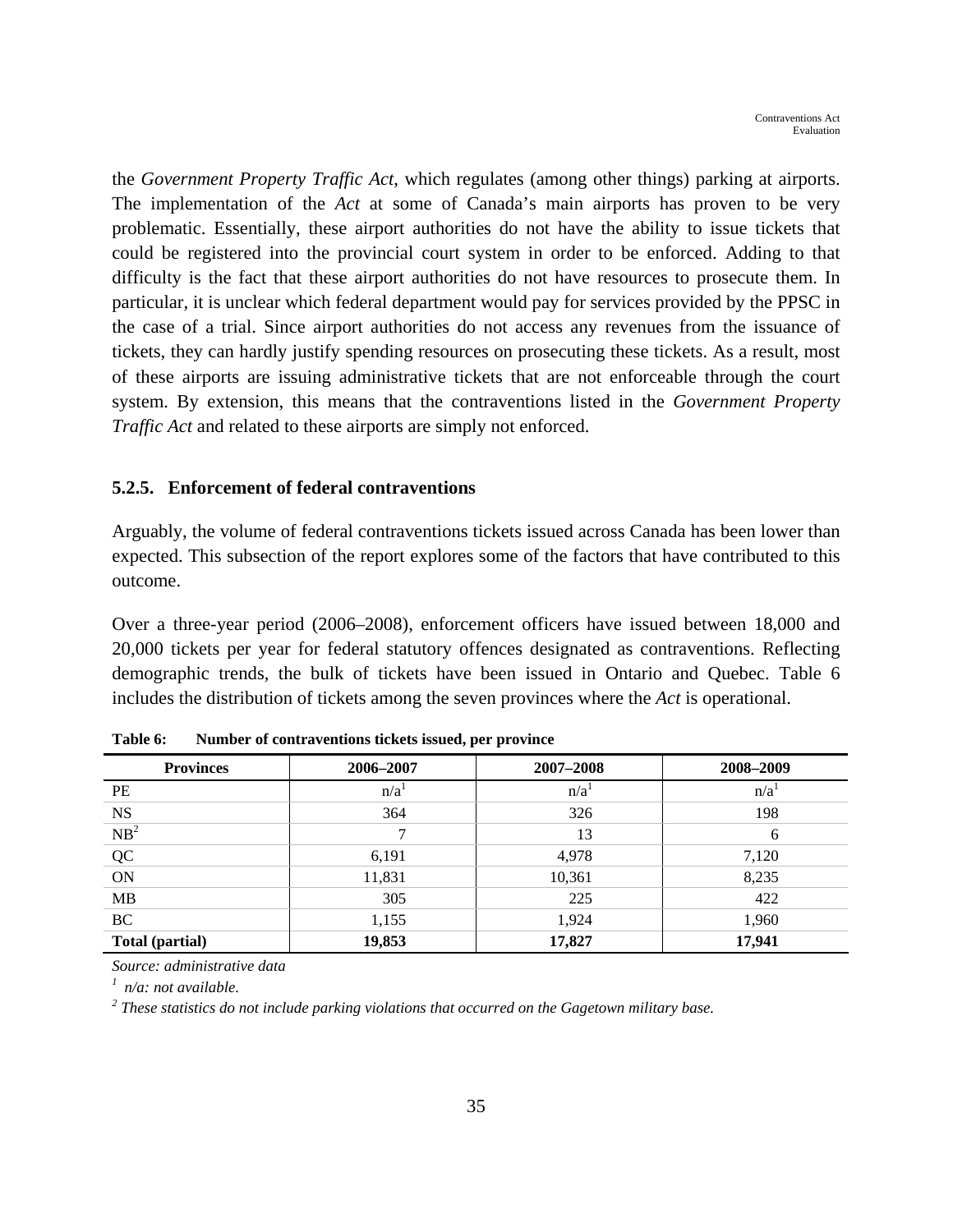Common among all provinces is the fact that a significant portion of contraventions tickets are issued for driving-related offences (speeding, parking, etc.) occurring on federally owned land. Among the four provinces where this type of data was available at the time of the evaluation (NS, ON, MB, BC), this category of offence represented between 40% and 90% of all contraventions tickets issued. The size, location and economic profile of each province determine where the remaining portion of tickets was issued:

- In Nova Scotia, most of the remaining tickets were issued for offences relating to the fisheries.
- In Ontario, other key areas were recreational fishing and boating, and railway safety.
- In Manitoba, other key areas were commercial vehicle drivers (hours of service) and railway safety.
- In British Columbia, the other key area was recreational boating.

The expectation has been that more tickets would be issued. During interviews conducted as part of this evaluation, several key informants confirmed that current statistics appear rather low, particularly in provinces other than Ontario and Quebec. The review of *Contraventions Act* agreements also supports this finding. In many provinces, there was an expectation that provincial authorities would be in a position to cover their administrative costs out of revenues generated by the federal contraventions (revenues in excess of these administrative costs would be shared equally among the federal and provincial government). With volumes below 500 tickets per year in a number of provinces, it is obvious that this leaves limited resources to cover administrative costs, let alone share any surplus.

The following sections explore a number of factors that have limited the number of tickets issued.

#### **Is the enforcement of contraventions a priority?**

By their very nature, federal statutory offences designated as contraventions are "less serious" offences and, as such, their enforcement is not always seen as a priority. As already mentioned in this subsection of the report, provincial or municipal authorities do not tend to proactively monitor and enforce federal contraventions. When it comes to federal enforcement agencies, competing priorities may also limit the level of efforts dedicated to enforcing federal statutory offences designated as contraventions.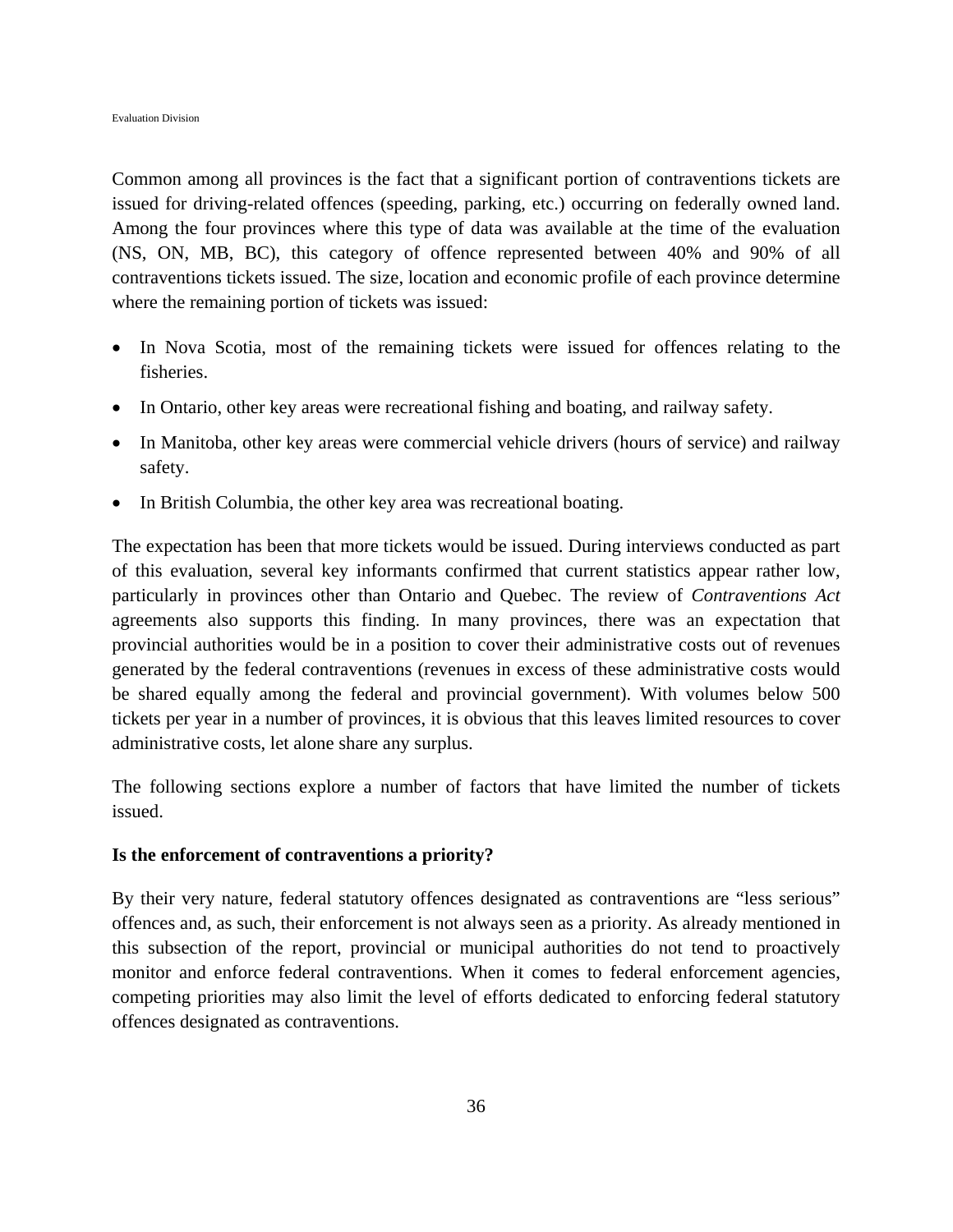Findings from this evaluation point to a significant difference in behaviour between the RCMP, which is a more general enforcement authority, and specialized groups such as fishery officers, railway police officers, federal park wardens and wildlife enforcement officers.

Although the RCMP is a federal agency responsible for enforcing federal statutes, it is facing pressures to deal with a multitude of crimes and offences. Interviews with RCMP representatives pointed to a reluctance in dedicating much time and resources to enforce federal contraventions. These are simply not pressure points and, as such, do not get much of the attention of RCMP officers and managers. This is particularly significant for a department like Transport Canada, which does not directly employ enforcement officers. The Department relies instead on other enforcement agencies, such as the RCMP, to enforce legislation such as the *Small Vessels Regulations*, which apply to recreational boating.

Specialized federal enforcement agencies will logically be more inclined to invest time and resources to enforce federal statutory offences, since this is their primary mandate. Interviews conducted as part of this evaluation confirmed that these enforcement authorities are well aware of the availability of the ticketing system included in the *Contraventions Act*. What is seen as a problem, however, is the current scope of the *Act*. As mentioned in subsection 5.1 of this report, several key informants consulted as part of this evaluation have called for an expansion of the current scope of the *Contraventions Act*. For example, there are currently 56 regulations that have been adopted pursuant to the *Canada Shipping Act*. Only five of these regulations are currently included, in part, in the *Contraventions Regulations*. Much of the same situation applies to the *Fisheries Act*, which includes 31 regulations. Two of these regulations are currently included, in part, in the *Contraventions Regulations*. Findings from this evaluation indicate that the vast majority of offences that federal fisheries officer enforced are contained in the *Fishery (General) Regulations*, which are currently not included in the *Contraventions Regulations*.

## **Lack of resources to enforce federal contraventions**

Many of the federal statutory offences designated as contraventions cover scenarios that typically occur in remote locations, such as those dealing with inland fishing, migratory birds, national parks, protected areas or recreational boating. Other designated offences, such as those related to smoking, may occur at any corner store across Canada. With a country as large as Canada, effectively covering all target areas presents a formidable challenge.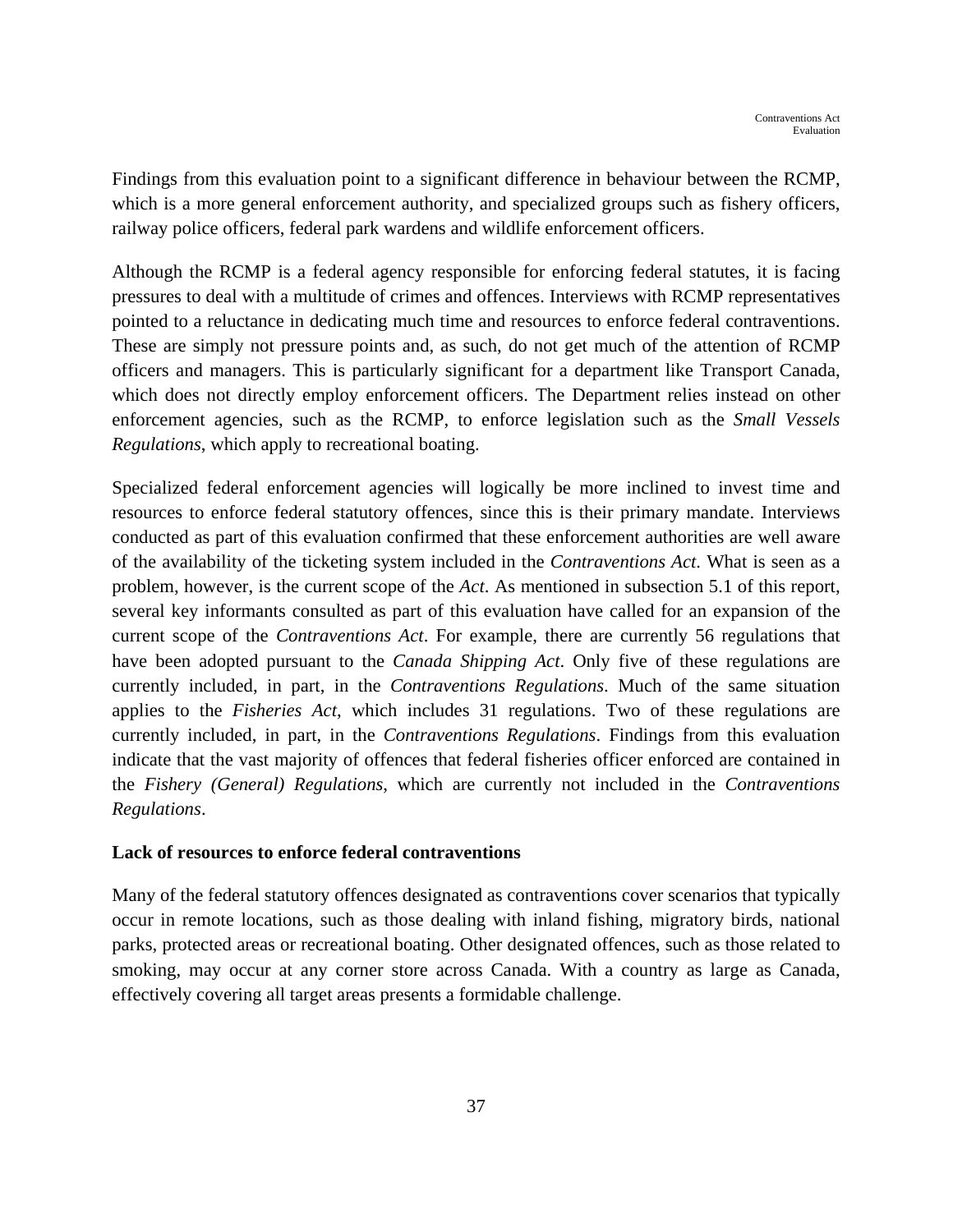Not only do enforcement authorities have limited resources to cover these target areas, but for a number of these departments, these resources have declined over the years. As a result of these limited or declining resources, a number of federal departments have come to depend on provincial or municipal authorities to enforce their designated offences. But as already noted in this report, these provincial and municipal authorities tend to be quite reluctant to invest too much time and resources toward a task they do not consider to be their primary responsibility, particularly in light of the fact that they receive no compensation from the federal government to do so.

#### **Alternatives to the alternative**

Although the ticketing system included in the *Contraventions Act* represents an alternative to the summary conviction process, there are, in fact, other alternatives available to some enforcement authorities.

First, the *Fisheries Act* already contains a ticketing system. This ticketing system offers much of the same benefits as the one contained in the *Contraventions Act*. 26 Enforcement officers write tickets containing a set fine, allowing the person receiving it to either pay the fine or challenge it. In order to use that system, Fisheries and Oceans Canada must establish the necessary administrative procedures to have these tickets processed through the provincial court system (along the same lines as what needs to be done for federal contraventions). Fisheries and Oceans Canada has completed this process in British Columbia, but not in Atlantic Canada. This explains the fact that contraventions tickets under the *Fisheries Act* are issued in Nova Scotia for instance, but not in British Columbia.

To facilitate the enforcement of the *Canada Shipping Act*, in 2008, the federal government adopted regulations that allow enforcement officers to issue administrative monetary penalties.<sup>27</sup> The rationale behind this new system is largely similar to the one that motivated the adoption of the *Contraventions Act*, which is to avoid the summary conviction process. At this point, these penalties apply to all vessel types except recreational boats, whereas the *Contraventions Act* typically applies to recreational boats (although some designated offences apply to all vessel types). As a result, these two tools play a largely complementary role and administrative penalties do not technically represent an alternative to the *Contraventions Act*. It is nonetheless worth mentioning the availability of this tool, as its application may evolve in the future.

<u>.</u>

<sup>&</sup>lt;sup>26</sup> See section 79.7 of the *Fisheries Act* (R.S., 1985, c. F-14).<br><sup>27</sup> See the *Administrative Monetary Penalties Regulations* (SOR/2008-97)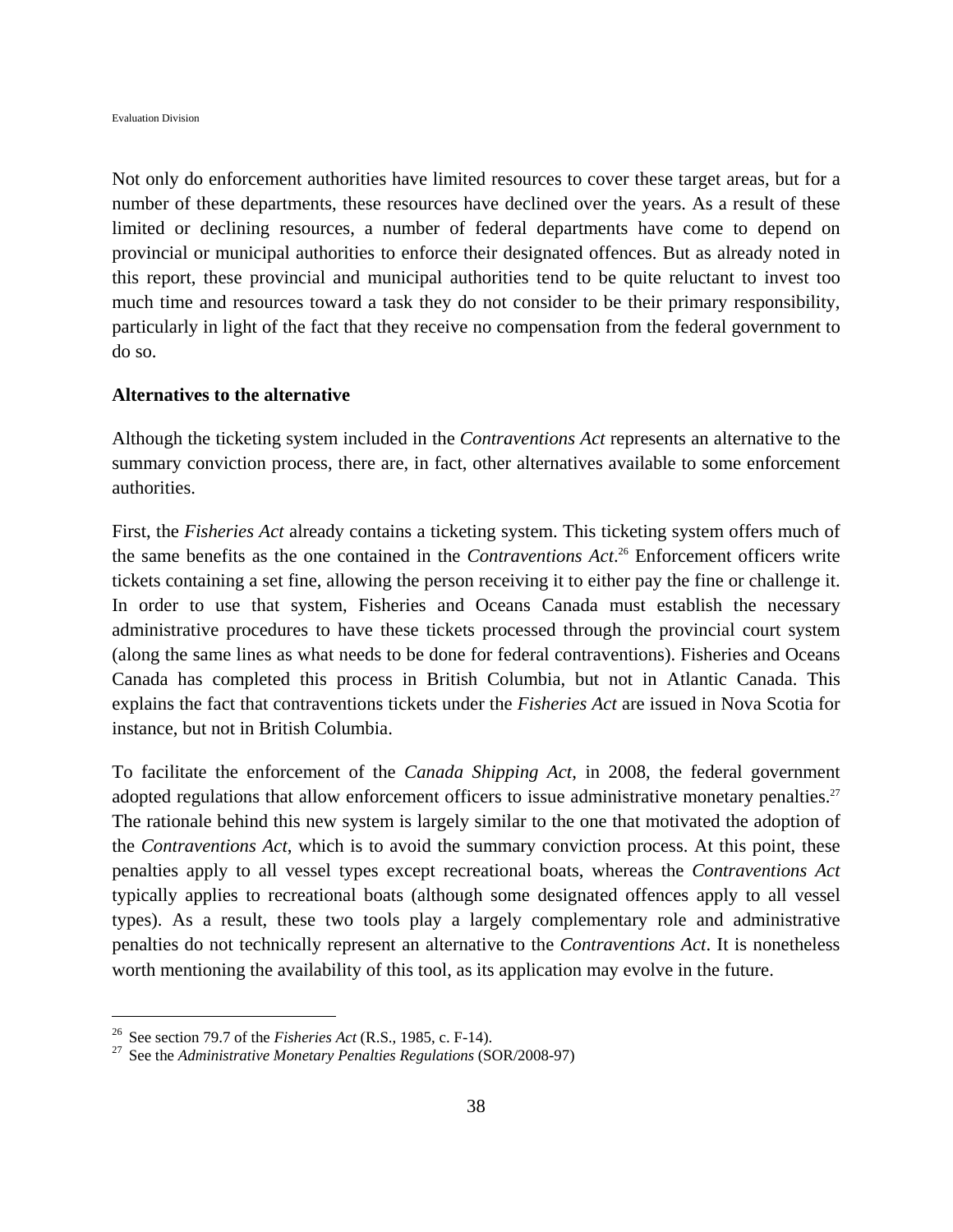When faced with certain prohibited behaviours, enforcement officers often have a choice between issuing a federal ticket (under the *Contraventions Act*) or a provincial ticket (under provincial statutes). This is typically the case for offences related to hunting and fishing. For instance, to legally hunt migratory birds, an individual requires both a federal and a provincial licence. Findings from this evaluation indicate that penalties under provincial legislation tend to be more severe than those included in federal legislation such as the *Migratory Birds Convention Act*, in addition to providing greater opportunities to seek forfeiture of equipment. Since there are far more provincial conservation officers than federal enforcement officers (such as wildlife or fisheries officers), it may be tempting for a provincial enforcement officer to proceed with a legislation that he or she is more comfortable with, particularly if greater penalties are sought.

#### **Getting tickets into the court system**

Some enforcement authorities are unable to issue contraventions tickets that courts can enforce. As already mentioned in this subsection, most of Canada's international airports do not have the required administrative arrangements to allow their enforcement officers to issue enforceable tickets for parking-related offences. Findings from this evaluation indicate this problem also applies to some of Canada's military bases. In the absence of a clear procedure to issue federal contraventions tickets, the Military Police officers issue administrative parking tickets, which are not enforceable in court. Close to 90% of these administrative tickets are left unpaid.

#### **The non-payment of fines**

1

Not all individuals who are found guilty of an offence and who are ordered to pay a fine actually pay their fine. Findings from this evaluation indicate that this problem is not limited to federal contraventions. Ensuring that convicted individuals pay their fines related to municipal offences (such as those for unauthorized parking) or provincial offences (such as speeding) has also proven to be a challenge.

At this point, the *Contraventions Act* does not provide a straightforward solution to deal with unpaid fines. In fact, one of the main characteristics of the *Act*, which is that no individual convicted through a contraventions ticket is liable to imprisonment, has raised some difficulties.<sup>28</sup> It appears to have had the unintended impact of discrediting the contraventions tickets among some enforcement officers. During consultations held as part of this evaluation, a number of

<sup>28</sup> See section 42(2) of the *Contraventions Act*, which also prohibits the use of warrants of committal, as described in section 806(2) of the *Criminal Code*. Warrants of committal allow, among other things, for the arrest of an individual who fails to pay a fine prescribed by the *Criminal Code* or other federal statutes.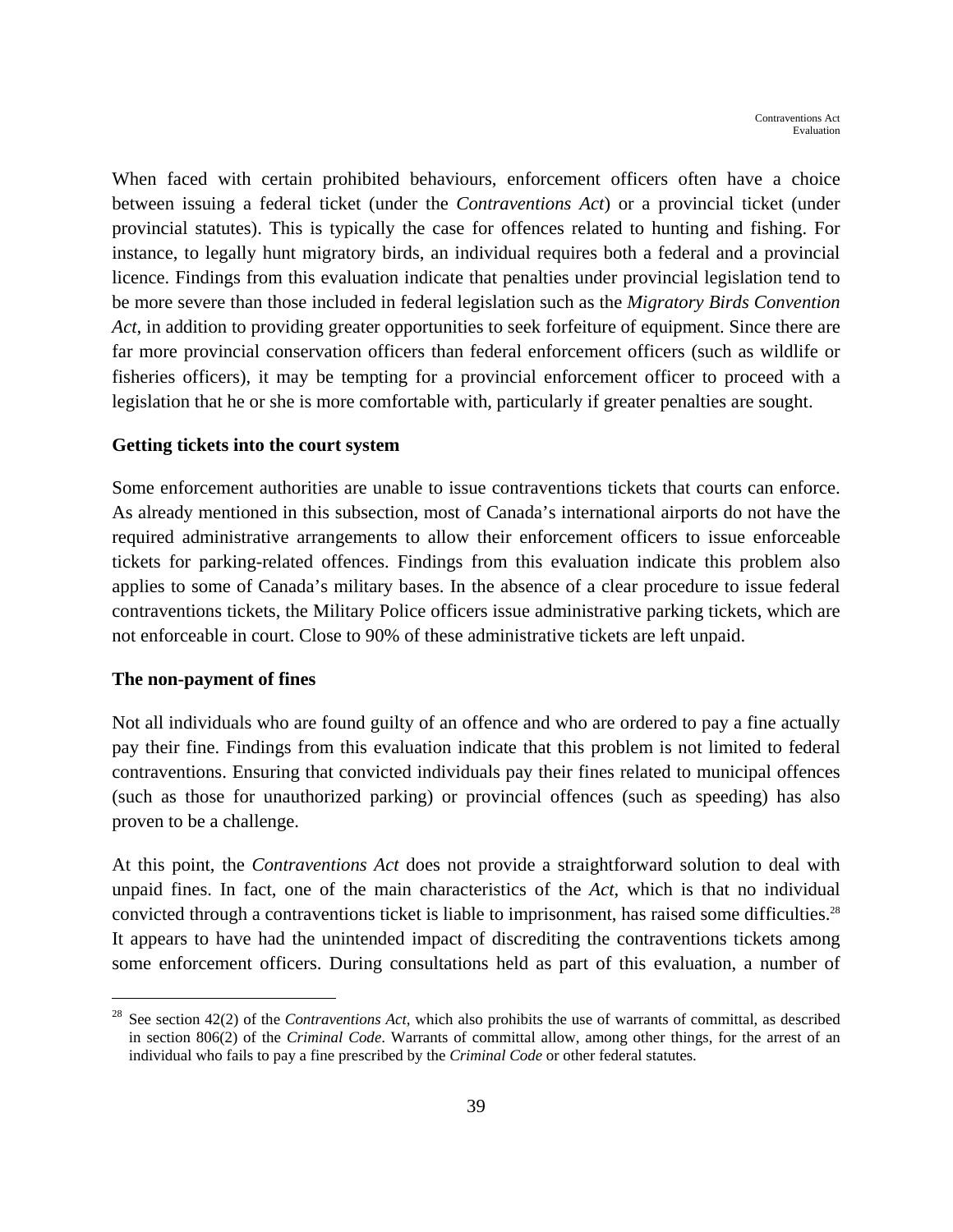enforcement officers complained that some offenders who were issued a ticket were systematically ignoring these tickets, with no consequence ensuing. Wanting to avoid the embarrassment of issuing yet another ticket that would be ignored, these officers tended to issue warnings and when enough of those have been issued to the same individual, they then turn to the summary conviction process.

To address this issue, it is important to understand how responsibilities are assigned for the collection of unpaid fines. The enforcement of all offences listed in the *Contraventions Act* is systematically assigned to a federal department that, in turn, designates municipal, provincial or federal authorities to issue tickets as appropriate. Once a ticket has been issued, it is the responsibility of the enforcement officer to monitor the file until its final disposition. In the event that the person is found guilty of having committed the offence (whether through failing to appear in court or through an unsuccessful challenge of the offence), it is no longer the responsibility of the enforcement officer to ensure the person pays the fine. While rules vary among provinces, this responsibility typically rests with the courts themselves. In some cases, the responsibility may be assigned directly to the PPSC.

To assist in recouping unpaid fines, courts or the PPSC may contract a collection agency that will use all legal means at its disposal to ensure that fines are actually paid. Findings from this evaluation indicate that resources available to collect unpaid fines are limited and, logically, these agencies focus on the more substantive fines. Since most federal contravention fines are limited to \$500 or less, they do not tend to be a priority for collection agencies.

To avoid judicial procedures to force the payment of somewhat limited fines, authorities have come up with a number of administrative tools. At the municipal level, unpaid fines may end up on one's municipal tax bill. At the provincial level, many governments have implemented systems whereby unpaid fines are directly linked to the driver's licence renewal process. Such a system is not currently available at the federal level for contraventions. Many individuals consulted as part of this evaluation recommended that unpaid fines associated with a federal contravention be linked to a driver's licence. However, the feasibility of implementing such a process appears doubtful, since the issuance of drivers' licences is a provincial responsibility, while contraventions are a federal responsibility. Technically, unpaid contraventions could be linked to other types of licences, such as a federal hunting licence for migratory birds, but the scope of such a system appears limited and, at the time of writing this report, had not been implemented.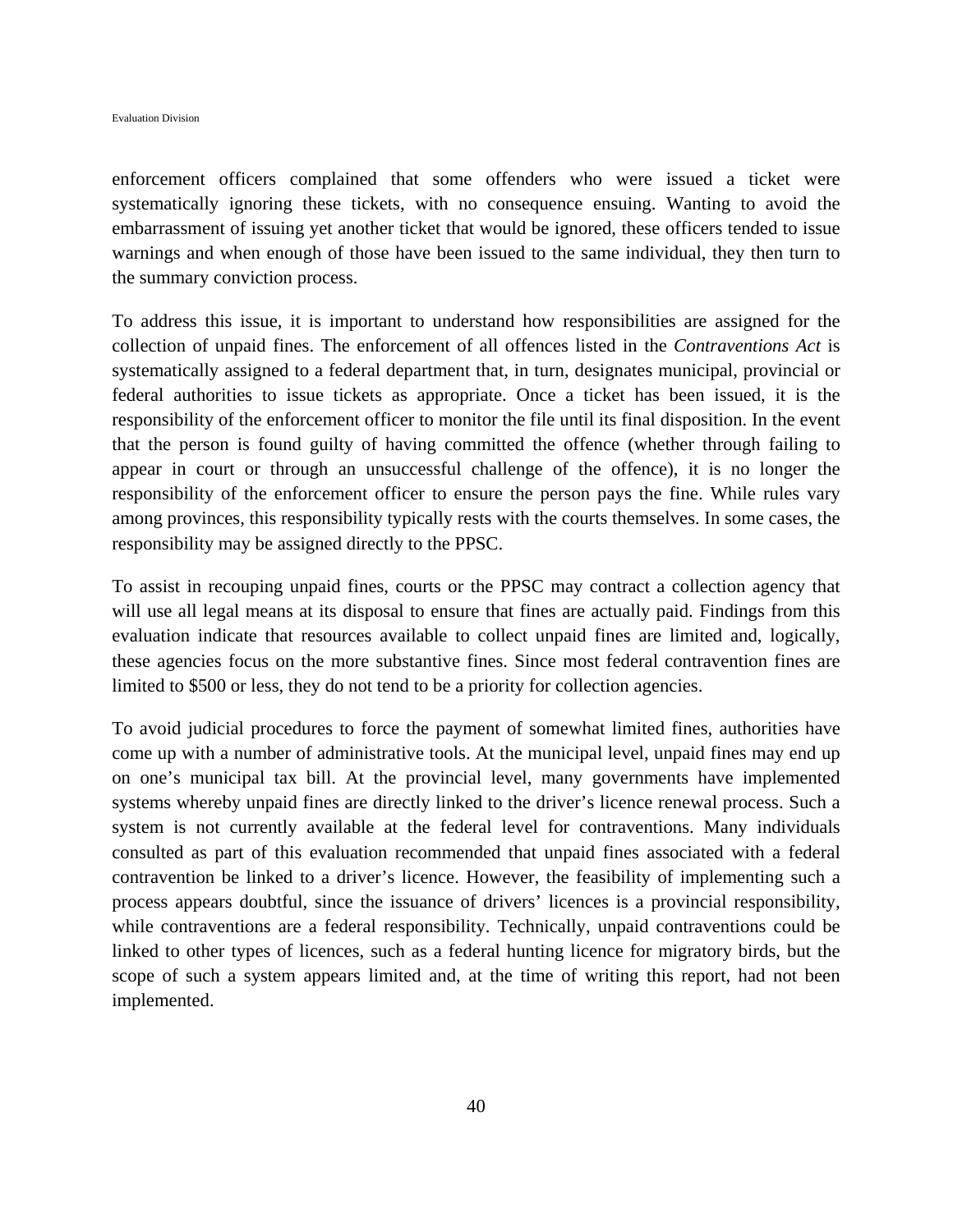A more promising avenue would be to link unpaid contraventions fines to recovery mechanisms of the Canada Revenue Agency (CRA). According to key informants consulted as part of this evaluation, the CRA already has procedures in place to recover amounts due to the federal government. No doubt, this avenue would require the negotiation of appropriate protocols and procedures, but it would clearly strengthen the enforcement of federal contraventions by giving it "more teeth". This, in turn, would act as an incentive for enforcement officers to issue contraventions tickets when circumstances warrant it.

The one alternative that is currently available to enforcement officers if an individual were to systematically ignore his or her tickets is to proceed by way of summary conviction. While this alternative will always remain available, the fact remains that the very purpose of implementing the *Contraventions Act* was to avoid the summary conviction process. Resorting to an administrative solution (such as CRA recovery mechanisms) will always be more efficient than resorting to a legal solution (such as the summary conviction process).

## **Seizures and forfeitures**

The ability of enforcement officers to seize items associated with a perceived offence constitutes an important tool, particularly when it comes to enforcing statutory offences related to hunting, fishing, or protected areas. This may provide critical evidence should the matter be brought to the attention of the court. Moreover, in some circumstances, enforcement officers may seek forfeiture of the equipment used at the time of the offence, which substantially increases the penalty that the alleged offender is facing as a result of his or her behaviour. According to enforcement officers consulted as part of this evaluation, the possibility of having one's shotgun or fishing boat forfeited as a result of an offence acts as a particularly strong deterrent. It should be noted that forfeiture is typically sought in the case of more serious offences.

To this day, there is confusion remaining as to the extent to which enforcement officers may seize items or seek forfeiture in relation to a federal statutory offence designated as a contravention. Several key informants indicated that this remains an unresolved issue. For instance, uncertainties around the issue of seizure and forfeiture are said to have contributed to delaying the issuance of tickets in New Brunswick for designated offences included in the *Fisheries Act* or its associated regulations. In June 2008, the Department of Fisheries and Oceans Canada issued national enforcement guidelines confirming that enforcement officers may seize items or request forfeiture by issuing a Notice of Forfeiture, in addition to the contraventions ticket. It appears these guidelines have yet to be fully implemented.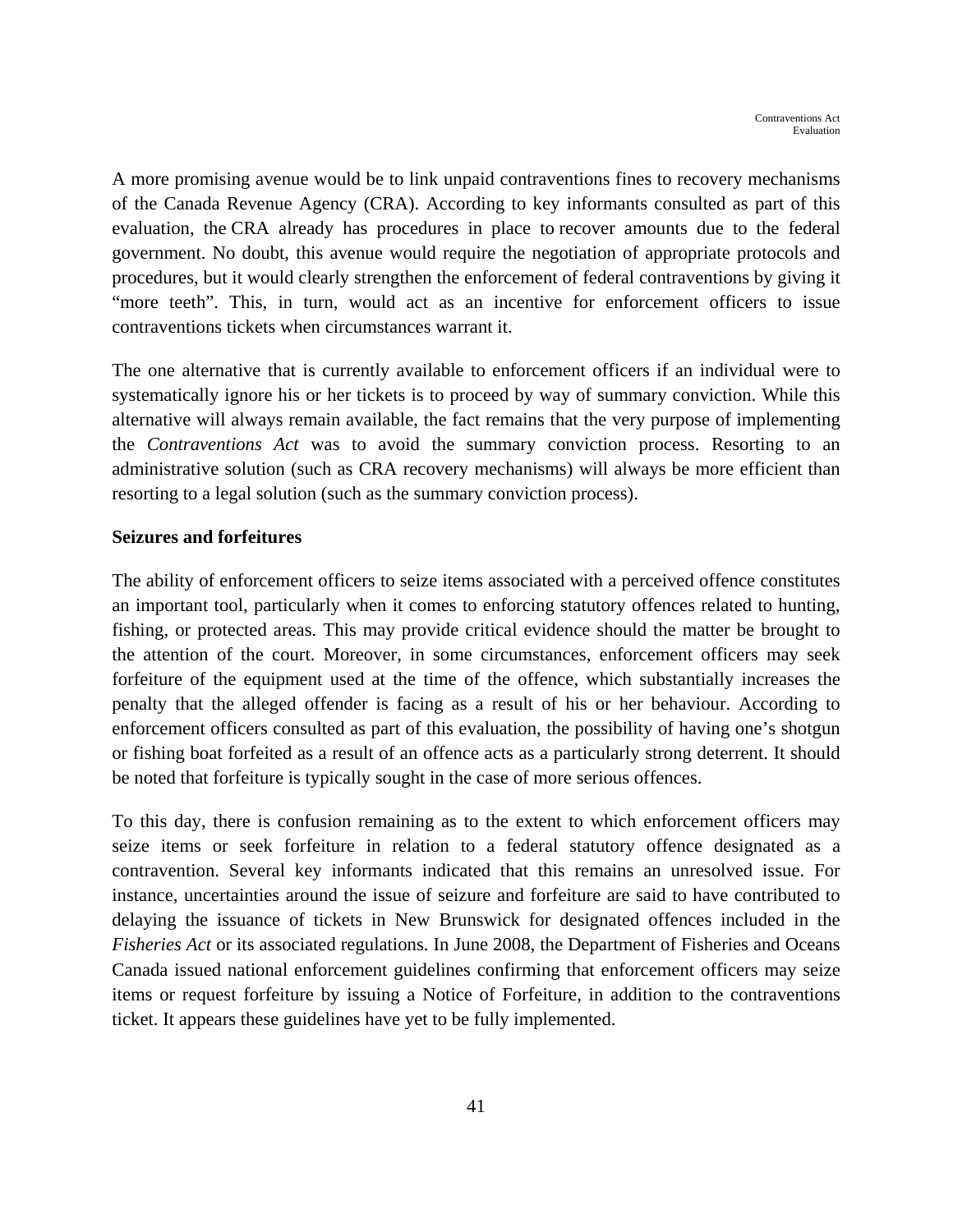#### **5.2.6. Impacts on enforcement officers**

The most significant impact expected from the implementation of the *Contraventions Act* is on the behaviour of enforcement officers. The *Act* has been designed to provide an efficient tool, allowing officers to more effectively enforce certain federal statutory offences designated as contraventions. This subsection of the report explores evaluation findings related to the training of officers on how to use the ticketing scheme, the directives and procedures in place for issuing contraventions tickets, and the impact of this tool on the behaviour of enforcement officers.

#### **Access to the required training**

Overall, federal departments are providing the required training to enforcement officers on the issuance of contraventions tickets. This is particularly the case for those federal departments that directly employ enforcement officers (as opposed to relying on other enforcement authorities). More specifically, Fisheries and Oceans Canada, Environment Canada, Industry Canada, as well as the St. Lawrence Seaway Management Corporation (non-profit organization) and the Canadian Pacific (private company) offer training to their respective enforcement officers on the content of the *Contraventions Act* and on the issuance of contraventions tickets in accordance with provincial statutes. It appears that other federal departments have yet to systematically offer such training to their enforcement officers.

For departments that rely on other enforcement authorities, such as Transport Canada, it is more challenging to ensure that all potential enforcement officers receive the required training. It is important to note that Transport Canada does offer training and is clearly available to offer more training as required. The challenge is to gather all potential enforcement officers, who may not perceive this training to be a priority. In fact, some police officers who were interviewed as part of this evaluation were not aware that the *Act* was operational in their jurisdiction.

Like any training initiative, every department and entity involved in the issuance of contraventions tickets must deal with the turnover among enforcement officers, which creates a need for ongoing training. Key informants also emphasized the need for ongoing resource people whom enforcement officers could access if they had specific questions to address in relation to the *Act*.

#### **Directives on the issuance of contraventions tickets**

Regardless of the entity they work for or their geographical location, enforcement officers have considerable discretion when it comes to issuing a warning, a ticket, or laying a charge. Findings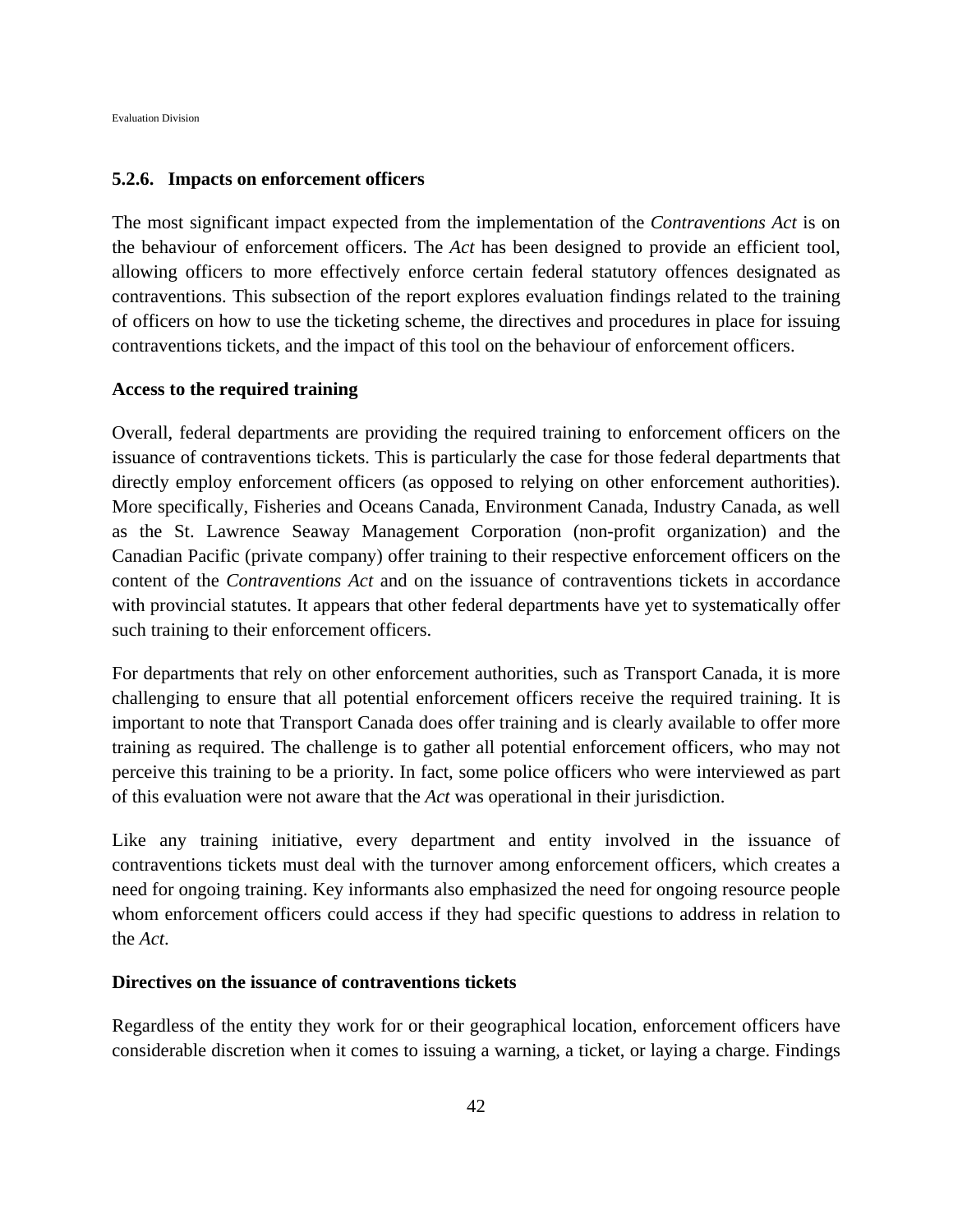from this evaluation leave no doubt that officers are expected to use their judgement and experience to assess each circumstance they face and decide on the best strategy to deal with it.

Obviously, the discretion of officers is not absolute. Every entity that employs enforcement officers aims for some consistency in the enforcement of statutory offences. To this end, they use formal or informal guidance. Some federal departments, such as Fisheries and Oceans Canada, have issued written guidance, which still leaves a fair amount of discretion to enforcement officers. Other entities count on ongoing communications among enforcement officers to ensure a common understanding of statutory offences and how best to address various scenarios they may encounter.

Some federal departments, such as Transport Canada, have developed tools, often in the form of a booklet that enforcement officers can carry with them to have direct access to relevant information on the various federal statutory offences that have been designated as contraventions. Departments face a significant challenge in developing these tools as statutes covered by the *Contraventions Act* are regularly amended. Since these tools are still paper-based, keeping them updated has proven difficult.

Beyond specific directives on the issuance of contraventions tickets, it is critical for senior managers within each federal department involved in the issuance of contraventions tickets to send a clear message urging enforcement officers to use the ticketing scheme when appropriate. Findings from this evaluation indicate that this is not always the case, leaving enforcement officers uncertain about the extent to which they should use this ticketing tool.

## **Behavioural impacts**

The availability of a ticketing system to enforce statutory offences is unanimously supported by enforcement authorities and officers. As made abundantly clear throughout this report, the ticketing system included in the *Contraventions Act* is seen as critical and essential. What is somewhat concerning, however, is the extent to which key informants still refer to the "potential" of this tool, close to 15 years after the *Act* coming into force. This report does point to a number of challenges that have yet to be addressed to allow for a full implementation of the *Act*. As a result, actual changes in behaviour among enforcement officers have yet to fully materialize. Having stated that, the fact remains that approximately 18,000 contraventions tickets are currently being issued per year across Canada (where the *Act* is operational), which demonstrates that the *Act* is having a direct and beneficial impact on the behaviour of enforcement officers.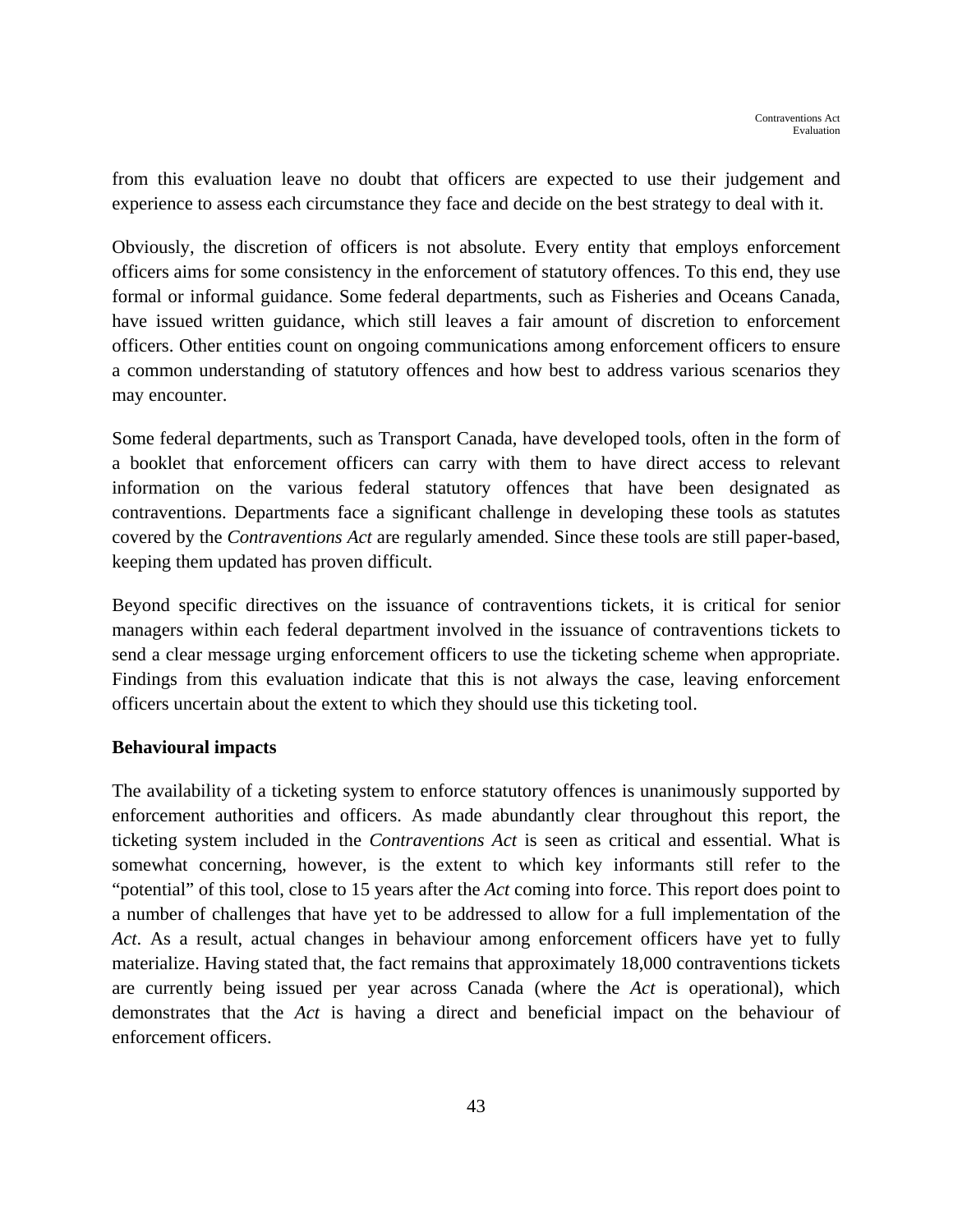Achieving the expected changes in behaviour among enforcement officers will always remain more challenging among those entities that do not directly report to federal departments responsible for various statutes covered by the *Act*. This is particularly the case for police services and provincial enforcement entities. This largely results from these entities facing competing demands and they may not perceive the enforcement of federal statutory offences as a priority.

#### **5.2.7. Impacts on the court system**

A prime objective of the *Contraventions Act* is to divert charges related to less serious federal statutory offences away from the court system. Paradoxically, the implementation of the *Act* may have increased, albeit to a very limited scale, the level of activities within the court system. This subsection of the report further explores these findings.

#### **Volume of cases**

Since the *Contraventions Act* facilitates the enforcement of designated federal statutory offences, it is bound to trigger a number of trials involving individuals who wish to challenge their tickets. As mentioned in Table 6, enforcement officers issued close to 18,000 contraventions tickets in 2007-2008. As a result of limitations in data availability, it is not possible to know the total number of trials held across Canada related to contraventions tickets. However, statistics are available for four of the provinces where the *Act* is in operation: Nova Scotia, Ontario, Manitoba and British Columbia. In these four provinces, a total of 1,807 trials were held in 2007–2008, the vast majority of which (1,780) were held in Ontario. With 5,000 contraventions tickets issued in Quebec, a number of trials were undoubtedly held that same year. It is just not possible to know how many.

To achieve the expected outcome of a reduced burden on the court system, one would need to assume that, in the absence of the ticketing scheme included in the *Contraventions Act*, the behaviour of enforcement officers would remain essentially the same, and that they would enforce statutory offences through the summary conviction process. Using the 2007–2008 statistics, this would mean that enforcement officers would have laid 18,000 charges through the summary conviction process. Issuing 18,000 tickets instead, with only a fraction resulting in a trial, would be a substantial reduction on the burden of the court system. As clearly stated in this report, however, the reality is dramatically different. In the absence of the ticketing system, it is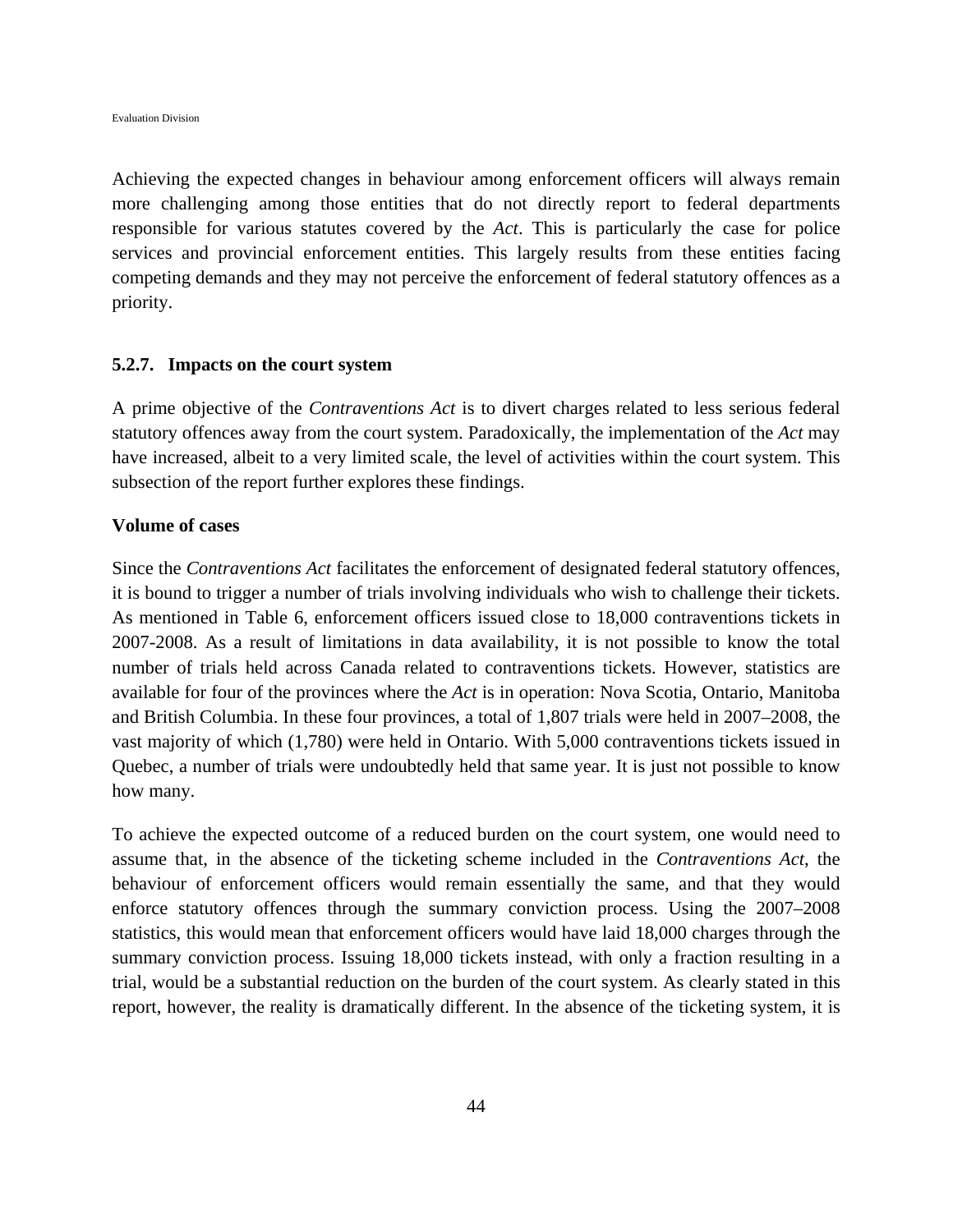clear that a smaller number of charges would have been laid, and enforcement officers would have either issued warnings, or simply not have dealt with these offences.

Having between 3% and 15% of tickets challenged (depending on the province) somewhat increases the workload of the court system. However, it is important to emphasize that this represents only a fraction of the total number of trials held in each of these provinces. For instance, in 2006–2007, enforcement officers in Nova Scotia issued 364 contraventions tickets, and 11 trials were held in relation to these. During the same year, these officers issued approximately 35,000 tickets for provincial statutory offences (there is no data available on the number of trials held in relation to these). Therefore, contraventions tickets represent 1% of all tickets issued in the provinces for statutory offences (federal and provincial combined). By extension, it only represents a fraction of the total number of trials held in relation to a statutory offence.

## **Official languages requirements**

A direct impact of using the provincial court system to process contraventions tickets relates to official languages requirements. As indicated in subsection 2.4 of this report, when they process contraventions tickets, provincial governments are acting on behalf of the federal government. As a result, they must comply with all language rights requirements that would be applicable in a federal context.

Provincial governments have implemented a number of changes to their procedures to comply with applicable language rights contained in the *Criminal Code* and the *Official Languages Act*. As noted in the 2007 *Summative Evaluation of the Contraventions Act Fund*, the Department of Justice Canada has provided financial assistance to the governments of Nova Scotia, Ontario, Manitoba and British Columbia to ensure they can provide the required services in both official languages, and the results have been positive:

"The four participating provinces are fully prepared to offer trials dealing with federal contraventions in a manner consistent with language rights protected in sections 530 and 530.1 of the *Criminal Code*. Each province has built the capacity to uphold these rights, which can be addressed in advance once a person alleged to have committed a federal contravention opts for a trial in French. (…)

The four participating provinces have also taken measures to actively offer extrajudicial services in both official languages in all court locations covered by Part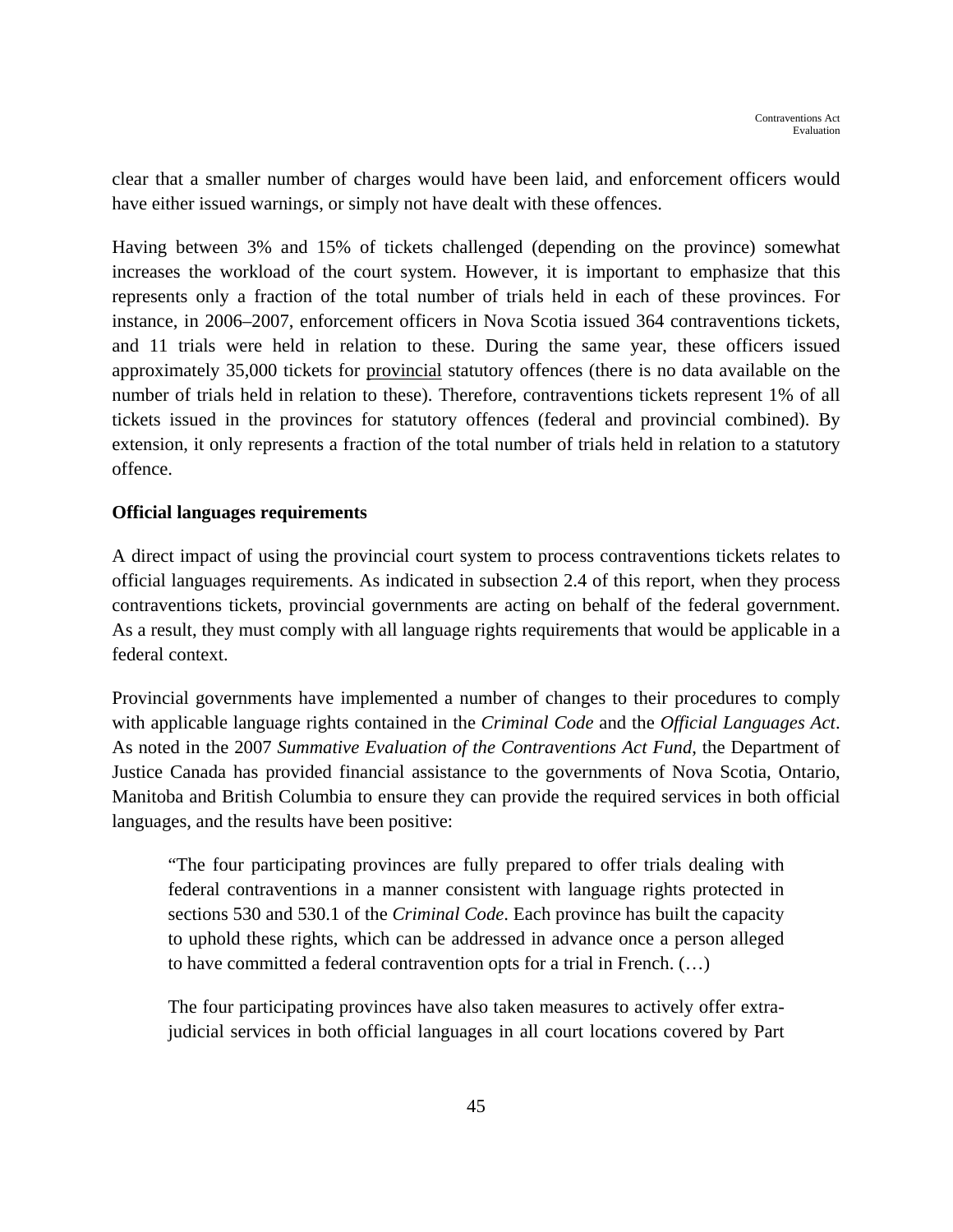IV of the *Official Languages Act*. Experience to date indicates that providing these services systematically and proactively is a challenge and will certainly require ongoing monitoring."29

The implementation of the *Contraventions Act* has raised the profile of official languages in the court system. Building on their capacity to offer trials in both official languages for criminal offences, provincial governments are now expanding their capacity to cover federal statutory offences. Some of the key informants consulted as part of this evaluation noted that the recruitment of bilingual staff continues to be a significant challenge. Regardless, these individuals noted that the enforcement of contraventions tickets has had the unintended, yet positive impact of making official languages more integrated in their ongoing management of court services and activities.

#### **5.2.8. Broader societal impacts**

Previous sections of this report have already documented a number of benefits (potential and realized) associated with the *Contraventions Act*, particularly as they relate to enforcement officers. The *Act* also offers a number of other benefits, which are described in this subsection.

#### **Other benefits of the ticketing system**

 $\overline{a}$ 

For Canadians, implementation of the *Contraventions Act* offers several benefits. First, it establishes a much clearer distinction between criminal and statutory offences. As already stated in this report, under the summary conviction process, all individuals against whom a charge has been laid must appear in court, even if it is to enter a guilty plea. Practically speaking, it means that someone who is accused by way of summary conviction of contravening a rule related to recreational boating, for instance, would systematically end up in a criminal court that is also hearing criminal cases. As one key informant said, "Having a person who committed a contravention sitting beside a drug trafficker is a problem. It just doesn't look right." By having the opportunity to pay the fine directly, the vast majority of individuals who are issued a contraventions ticket never interact with the court.

Second, the ability to pay a fine that is associated with a contraventions ticket also means that the person does not need to seek legal representation. Canadians are typically uncomfortable appearing in court without legal representation. Using the same example, even if a person simply

<sup>29</sup> See: Department of Justice Canada. (2007). Summative evaluation of the *Contraventions Act* Fund. Ottawa, p. v.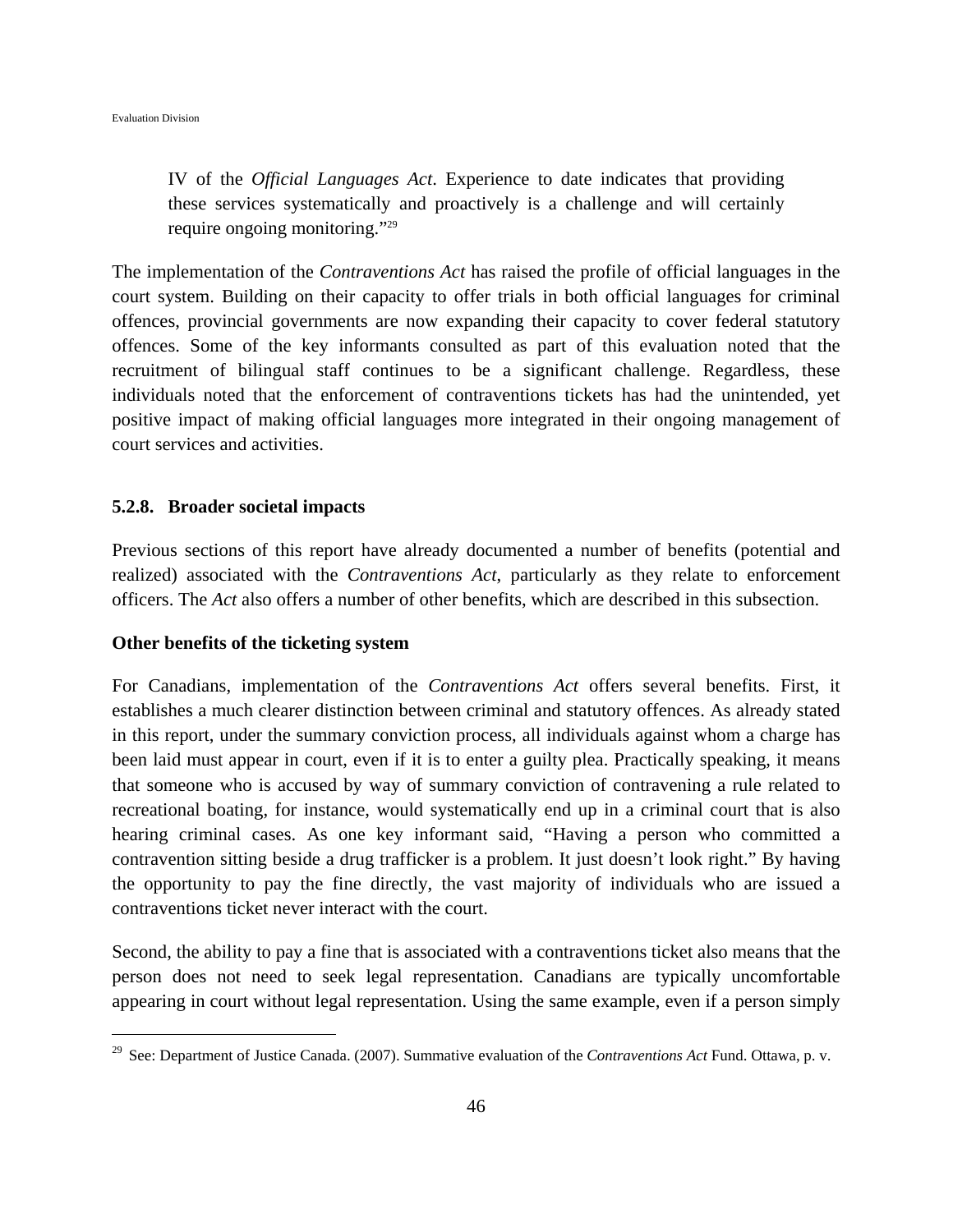wants to plead guilty to a charge that has been laid, he or she may end up seeking legal representation and incurring costs that would far exceed the fine itself.

Third, the ticketing system offers the ability to deal quickly with a fine. Instead of having to wait for the summary conviction process to be initiated, the person who was issued a contraventions ticket and who does not wish to challenge that offence can pay immediately and close the file.

Finally, the implementation of the *Act* brings greater certainty and consistency in the way that federal statutory offences designated as contraventions are enforced. By having a set fine, Canadians can expect the same treatment wherever the *Act* is currently operational.

# **Criminal records**

One of the central objectives of the *Contraventions Act* is to remove the stigma and the impact of having a criminal record for individuals who are found guilty of certain regulatory offences designated as contraventions. The purpose of the *Act* is to reflect the distinction between regulatory offences and criminal offences and "to alter or abolish the consequences in law of being convicted of a contravention, in light of that distinction." It is on this basis that the *Contraventions Act* states that, apart from exceptional circumstances, "a person who has been convicted of a contravention has not been convicted of a criminal offence" and adds that "a contravention does not constitute an offence for the purpose of the *Criminal Records Act*."30 This is a significant change considering the impact that a criminal record may have on the ability of an individual to practice certain professions, find employment, or to travel internationally.

# **5.3. Performance: Efficiency and Economy**

The 2009 *Treasury Board Policy on Evaluation* requires that all evaluations provide an assessment of the degree to which programs have been efficient in their use of resources in producing outputs which support the achievement of intended results. This section of the report examines the efficiency and economy of the *Contraventions Act*.

The evaluation includes a brief analysis of court costs in order to compare the summary conviction process with the *Contraventions Act* ticketing scheme. For the purpose of this illustrative analysis, two hypotheses are required for the two schemas to be comparable: the same

 $\overline{a}$ 

<sup>30</sup> See section 63 of the *Act*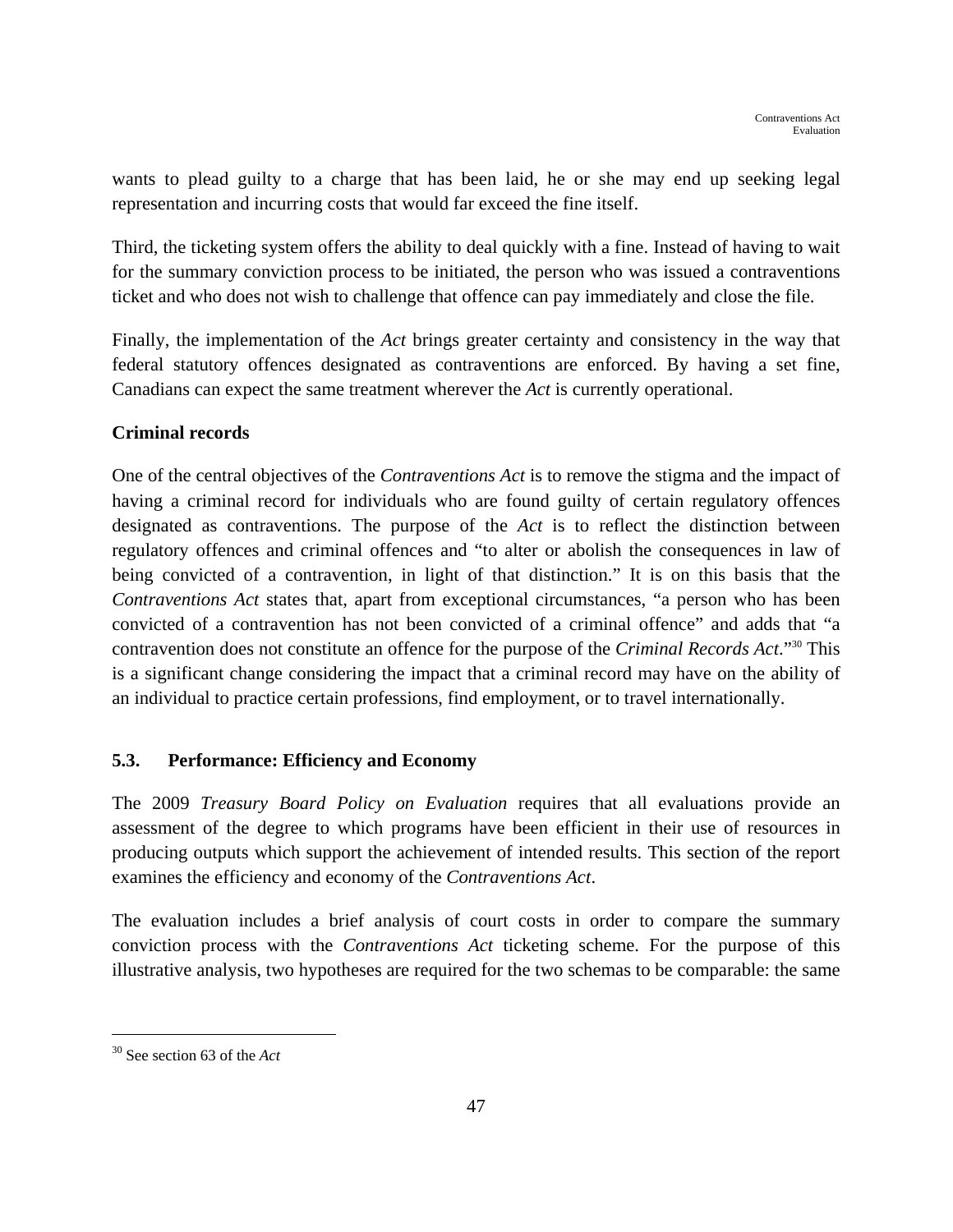Evaluation Division

 $\overline{a}$ 

number and type of offences are enforced under each process, and the average court cost for a trial related to these offences is  $$859^{31}$ .

Under the summary conviction process (prior to implementation of the *Contraventions Act*), if an enforcement officer enforces 100 federal statutory offences, the totality of these cases would be prosecuted by the summary conviction process and therefore, 100 trials would take place. The average total cost for the court to prosecute the offences would be \$85,900 (\$859 x 100 trials).

After the implementation of the *Act*, if the same enforcement officer enforced 100 federal statutory offences, the totality of these cases would be prosecuted by the ticketing system and only a percentage of these cases would end up in front of the court system. This evaluation found that between 3% and 15% of the tickets issued are challenged, depending on the province. To illustrate the financial economy for the courts, this analysis will use both percentages to establish a range of economy. For the lower percentage of challenged tickets, the average total cost for the courts would be \$2,577 (\$859 x 3 trials). For the higher percentage, the average total cost for the courts would be \$12,885 (\$859 x 15 trials). These amounts represent a reduction of between 85% and 97% of court costs if federal statutory offences are enforced using the ticketing system included in the *Act*. There would be even more of a savings if one were to include the amounts of paid tickets in the analysis (i.e. the tickets that don't go to court but get paid through fines).

While this cost-effectiveness analysis is purely illustrative, and does not take into account a number of factors such as amounts invested in training for enforcement officers, amounts offered through the support fund, and productivity gains related to the absence of criminal records, this analysis nonetheless demonstrates that the costs for the courts are significantly reduced with the ticketing system included in the *Act*.

 $31$  This average cost is based on provincial court expenditures (court expenditures, prosecution costs, and legal aid) from three jurisdictions in Canada (Newfoundland and Labrador, Ontario, and British Colombia) relating to summary offences charges.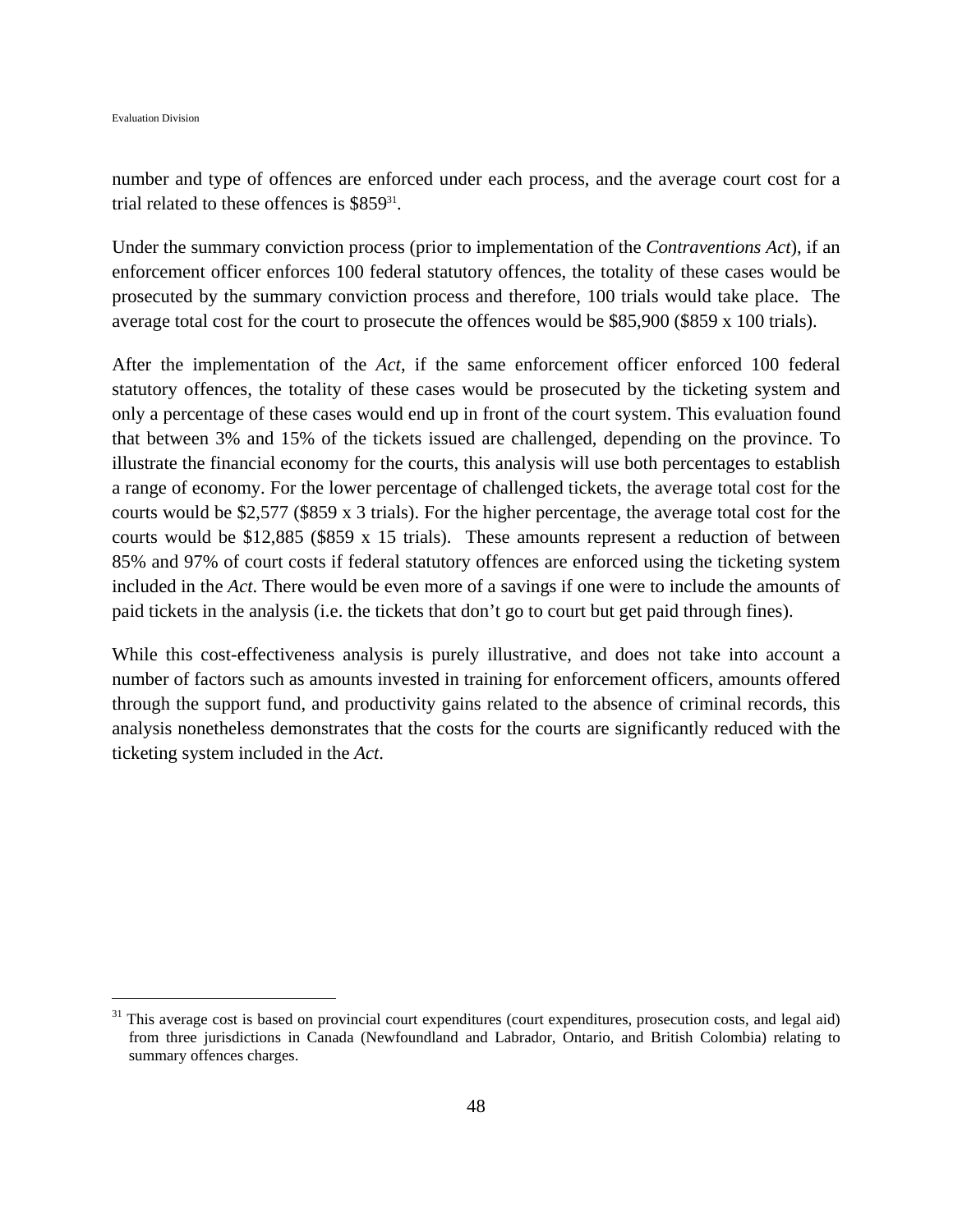# **6. CONCLUSIONS AND LESSONS LEARNED**

This final section of the report presents conclusions and lessons learned, based on the findings presented in Section 5. The information is structured along the evaluation issues and questions identified for this evaluation.

## **6.1. Relevance**

 $\overline{a}$ 

# **1. How is the implementation of the** *Act* **aligning with federal priorities as they relate to statutory offences? How does it relate to the strategic priorities of the Department?**

One of the strategic outcomes of the Department of Justice Canada is to maintain "a fair, relevant and accessible justice system that reflects Canadian values."32 One of these values is the rule of law which requires from governments that they establish a stable, predictable and orderly statutory framework. In the absence of the *Contraventions Act*, it is clear that such a framework could not be implemented in the area of federal statutory offences. The *Act* offers an approach that facilitates the enforcement of statutory federal offences, and that contributes to maintaining the regulatory framework of Canada. The implementation of the *Act* is therefore in the interest of the Department and consistent with its Minister's role as a steward of the Canadian justice system.

# **2. Is the current range of statutory offences designated as contraventions adequate? Should it be expanded?**

The scope of statutory offences designated as contraventions should be expanded. There is little rationale for excluding other less serious statutory offences that meet the overall requirements of the *Act* (e.g., limited fine, no imprisonment). Such an expansion would contribute to achieving the stated objectives of the *Act*. To this end, the Department may need to review its current guidelines relating to the designation of federal statutory offences as contraventions. These guidelines currently limit the scope of offences that can qualify as contraventions. In light of the fact that enforcement officers can either proceed with a ticket or by summary convictions, depending on circumstances, it may be beneficial to widen the current scope these guidelines have created.

<sup>&</sup>lt;sup>32</sup> See Department of Justice Canada. (2010). 2009-2010 Report on Plans and Priorities.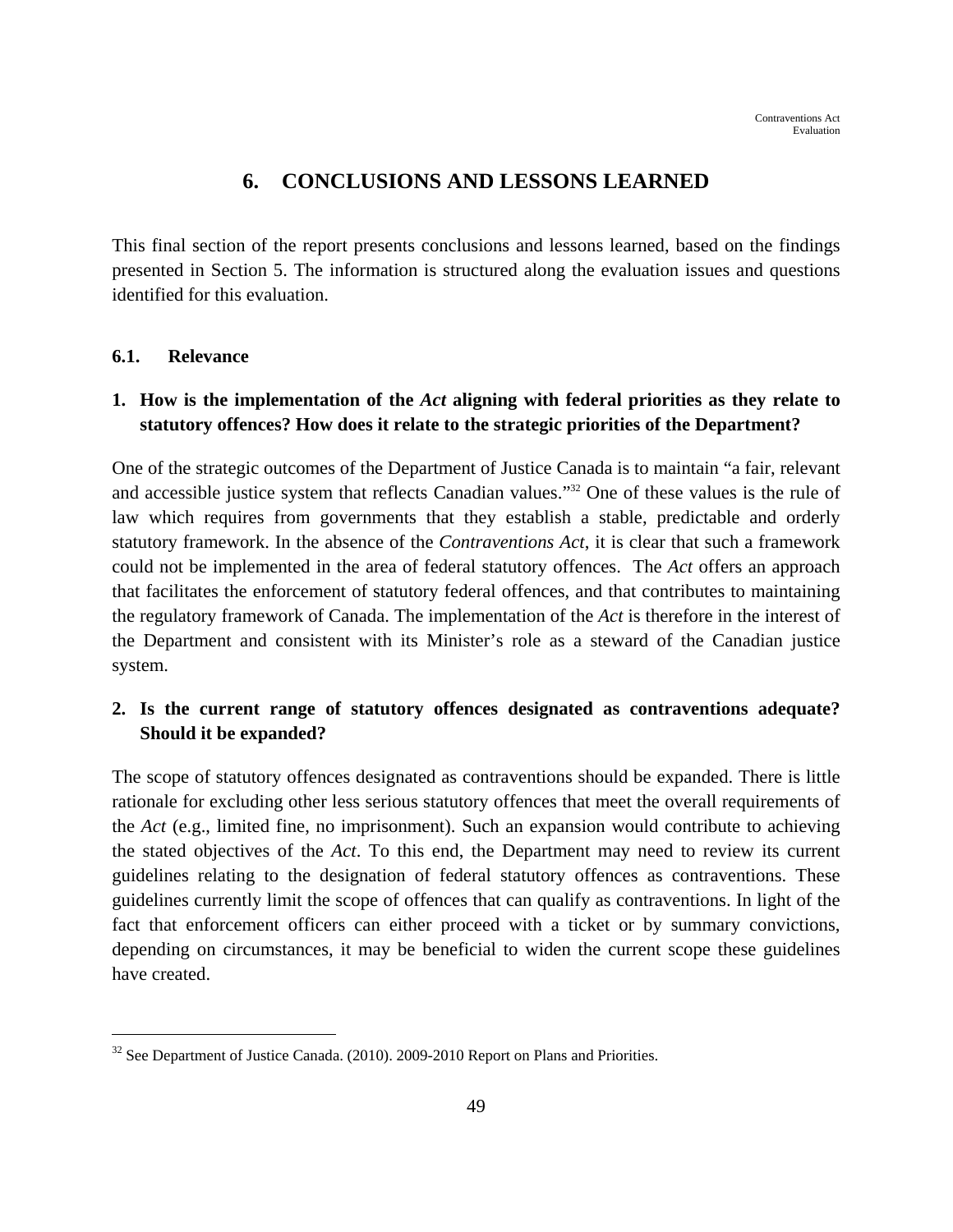# **3. How is the implementation of the** *Act* **aligned with the needs of enforcement authorities?**

Put simply, the ticketing system included in the *Act* is needed. Without it, enforcement authorities face structural barriers that limit their ability to adequately fulfil their mandate. Apart from exceptional circumstances, the summary conviction process included in the *Criminal Code* is not an appropriate scheme to process less serious federal statutory offences. In the absence of a ticketing system, enforcement officers are often left with no option but to issue a warning instead of genuinely enforcing federal statutory offences.

#### **6.2. Performance**

# **4. To what extent is the** *Act* **operational across Canada? What is the strategy of the Department in relation to jurisdictions where the** *Act* **is not operational?**

Technically speaking, the *Act* is operational in all provinces except Newfoundland and Labrador, Saskatchewan and Alberta. This means that just over 80% of the Canadian population now resides in a province where contraventions tickets may be used. The Department of Justice Canada has been in negotiation with the remaining provinces.

# **5. What are the impacts of having the** *Act* **not operational in some provinces? Does it create legal risks?**

The fact that the *Act* is not yet operational in three provinces is a concern. It creates a situation whereby the exact same unlawful behaviour that would contravene a federal statutory offence designated as a contravention is treated differently, based on the geographical location of the offender. This could trigger legal risks, particularly in provinces where the *Act* is not operational, in light of the fact that offenders are exposed to greater penalties.

#### **6. What are the current patterns of offences relating to federal contraventions?**

At the time of the evaluation, the bulk of contraventions tickets that enforcement officers were issuing were associated with driving-related offences occurring on federally owned land. Other key areas include offences related to recreational boating, the fisheries, railway safety and commercial vehicle drivers. A number of factors, which are documented in this report, have delayed or limited the issuance of contraventions tickets.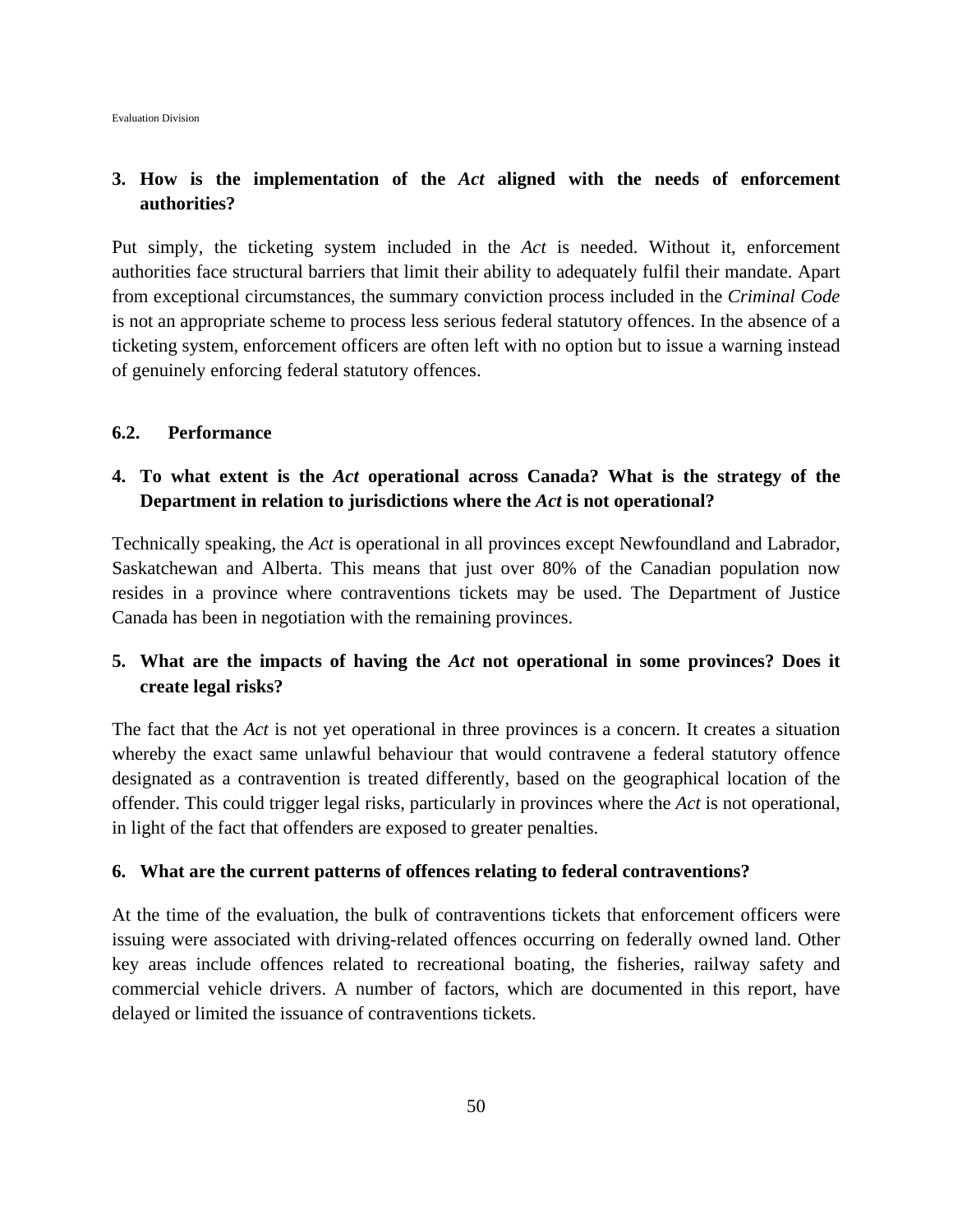## **7. Are enforcement officers better equipped as a result of the implementation of the** *Act***?**

Once fully implemented, the ticketing system included in the *Act* will better equip enforcement officers. It provides an essential tool that stands between a warning and a formal charge laid in accordance with the summary conviction process included in the *Criminal Code*. The ability to issue contraventions tickets allows enforcement officers to be much more efficient in fulfilling their mandate. In particular, it allows them to spend as much time as possible "on the ground", monitoring their target groups or their assigned protected areas. Widely used for provincial statutory offences, the ticketing system is also needed for the effective enforcement of federal statutory offences.

# **8. Are federal offences designated as contraventions more readily enforced as a result of the** *Act***?**

At the time of the evaluation, not all federal offences designated as contraventions were readily enforced. A number of barriers still remain. In some cases, administrative issues needed to be addressed before enforcement officers could be allowed to issue tickets. This explains, for instance, some of the delays in using the ticketing system in relation to the *Fisheries Act*. In other cases, enforcement officers still face competing demands, and they may not be in a position to focus on federal statutory offences, including those designated as contraventions. This is particularly the case for police services that must also enforce criminal offences. Finally, some federal departments have yet to fully embrace the *Contraventions Act* as a central tool to enforce the federal statutory offences for which they have authority.

## **9. What impact, if any, has the implementation of the** *Act* **had on the court system?**

The implementation of the *Act* has had a limited impact on the court system. As stated in subsection 5.1 of this report, in the absence of the ticketing system included in the *Act*, enforcement officers often chose to not lay charges or to issue a warning, which has no legal consequences. Many offences observed by enforcement officers did not end up in the court system. With the *Contraventions Act*, more offences are enforced but only a small portion of all contraventions tickets that enforcement officers issue end up being challenged in court (between 3% and 15%, depending on the province). Therefore, the ticketing system included in the *Contraventions Act* did not substantially decrease the caseload on the court system.

Also, for those contravention tickets that do end up being challenged in court, they represent only a fraction of all trials held for provincial and federal statutory offences combined.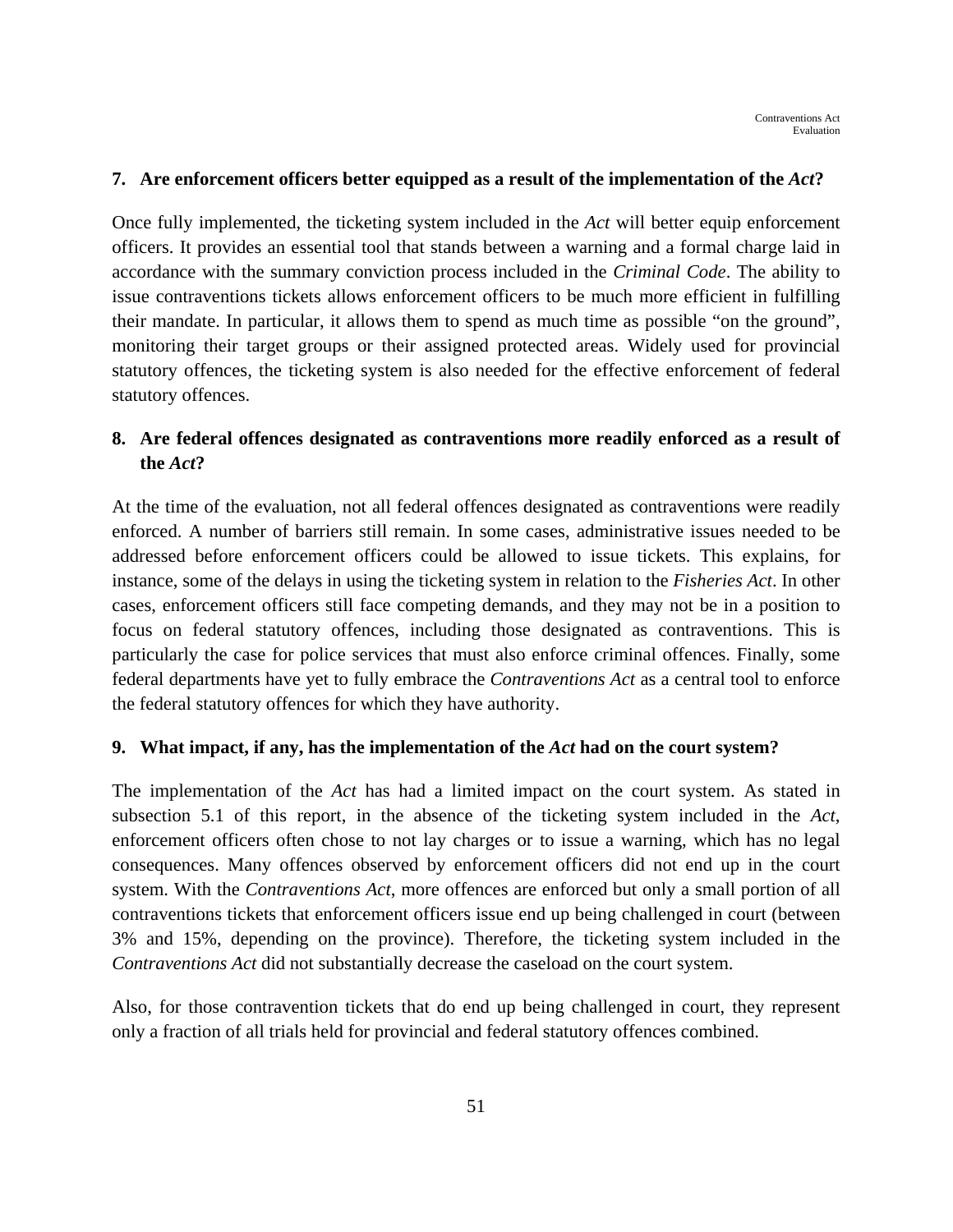Considering the low fluctuation of case loads in the court system before and after the *Act* as well as the low proportion of federal statutory offences trials compared to the provincial ones, the impact of the *Contraventions Act* on the court system is limited.

# **10. Does the** *Act* **provide a cost-effective approach to enforcing statutory offences designated as contraventions?**

There is no doubt that the *Act* provides a cost-effective approach to enforcing federal statutory offences designated as contraventions, as long as one can assume that these offences are, in fact, being enforced. Simply issuing warnings is less costly than issuing contraventions tickets. The problem, however, is that warnings are largely meaningless as they have no legal consequences. The only other meaningful alternative is to proceed by way of summary conviction, which is dramatically less efficient and is more costly than issuing contraventions tickets.

# **11. Does the** *Act* **provide a fairer approach to enforcing statutory offences designated as contraventions?**

The *Act* offers many benefits to both enforcement officers and citizens. As already mentioned, it provides a much needed tool for officers, allowing them to readily enforce statutory offences. This means that the *Act*, but particularly its ticketing system, allows enforcement officers to focus time and effort on the enforcement of offences, while spending less time and effort on the legal procedures associated with the summary conviction process. Those who are issued a ticket have the opportunity to settle immediately by pleading guilty and paying the fine. In particular, the ticketing system avoids the need for alleged offenders to appear in court, which could trigger legal costs that exceed the amount of fine the person is facing.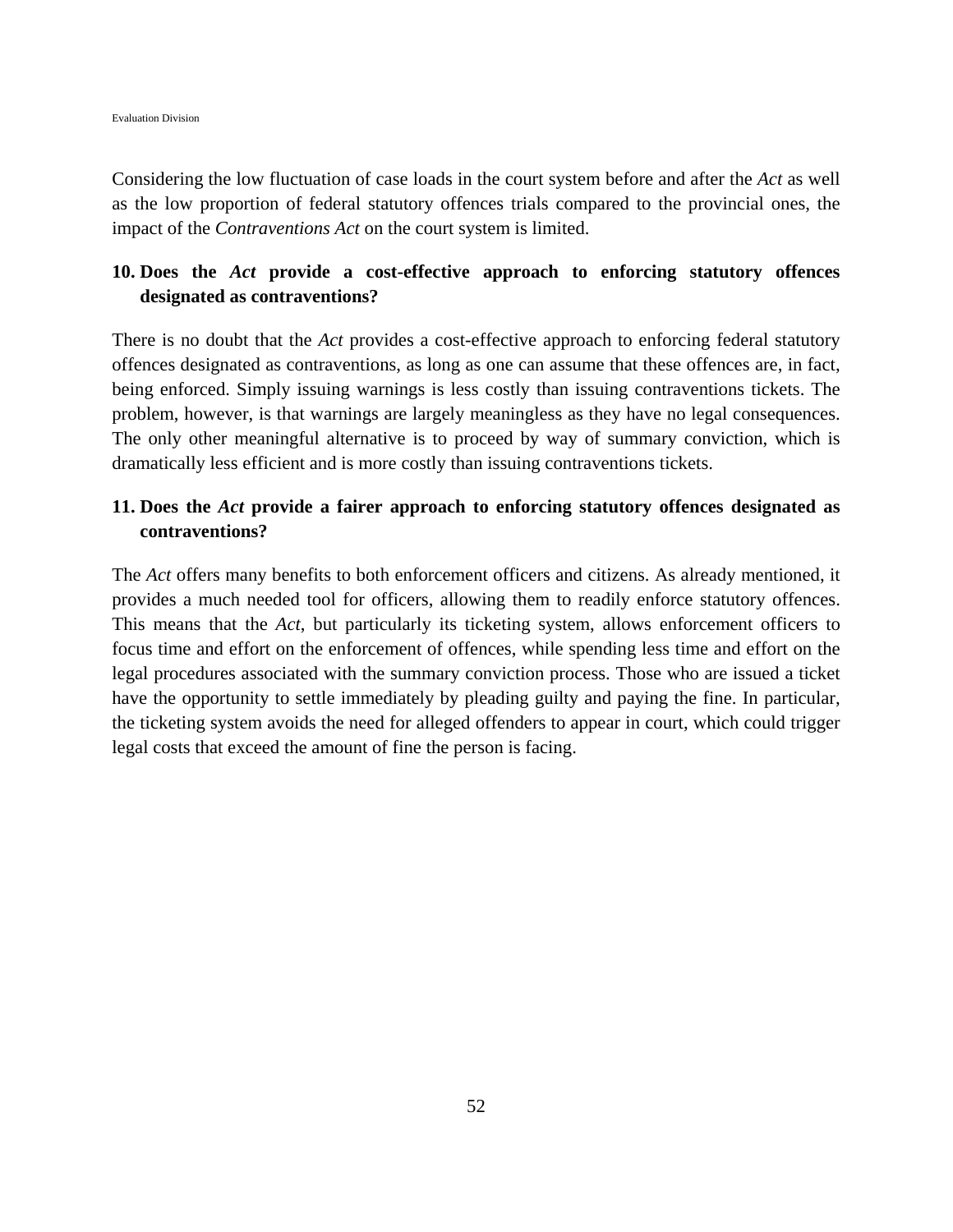# **7. RECOMMENDATIONS AND MANAGEMENT RESPONSE**

**Recommendation 1: The Department of Justice Canada, in collaboration with other federal departments, should assess opportunities for expanding the current scope of the**  *Contraventions Act***.** 

# **Management Response:**

Management agrees with this recommendation. The Department will work towards the creation of a network of federal institutions currently involved with contraventions to explore the possibility of expanding the use of contraventions and to put in place, in cooperation with Legislative Services, operating procedures in order to be kept abreast of legislative changes. The issue of cost recovery in relation to training will be explored.

# **Recommendation 2: The Department of Justice Canada should explore avenues for collecting unpaid fines relating to federal contraventions.**

# **Management Response:**

Management agrees with this recommendation. In the late 1990's, the Department had discussed the matter of collecting unpaid fines with representatives of the Canada Revenue Agency. As several issues had been raised, the Department did not pursue the matter any further. The Department will again explore the feasibility of collecting unpaid fines relating to federal contraventions by examining all possibilities in order to determine whether these fines can be collected.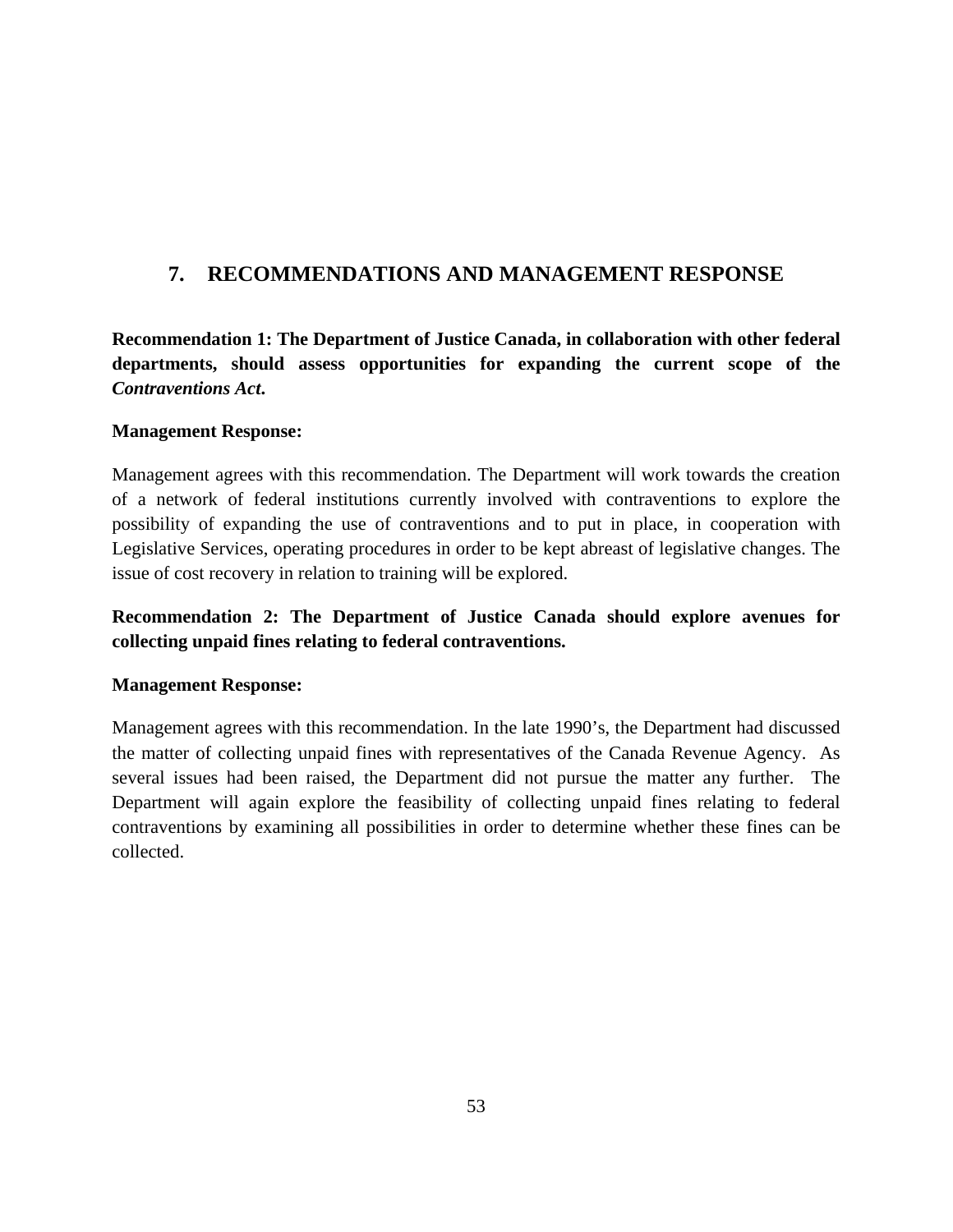# **Recommendation 3: The implementation of the** *Contraventions Act* **in Newfoundland and Labrador, Saskatchewan and Alberta should be considered a priority of the Department of Justice Canada.**

#### **Management Response:**

Management agrees with this recommendation. The Department is already in negotiations with Newfoundland and Labrador and anticipates being able to enter into an agreement with the province by the end of the fiscal year. The delay in reaching agreement has been outside of the control of the Department. The Department will also pursue the interest of Alberta and Saskatchewan in entering into an agreement to implement contraventions in their respective jurisdictions. In addition, the Department will review all its agreements to ensure some uniformity across Canada.

**Recommendation 4: The Department of Justice Canada should implement a consistent data collection strategy in all provinces where the** *Contraventions Act* **is currently operational. This data should include, at a minimum, yearly statistics on the number and types of federal contraventions tickets being issued, challenged in court, and paid.** 

#### **Management Response:**

Management agrees with this recommendation. The Department will explore provincial and territorial interest in establishing a federal-provincial-territorial working group to ensure full implementation of contraventions, to discuss the collection of useful data to support the use of contraventions and to establish a close network to engage provincial and territorial stakeholders.

**Recommendation 5: The Department of Justice Canada should consider allocating additional resources to execute its mandate, enabling it to fulfill more adequately its duties which would include the implementation of the above recommendations, training and other activities to ensure that the** *Contraventions Act* **is implemented across Canada.** 

#### **Management Response:**

Management agrees with this recommendation. The Department will bring to the attention of senior management the need to establish a team whose qualifications fully reflect the nature of the duties related to the implementation of a legislative scheme across Canada, as well as the challenges and issues common to the evolution of this file.